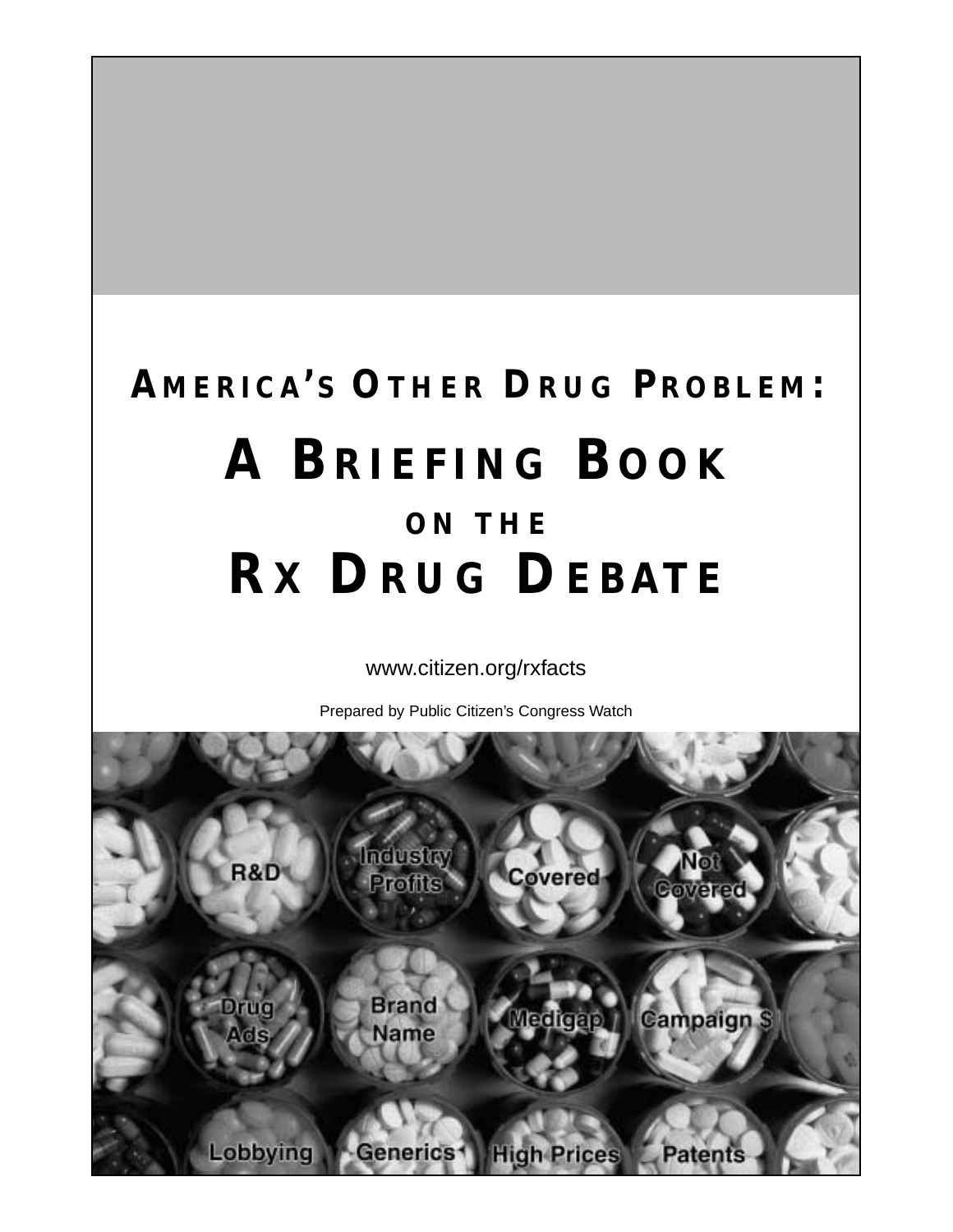#### **Acknowledgments**

 "America's Other Drug Problem: A Briefing Book on the Rx Drug Debate" was prepared by Congress Watch Director Frank Clemente, Legislative Assistant April Greener, Legislative Representative Ben Peck, Researcher Andrew Benore, and former Research Director Bob Young and Senior Researcher Michael Surrusco.

#### **About Public Citizen**

Public Citizen is a 150,000 member non-profit organization based in Washington, D.C. representing consumer interests through lobbying, litigation, research and public education. Since its founding by Ralph Nader in 1971, Public Citizen has fought for consumer rights in the marketplace, safe and affordable health care, campaign finance reform, fair trade, clean and safe energy sources, and corporate and government accountability. Public Citizen has five divisions and is active in every public forum: Congress, the courts, governmental agencies and the media. Congress Watch is one of the five divisions.



**Public Citizen's Congress Watch 215 Pennsylvania Ave S.E. Washington, D.C. 20003 P: 202-546-4996 F: 202-547-7392**

**www.citizen.org**

©2002 Public Citizen. All rights reserved.

Report #c9021, Price \$25.00. Call Public Citizen's Publication Office, 1-800-289-3787, for additional orders and bulk pricing information, or consult our website at www.citizen.org. Major credit cards accepted. Or write to:

Members Services  $1600 20$ <sup>th</sup> Street, N.W. Washington, D.C. 20009

**For updates to "America's Other Drug Problem: A Briefing Book on the Rx Drug Debate" please visit www.citizen.org/rxfacts**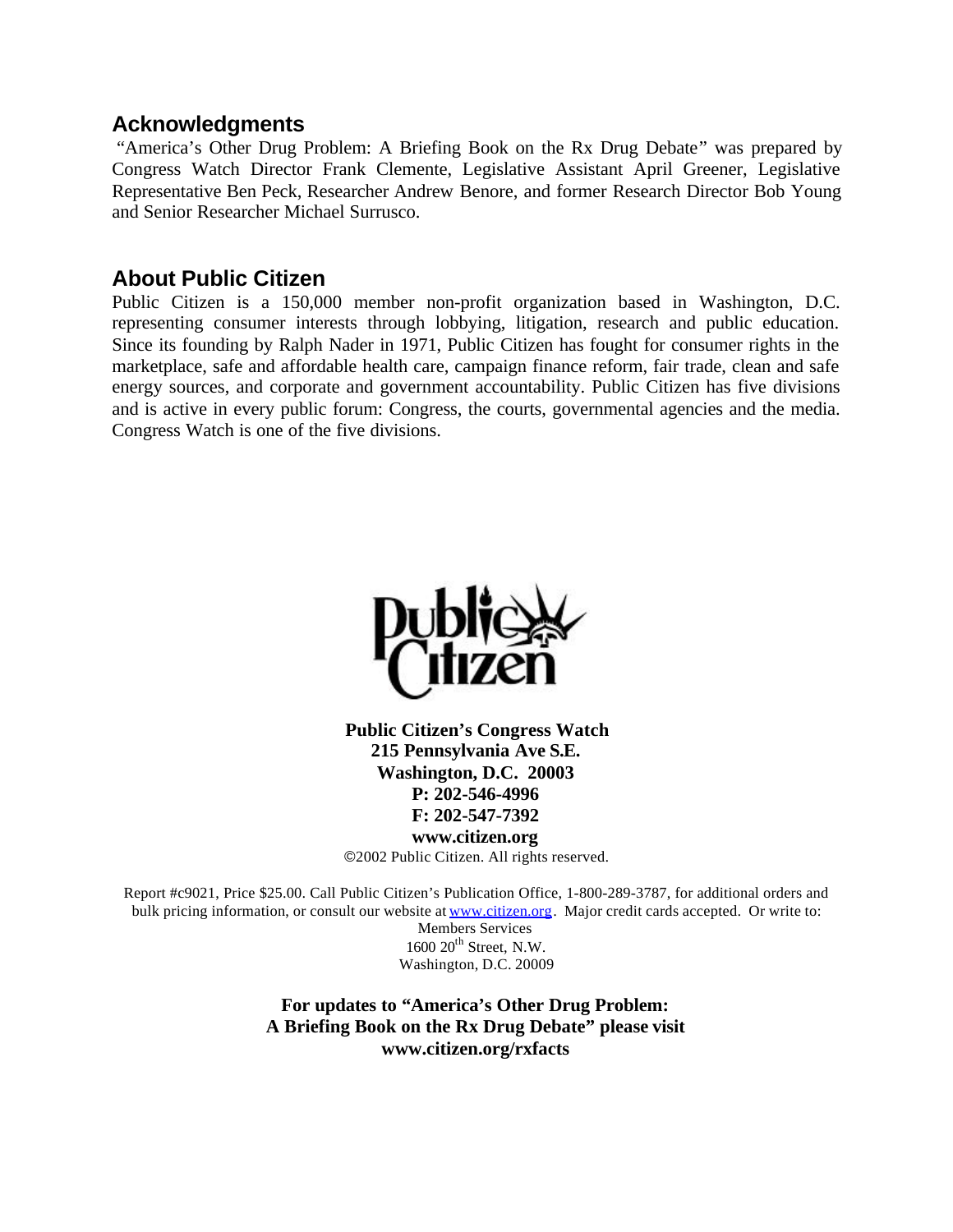# **Table of Contents**

|                                                                                                                                                            | 4         |
|------------------------------------------------------------------------------------------------------------------------------------------------------------|-----------|
|                                                                                                                                                            |           |
| A. Coverage Issues: Who Has Insurance – and Who Doesn't  5<br>Figure I.A.1: Sources of Prescription Drug Coverage for Medicare Beneficiaries,<br>Fall 1999 |           |
| Figure I.B.2: Projected Total Drug Spending for Medicare Population,                                                                                       |           |
|                                                                                                                                                            |           |
| Figure I.C.1: Average Cost Per Prescription for Seniors,<br>Figure I.C.2: Results of Public Citizen Price-Gouging Surveys,                                 |           |
| D. International Price Comparisons: Americans Pay Much More  22<br>Figure I.D.1: Average Foreign-to-American Price Ratios: All Patented Drug               | 20        |
| Figure I.D.2: Methods Used by European Countries to Obtain Reasonable                                                                                      | 23        |
| Drug Prices for Consumers<br>E. Advertising and Marketing: Creating a Habit<br>Figure I.E.1: Direct-to-Consumer Ad Spending by Drug Companies              | 27        |
| <b>II. Profits</b>                                                                                                                                         | 29<br>33  |
| A. Rx Drugs: The Most Lucrative Industry in America33                                                                                                      |           |
| Figure II.A.1: Fortune 500 Drug Companies Were Far More Profitable in 2001<br>Figure II.A.2: Fortune 500 Drug Companies Profit and Revenue Increases       | 35        |
| Figure II.A.3: Pfizer Profits in 2001 Larger than Combined Profits of All                                                                                  | 36        |
| Figure II.A.4: Merck Profits in 2001 Larger than Combined Profits of All                                                                                   | 37<br>.38 |
| Figure II.A.5: Profitability of Fortune 500 Drug Industry and All Fortune 500                                                                              | 39        |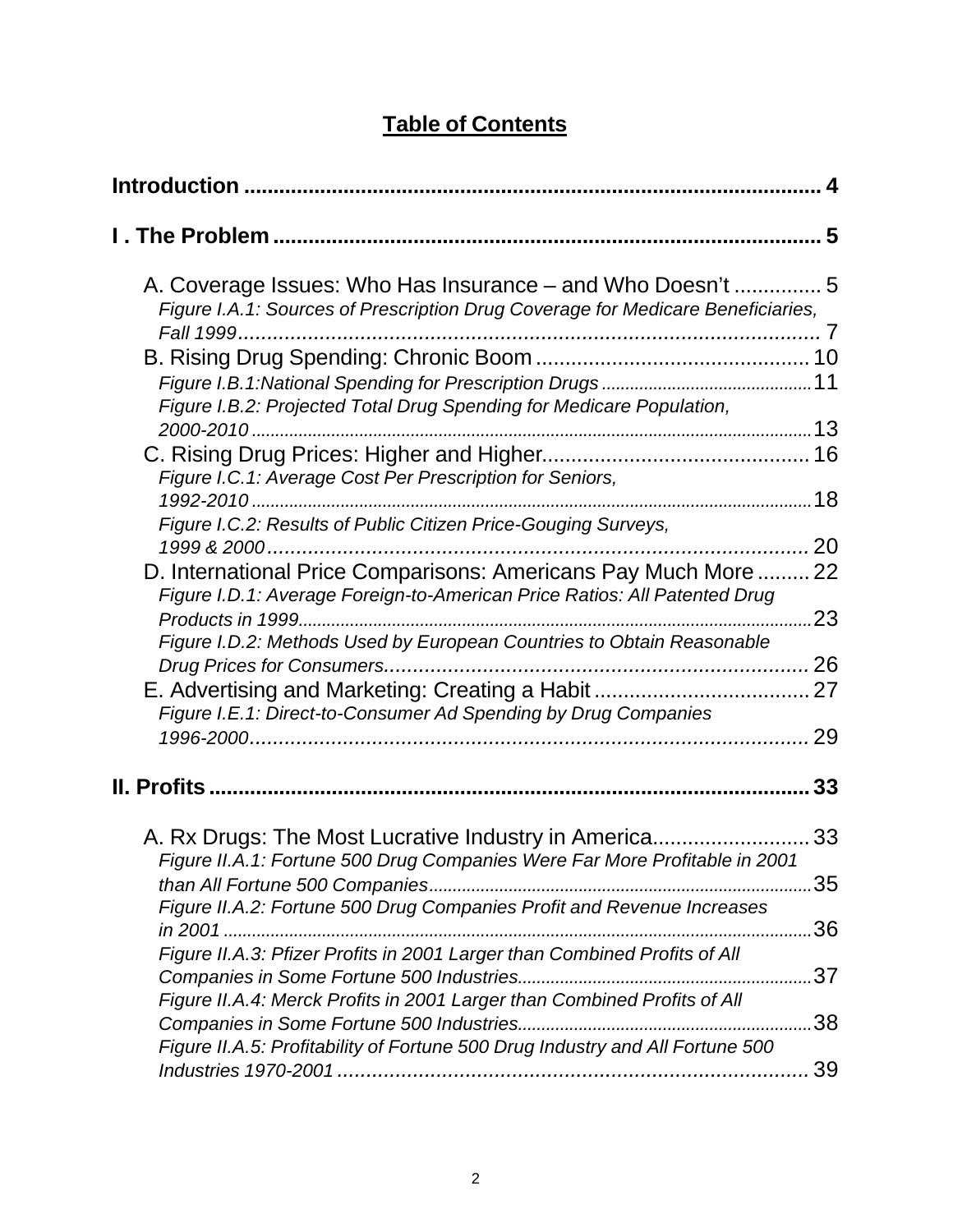|                                                                                                                                                                                                                                                                                                     | 40 |
|-----------------------------------------------------------------------------------------------------------------------------------------------------------------------------------------------------------------------------------------------------------------------------------------------------|----|
| Figure III.A.1: Fortune 500 Drug Companies Comparison of Revenue in 2001                                                                                                                                                                                                                            |    |
| Figure III.A.2: Fortune 500 Drug Companies Comparison of Revenue in 2001<br>Figure III.A.3: Profits vs. R&D of 10 Most Profitable Fortune 500 Drug                                                                                                                                                  |    |
|                                                                                                                                                                                                                                                                                                     |    |
| B. What Does It Really Cost to Develop a Drug?  46                                                                                                                                                                                                                                                  |    |
| Figure III.B.1: Public Citizen's Analysis of \$802 Million R&D Cost Estimate 47                                                                                                                                                                                                                     |    |
| Figure III.C.1: Therapeutic Importance of New Drugs Approved by FDA, 1981-                                                                                                                                                                                                                          |    |
| 1991                                                                                                                                                                                                                                                                                                |    |
|                                                                                                                                                                                                                                                                                                     |    |
| E. Tax Breaks and Credits: Additional Taxpayer Subsidies 54<br>Figure III.E.1: Average Effective Tax Rates for the Drug Industry and All Major                                                                                                                                                      |    |
|                                                                                                                                                                                                                                                                                                     |    |
| Figure III.F.1: Growth in Effective Patent Life or Market Exclusivity58                                                                                                                                                                                                                             |    |
| Figure III.F.2: Profitability of Fortune 500 Drug Industry and All Fortune 500                                                                                                                                                                                                                      |    |
| G. Pediatric Patent Extension: Taking Advantage of Children 62                                                                                                                                                                                                                                      |    |
|                                                                                                                                                                                                                                                                                                     |    |
| A. Campaign Contributions, Lobbying and Issue Ads:  64<br>Figure IV.A.1: An Army of Lobbyists: The Drug Industry's Lobbying Operation  66<br>Figure IV.A.2: Drug Industry Soft Money Contributions Republicans vs.<br>Figure IV.A.3: Party Shares of Contributions from Drug Industry, 1993-2000 71 |    |
| B. Front Groups & Hired Guns: Hiding Behind Other Messengers  72                                                                                                                                                                                                                                    |    |
|                                                                                                                                                                                                                                                                                                     |    |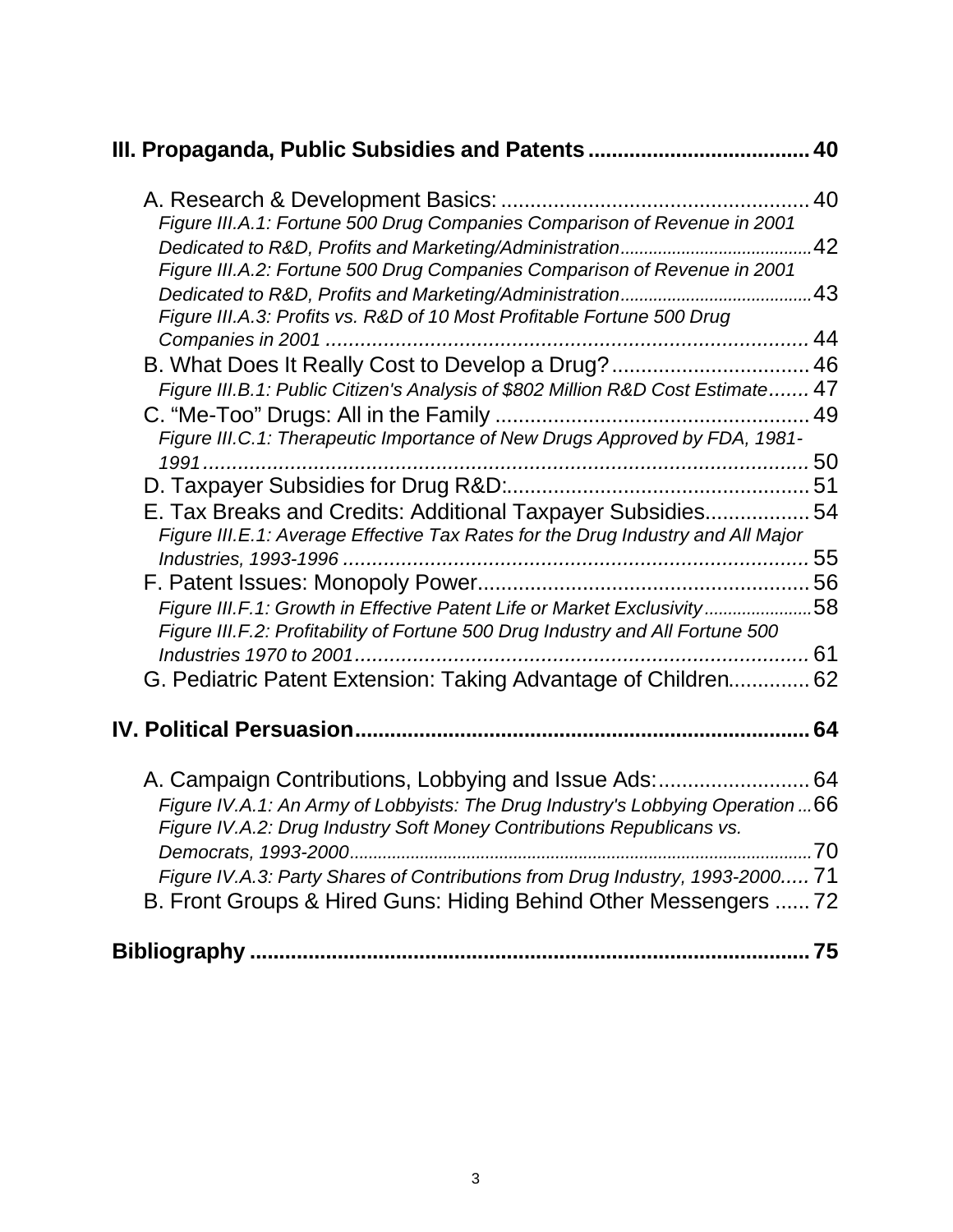#### **Introduction**

So you think you know about prescription drugs? Okay, let's see:

- 1) What little pill was more heavily advertised in 2000 than Bud and Pepsi?
- 2) What drug company had more profits in 2001 than all of the Fortune 500 homebuilding, apparel, railroad and publishing companies *combined*?
- 3) How many of the 50 most popular drugs were discovered with taxpayer-funded research?
- 4) Compared to all other industries, how much higher or lower is the federal tax burden on the drug industry?

If you answered 1) Vioxx; 2) Pfizer; 3) 45 and 4) 40% lower, you may not need this resource guide.

But those who are less expert, we hope, will find "America's Other Drug Problem: A Resource Guide to the Rx Drug Debate" a valuable collection of easyto-digest, bullet-point facts about key issues such as: prescription drug prices and company profits, research and development myths and facts, advertising budgets, tax breaks, patent extensions and political spending.

We've divided this resource guide into four main sections: "The Problem," "Profits," "Propaganda, Public Subsidies and Patents" and "Political Persuasion." Within those sections are many sub-categories of information. Graphic illustrations of key facts are interspersed in the text. A bibliography lists all sources and includes Internet links to primary source documents. Occasionally, some facts may be in conflict with each other. That is not an oversight – just the result of different sources and dates of information that cannot be reconciled.

This resource guide will be particularly important as Congress debates a prescription drug plan for seniors and considers other drug legislation. It should also prove useful for many policy makers and advocates active in state-based prescription drug efforts. The graphics can easily be turned into transparencies and used in speeches and workshops. Some readers may see a pro-consumer bias in the selection of facts. That bias may well exist. But in creating this resource, we have used credible, independent sources and the most current data that we know of for each and every point we make.

We aim to regularly update the web-based version of the booklet whenever we can with important information from new research, studies and reports. Please have patience with those efforts, as our staff is small and resources limited.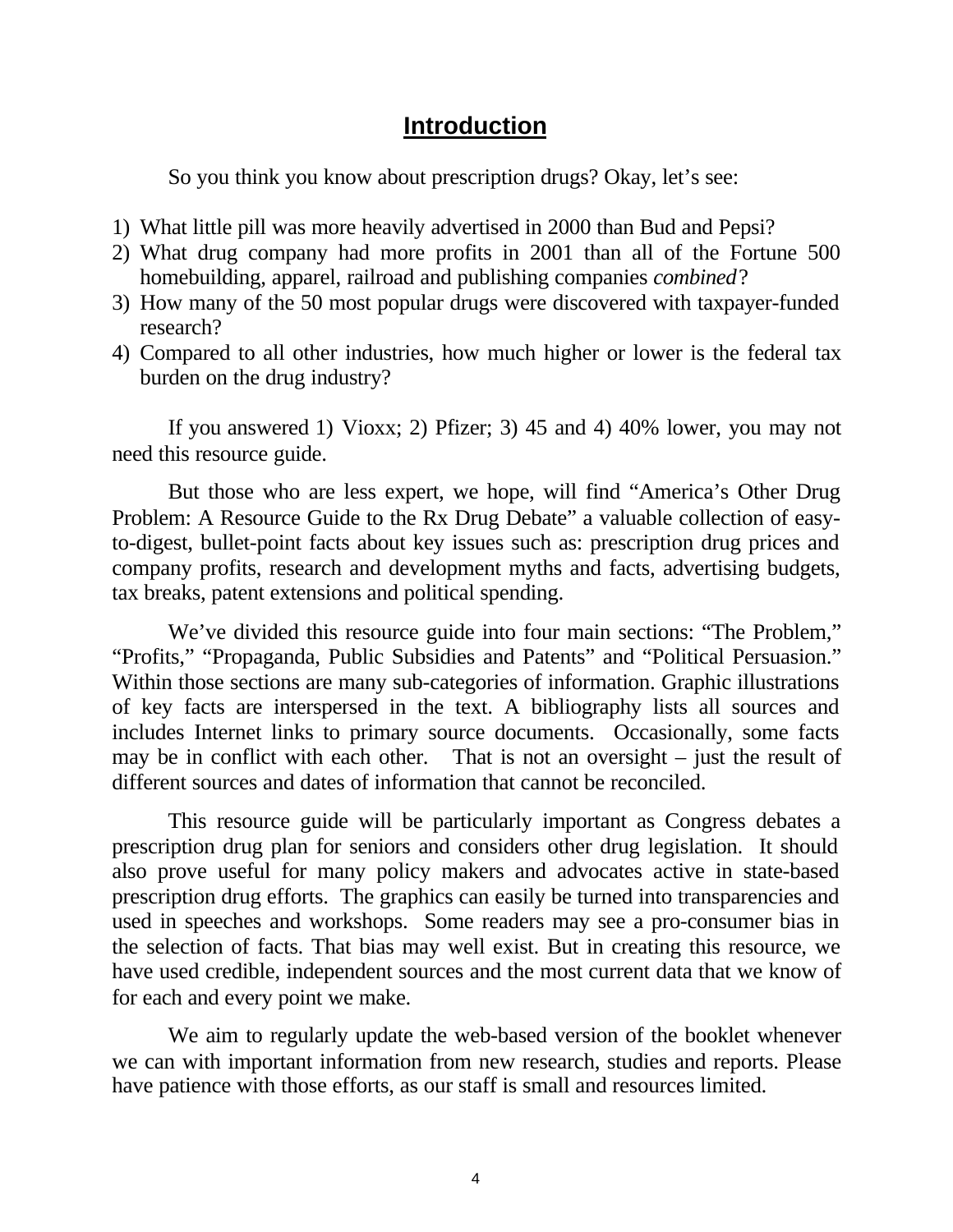# **I . The Problem**

**One-quarter of the American population lacks prescription drug insurance. Seniors are hit particularly hard because they use more prescription drugs – and data shows that drug coverage for seniors is declining and becoming more costly. Like other Americans without coverage, seniors say they sometimes go without medicine because they can't afford it. Even seniors who can afford prescription drug insurance find it increasingly expensive as insurers raise premiums, hike co-payments and impose spending caps. In addition, drug prices are climbing at dramatic rates and Americans now pay far more per prescription than consumers in other countries. Compounding the problem is a rising tide of TV ads that are boosting demand for expensive brand-name drugs. The upshot of all this – increased use, an aging population, high prices and proliferating ads – is that overall American spending on drugs is skyrocketing and will triple in 10 years, just as it did in each of the last two decades.**

# **A. Coverage Issues: Who Has Insurance – and Who Doesn't**

- ß Americans without drug insurance: Roughly 65 million Americans have no insurance for prescription drugs. (U.S. Department of Health and Human Services, "Prescription Drug Coverage, Spending Utilization, and Prices," Report to the President, April 2000)
	- Medicare recipients (seniors and the disabled) without drug coverage: 11.6 million
	- Non-Medicare recipients without drug coverage: 53 million
- ß Drugs Medicare covers: While all seniors and the disabled are eligible for Medicare, the Medicare program pays for prescription drugs only if they are administered in institutional settings such as hospitals and nursing homes, or if the drugs belong to several special categories such as oral anti-cancer drugs and hemophilia clotting factors. (U.S. Department of Health and Human Services, "Prescription Drug Coverage, Spending Utilization, and Prices," Report to the President, April 2000)
- ß Sources of drug coverage for Medicare beneficiaries: In the fall of 1999,
	- **B** 37.7% of Medicare beneficiaries had no insurance coverage for prescription drugs
	- 28.3% had drug coverage through an employer-sponsored plan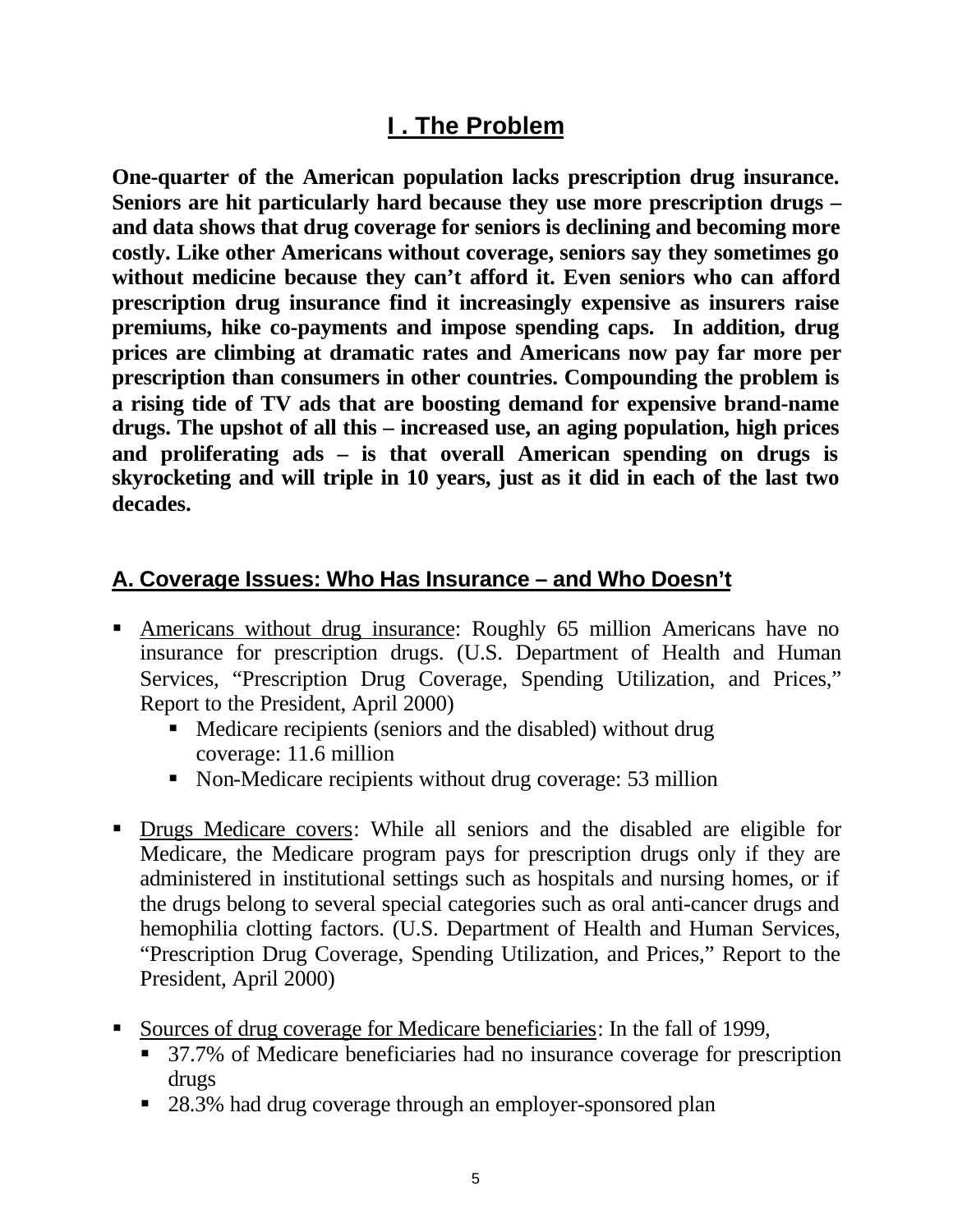- ß 6.8% had an individually purchased Medigap plan that helped pay for prescription drugs
- 10% received drug coverage through Medicaid
- 15.3% had coverage through a so-called Medicare HMO (Medicare+Choice plan). (Mary Laschober, et al., *Health Affairs Web Exclusive*, February 27, 2002) *See Figure I.A.1: "Sources of Prescription Drug Coverage for Medicare Beneficiaries, Fall 1999"*
- Seniors without drug coverage: Most of these seniors without coverage (7.6) million) are not affluent. They have incomes below \$20,900 (individual) or \$28,900 (couple). Furthermore, 3 million have incomes below 135% of poverty level (\$11,300 for individuals or \$15,200 for couples). (AARP, "The Cost of Prescription Drugs: Who Needs Help?" October 2000)
- ß Employer-sponsored drug coverage is declining: Large employers are scaling back retiree benefits. The number of large firms offering Medicare supplemental insurance (which generally covers prescription drugs) to their retirees fell from 35% in 1995 to 24% in 2000. (William M. Mercer, "Mercer/Forster Higgins National Survey of Employer-Sponsored Health Plans," Spring 2001)
- Medicare+Choice plans are slashing drug coverage: Medicare HMOs have substantially reduced drug benefits and increased out-of-pocket costs for seniors, despite the fact that drug coverage was used by these HMOs to entice many seniors to join their plans. For example:
	- HMOs are dumping beneficiaries in record numbers. From 1999 through January 1, 2002, more than 2.1 million seniors have been dropped by their Medicare HMOs, where they typically received some prescription drug coverage. This forced them back to the Medicare fee-for-service program, which lacks outpatient drug coverage. (General Accounting Office, "Medicare+Choice: Recent Payment Increases Had Little Effect on Benefits or Plan Availability in 2001," November 2001)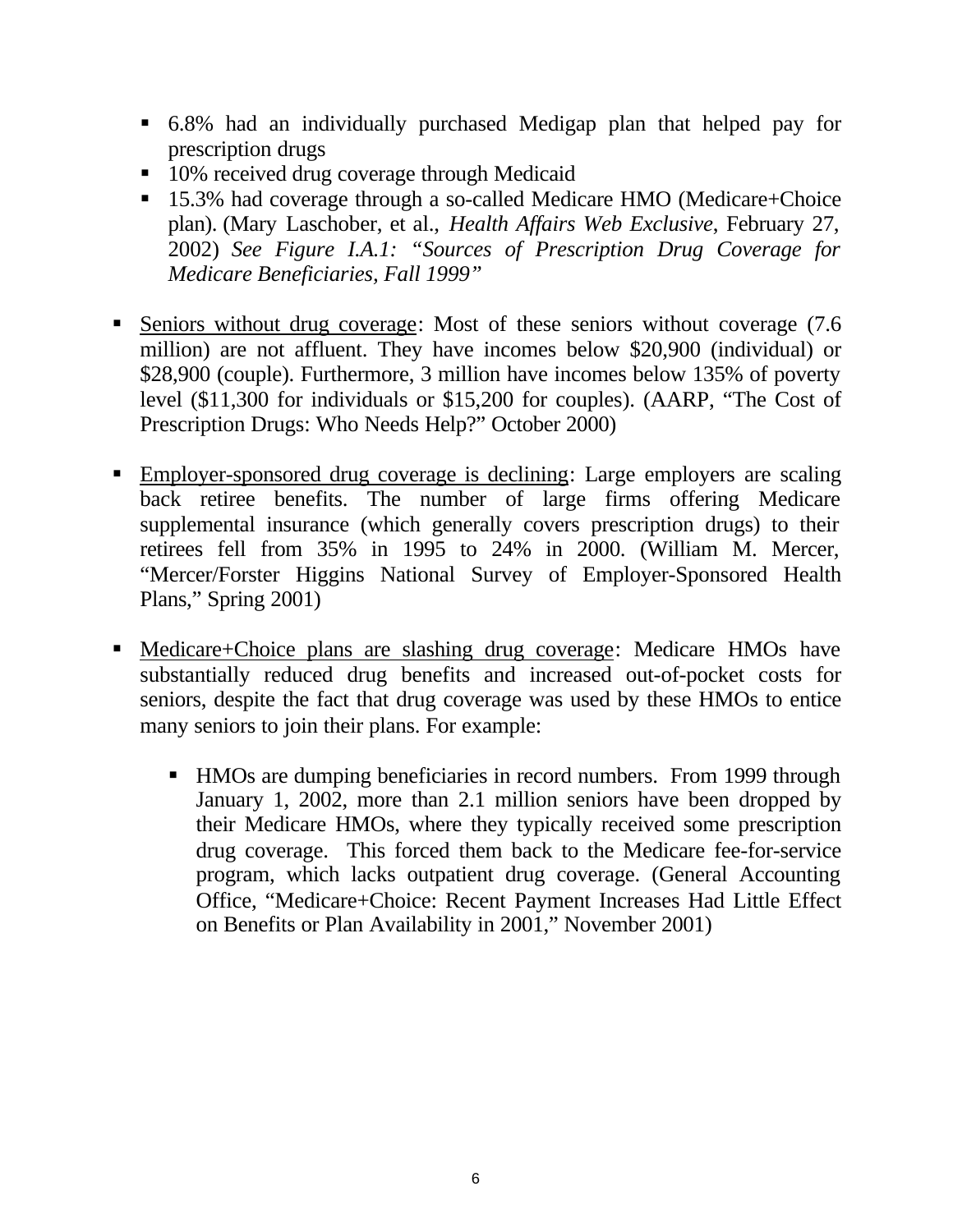

Source: Laschober, Mary et al. *Health Affairs Web Exclusive* February 27, 2002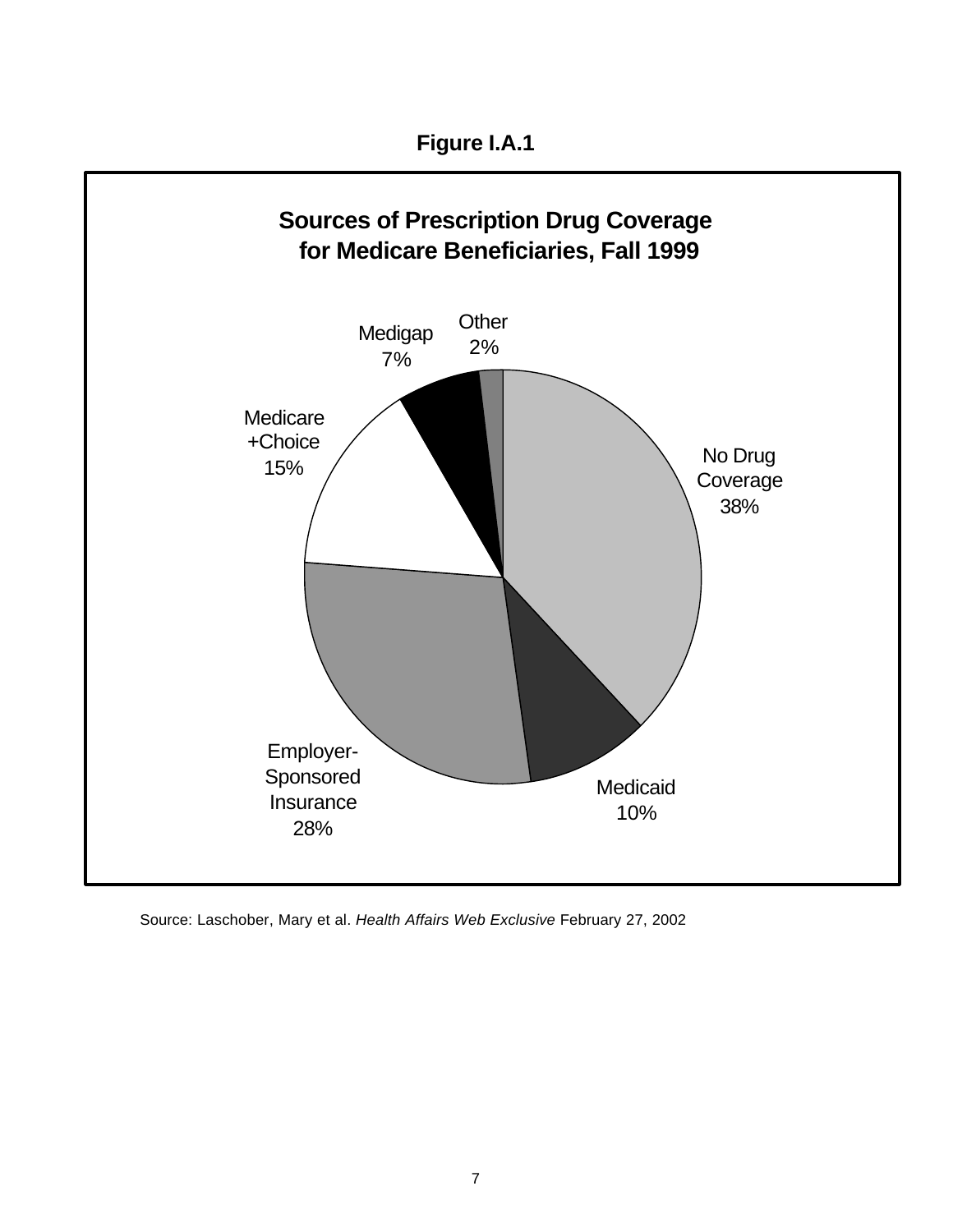- Only about 60% of all Medicare beneficiaries had the option of enrolling in a Medicare+Choice plan in 2002 compared to 74% in 1998. (Thomas Scully, Center for Medicare and Medicaid Services, Testimony before the House Ways and Means Committee, Health Subcommittee, December 4, 2001)
- In 2001, only 67% of Medicare+Choice beneficiaries had prescription drug coverage, down from 84% in 1999. (Kaiser Family Foundation, "The Medicare Program," May 2001)
- In 2000, 86% of Medicare+Choice plans imposed annual dollar limits on the amount of drugs they would pay for. 70% of plans have annual caps of \$1,000 or less, up from 35% in 1998. (U.S. Department of Health and Human Services, "Prescription Drug Coverage, Spending Utilization, and Prices," Report to the President, April 2000)
- In 2001, 26% of Medicare+Choice enrollees with drug coverage had an annual drug benefit cap of \$500 or less, up from 10% in 1999. (Public Policy Institute, "Trends in the Costs, Coverage, and Use of Prescription Drugs by Medicare Beneficiaries," July 2001)
- Medigap plans are inadequate and expensive: More than 2.3 million seniors buy expensive Medigap plans. The three Medigap policies that offer drug coverage to seniors all have a \$250 deductible and a 50% co-pay up to maximum payment caps of \$1,250 or \$3,000. (U.S. Department of Health and Human Services, "Prescription Drug Coverage, Spending Utilization, and Prices," Report to the President, April 2000)
	- For these Medigap plans which offer coverage for prescription drugs, seniors must pay average annual premiums that range from \$1,917 (for moderate benefits) to \$3,252 (for extensive benefits), in addition to copayments and deductibles. On average, beneficiaries who purchase Medigap still pay 58% of their prescription drug costs out-of-pocket. (Families USA/PRIME Institute, "Cost Overdose: Growth in Spending for the Elderly, 1992-2010," July 2000)
- An aging population will exacerbate problems: Drug spending by seniors will grow as baby boomers age and the elderly population swells. The number of American seniors will double to about 70 million by the year 2030, growing to 20% of the U.S. population from 13% today. (U.S. Census Bureau, "Projections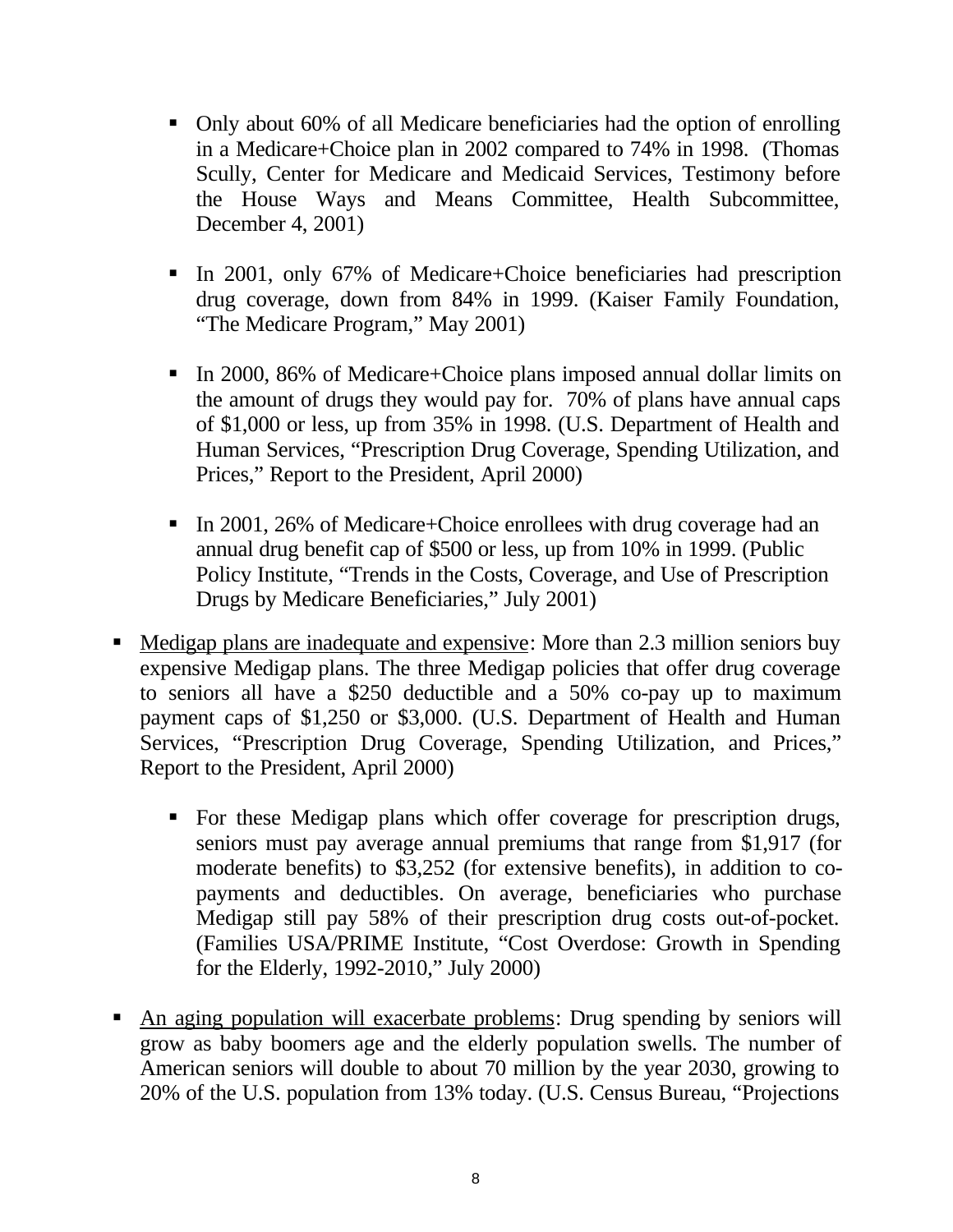of the Total Resident Population by 5-Year Age Groups, and Sex with Special Age Categories: Middle Series, 2025 to 2045," 2000)

- Seniors are using more drugs: the average number of prescriptions per elderly person per year grew from 19.6 in 1992 to 28.5 in 2000, an increase of 45%. (Families USA/PRIME Institute, "Cost Overdose: Growth in Spending for the Elderly, 1992-2010," July 2000)
- Lack of coverage is dangerous: 42% of uninsured Americans reported not filling prescriptions for financial reasons. (Donelan, et al., "The Cost of Health Care System Change: Public Discontent in Five Nations," *Health Affairs*, May/June 1999)
- Not just a problem for seniors: 57% of all workers earning \$7 an hour or less are not offered *any* health insurance coverage by their employer. (Families USA, "Go To Work, Do Not Collect Health Insurance: Low Income Parents Lose Medicaid," June 2000)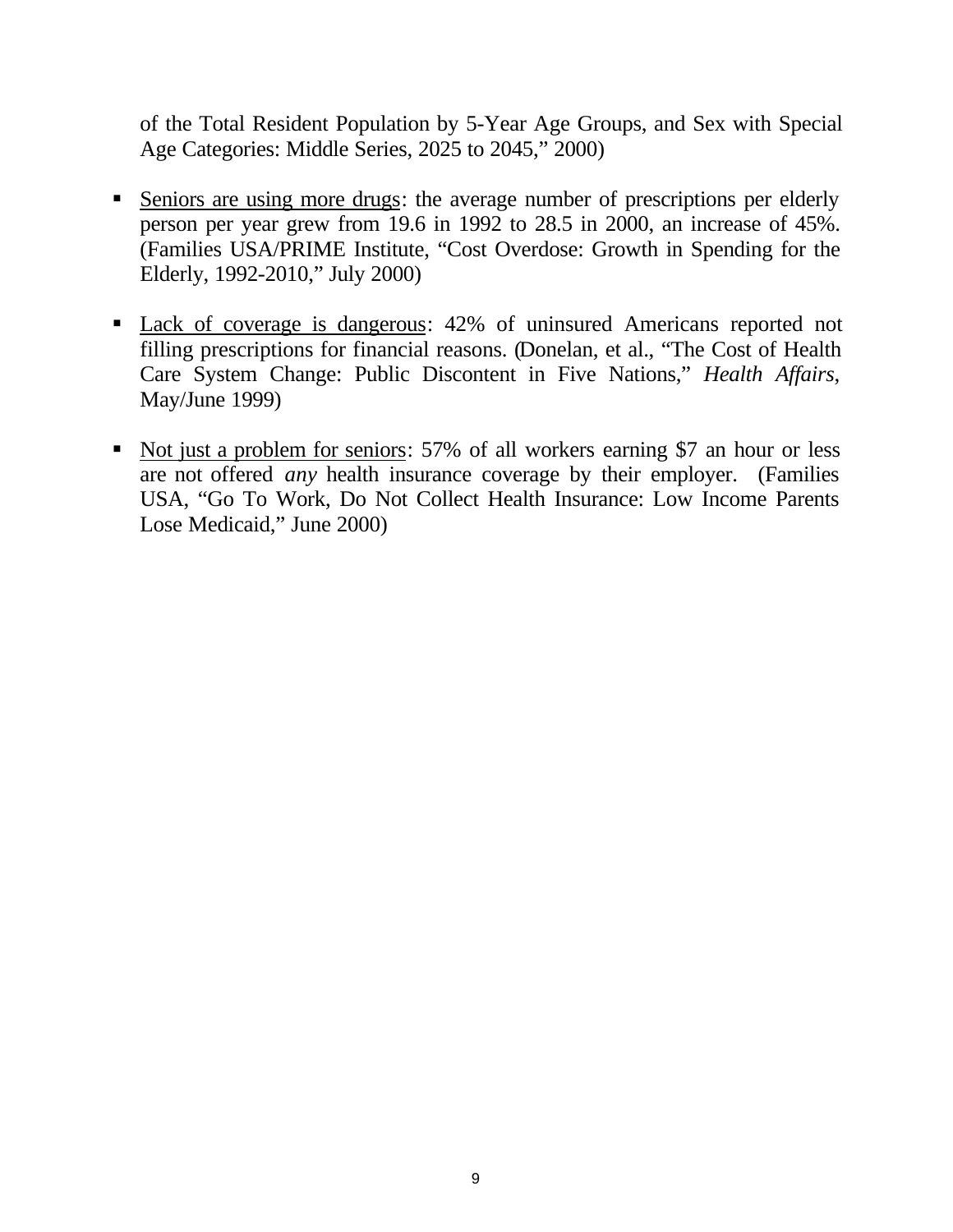# **B. Rising Drug Spending: Chronic Boom**

- ß U.S. drug spending is soaring: Estimates of national drug expenditures are based on statistical sampling. Different studies use different sampling methods. An often-cited study by one non-profit group showed that total prescription drug expenditures at retail outlets has almost doubled in five years from \$78.9 billion in 1997 to \$154.5 billion in 2001. (National Institute for Health Care Management, "Prescription Drug Expenditures in 2001: Another Year of Escalating Costs," April 2002) *See Figure I.B.1, "National Spending for Prescription Drugs"*
	- National drug expenditures had the fourth straight year of increases over 17% – \$154.5 billion in 2001, up from \$131.9 billion in 2000. (National Institute for Health Care Management, "Prescription Drug Expenditures in 2001: Another Year of Escalating Costs," April 2002)
	- ß Employers are reeling from prescription drug cost increases. General Motors' drug costs for 1.2 million employees, retirees and their families have averaged a 19% annual increase over the past three years. Future costs are projected to rise at more alarming rates. (Moroni, "General Motors Coverage of Prescription Drugs for Employees and Retirees," Testimony Before the U.S. House of Representatives Committee on Energy and Commerce, February 15, 2001)
- **Prescription drugs are the fastest growing health expenditure in the U.S.: Drug** spending rose an average of 14.9% a year during 1997-2000. Drug expenditures are projected to increase an average of 12.6% a year during 2000-2010. Physician and hospital expenditures are projected to increase an average of 6.6% a year during the same period. (Health Care Financing Administration, Office of the Actuary, "National Health Expenditure Projections: 2000-2010," Table 2, March 2001)
	- Drug spending in 2010 is estimated to be 10% (\$366 billion) of all health care expenditures. In 1980, drug spending (\$12 billion) was only 5% of all health care expenditures. (Health Care Financing Administration, Office of the Actuary, "National Health Expenditure Projections: 2000- 2010," Table 2, March 2001)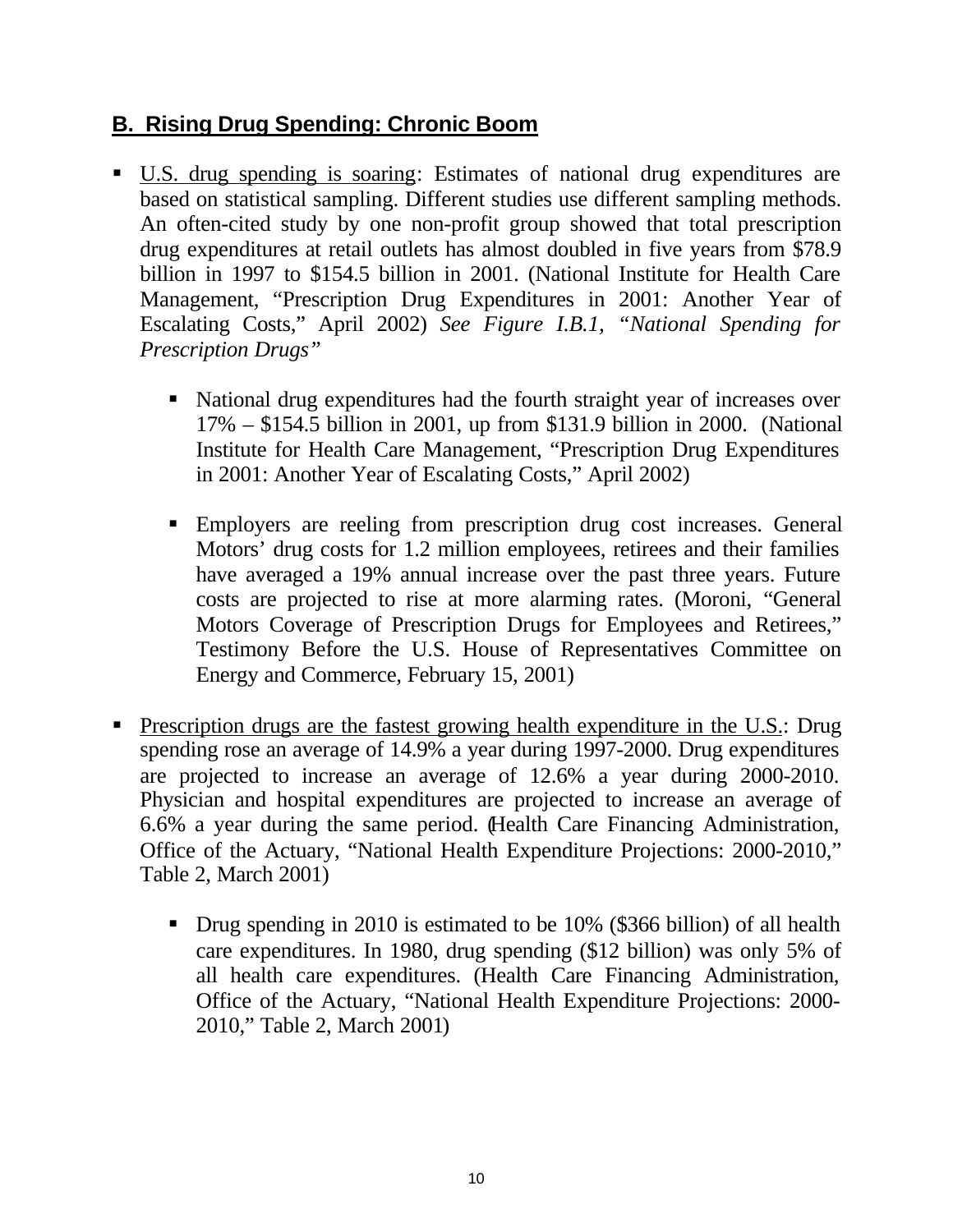**Figure I.B.1**



Source: National Institute for Health Care Management, "Prescription Drug Expenditures in 2001: Another Year of Escalating Costs," April 2002. \*Projected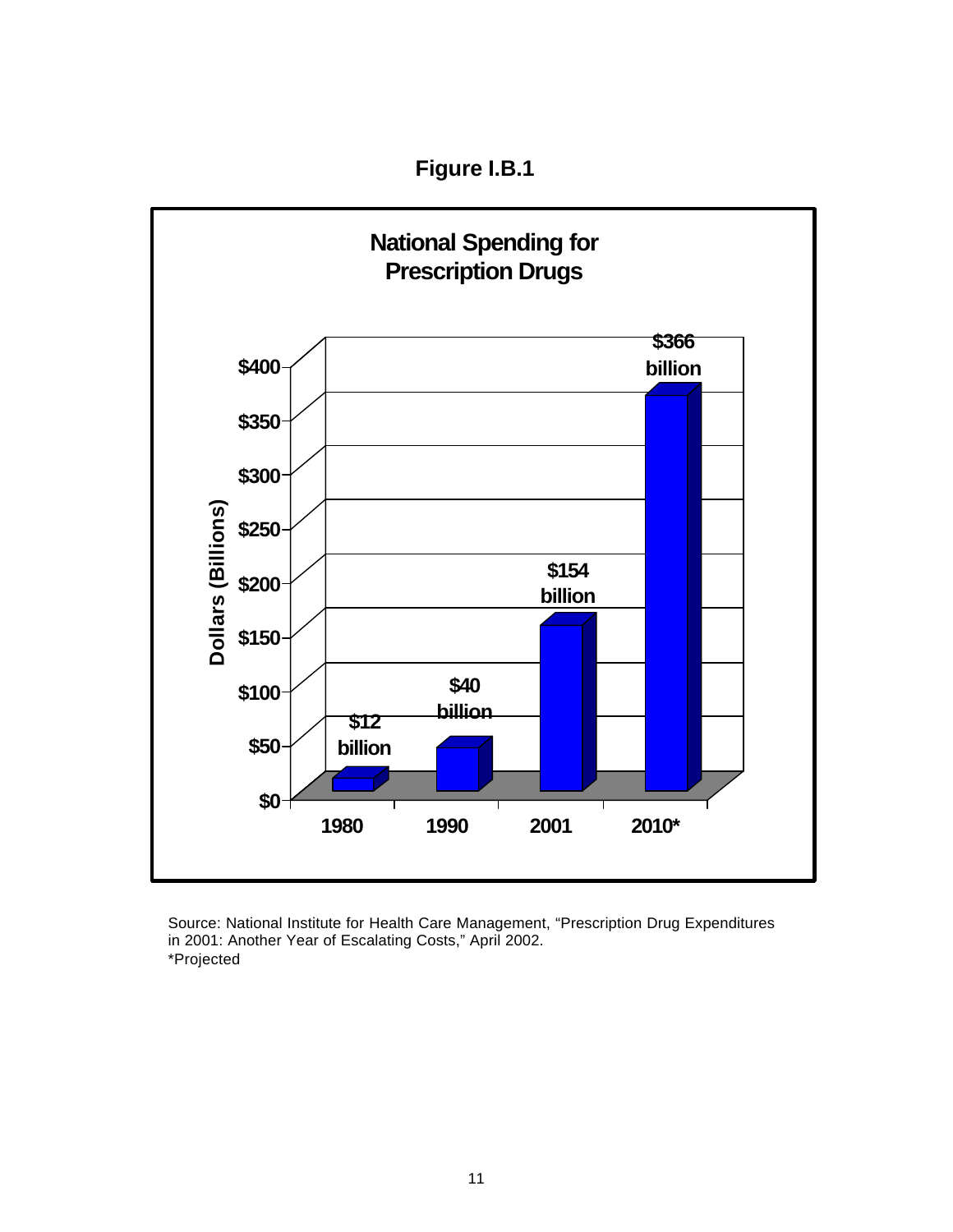- Rising drug costs for seniors: Overall prescription drug spending for the elderly has increased 132% since 1992. It rose from \$18.5 billion in 1992 to \$42.9 billion in 2000. Families USA/PRIME Institute, "Cost Overdose: Growth in Spending for the Elderly," 1992-2010, July 2000)
- Rising drug costs for all Medicare beneficiaries (seniors  $\&$  the disabled): The Congressional Budget Office (CBO) estimates that prescription drug spending for Medicare recipients will total \$70.6 billion in 2001 and increase to \$205.2 billion by 2010. Drug spending for beneficiaries will rise at an average annual rate of 12% to 13% for the next decade. (Congressional Budget Office, "Drug Spending for Medicare Population," February 22, 2001) *See Figure I.B.2: "Projected Total Drug Spending for Medicare Population 2000-2010"*
	- Prescription drug spending per Medicare enrollee is estimated at \$1,525 in 2000 and will increase to \$4,412 by 2010. (Congressional Budget Office, "Drug Spending for Medicare Population," February 22, 2001)
- ß Drug spending for Medicare beneficiaries has outpaced inflation: Drug spending per Medicare beneficiary (including private insurance/government and out-of-pocket spending) has far outpaced inflation. Senior spending rose at an annual rate of 9% from 1992 to 1996 and spending per prescription grew 4.7%. Both figures were well above general inflation, which averaged 2.8% from 1992 to 1996. (U.S. Department of Health and Human Services, "Prescription Drug Coverage, Spending Utilization, and Prices," Report to the President, April 2000)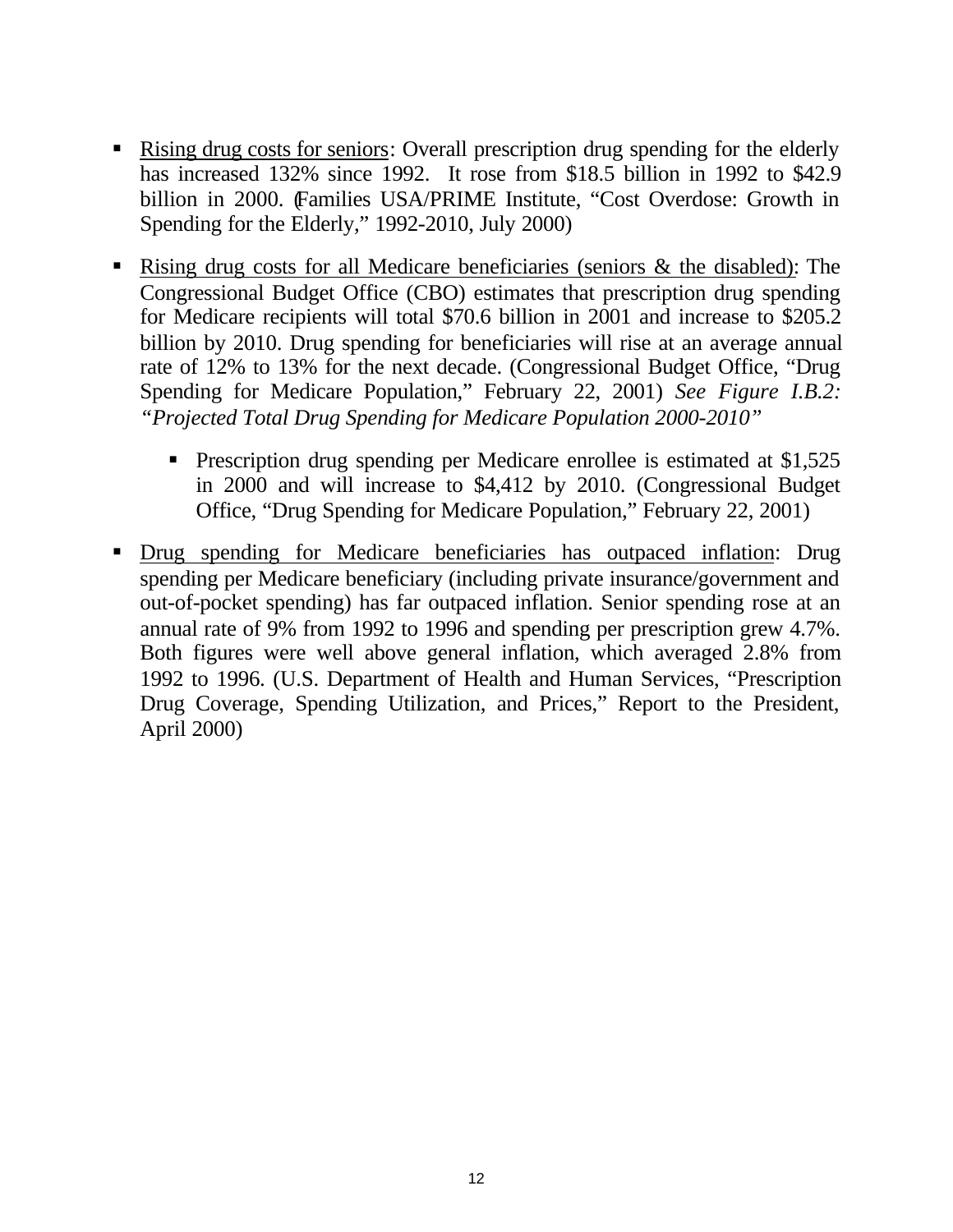**Figure I.B.2**



Source: Congressional Budget Office, "Drug Spending for Medicare Population," February 22, 2001.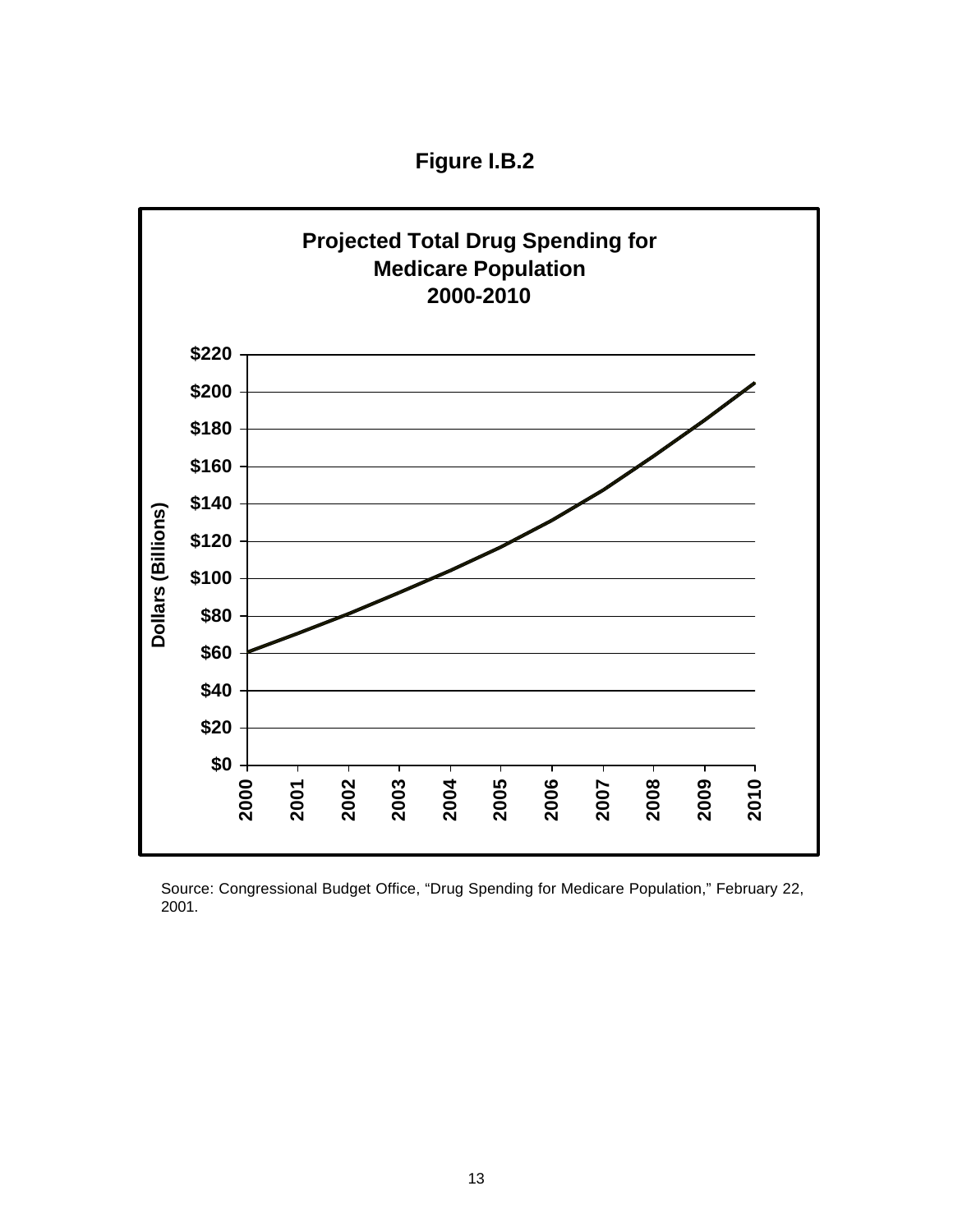- Seniors' out-of-pocket spending:
	- Seniors are expected to spend an average of \$1,051 out-of-pocket on prescription drugs in the year 2002. (Carey, "Much Variety, Little Traction in Medicare Drug Plans," *Congressional Quarterly Weekly*, July 13, 2002)
	- Nearly 2 million seniors spent more than \$2,000 out-of-pocket on prescription drugs in 1999. (U.S. Department of Health and Human Services, "Prescription Drug Coverage, Spending Utilization, and Prices," Report to the President, April 2000)
	- ß Half of all drug spending by Medicare beneficiaries in 1995 was paid out-of-pocket. (U.S. Department of Health and Human Services, "Prescription Drug Coverage, Spending Utilization, and Prices," Report to the President, April 2000)
	- Medicare beneficiaries without drug coverage spent 6% of their income on out-of-pocket drug purchases – \$900 a year for a senior with a \$15,000 income. Medicare beneficiaries with drug coverage spent 3% of their income out-of-pocket. (U.S. Department of Health and Human Services, "Prescription Drug Coverage, Spending Utilization, and Prices," Report to the President, April 2000)
- ß Why is spending on drugs climbing so dramatically? Increased spending is due to three factors:
	- **Increase in number of prescriptions written: Doctors writing more** prescriptions accounted for 39% of the increase in 2001. Some of this increase owes to a growing and "graying" population, but the main reason is that doctors are prescribing more medicines, such as antiplatelets (28.2% more prescriptions in 2001) and drugs to treat osteoporosis (29.9% more prescriptions). (National Institute for Health Care Management, "Prescription Drug Expenditures in 2001: Another Year of Escalating Costs," April 2002)
	- A shift toward the use of more expensive drugs: This accounted for 24% of the overall increase in spending in 2001. For instance, the average prescription price for antiarthritic drugs increased from \$58.11 in 2000 to \$64.37 in 2001. This reflects the fact that doctors are prescribing more of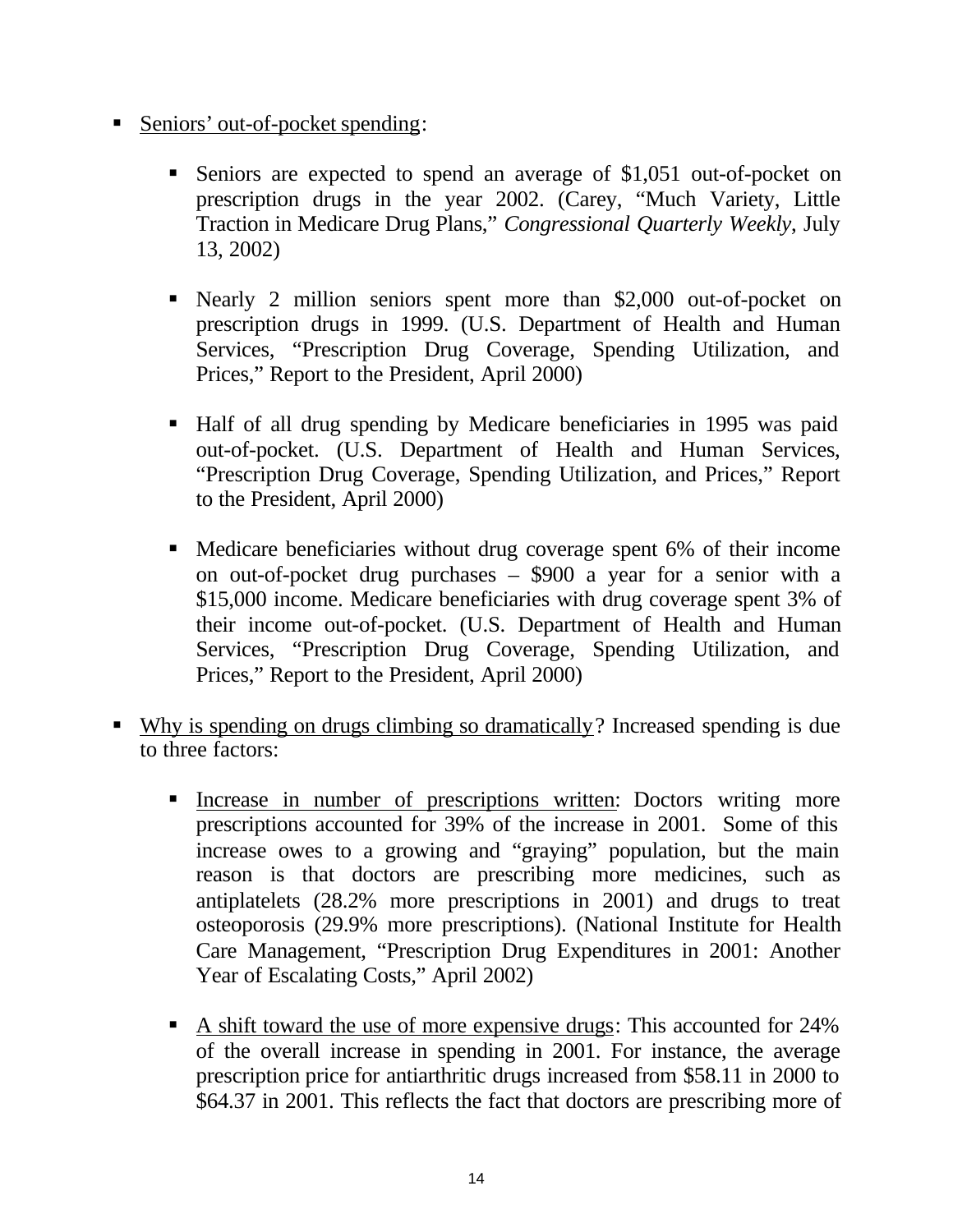the more expensive antiarthritics such as Celebrex and Vioxx. These drugs represented 57% of the antiarthritic drug sales in 2001. (National Institute for Health Care Management, "Prescription Drug Expenditures in 2001: Another Year of Escalating Costs," April 2002)

- Price increases of individual drugs: This accounted for 37% of the overall spending boom. For example, the prices of some drugs rose substantially in 2001: Accutane (22.7%), Oxycontin (15.4%), Glucophage (14.4%), and Allegra (10.9%). (National Institute for Health Care Management, "Prescription Drug Expenditures in 2001: Another Year of Escalating Costs," April 2002)
- A small group of popular drugs are driving the spending increase: 34 drugs (out of 9,482 on the market) accounted for 50.7% of the overall increase in national drug spending last year. (National Institute for Health Care Management, "Prescription Drug Expenditures in 2001: Another Year of Escalating Costs," April 2002)
	- Lipitor, a drug used to treat high cholesterol, was the top-selling drug in 2001 with \$4.5 billion in retail sales – representing 3.7% of the total increase in consumer spending on prescription drugs. (National Institute for Health Care Management, "Prescription Drug Expenditures in 2001: Another Year of Escalating Costs," April 2002)
	- $\blacksquare$  Two antiarthitis drugs alone Vioxx and Celebrex accounted for 9.2% of the entire increase in prescription drug sales in the year 2000. (National Institute for Health Care Management, "Prescription Drug Expenditures in 2000," May 2001)
	- Although Vioxx and Celebrex totaled \$3.5 billion in sales in 2000, they do not represent significant improvements over older drugs. They are not more effective than ibuprofen at reducing pain and inflammation, and only slightly less likely to cause ulcers. (U.S. Food and Drug Administration, "The Pink Sheet: The News This Week," February 19, 2001)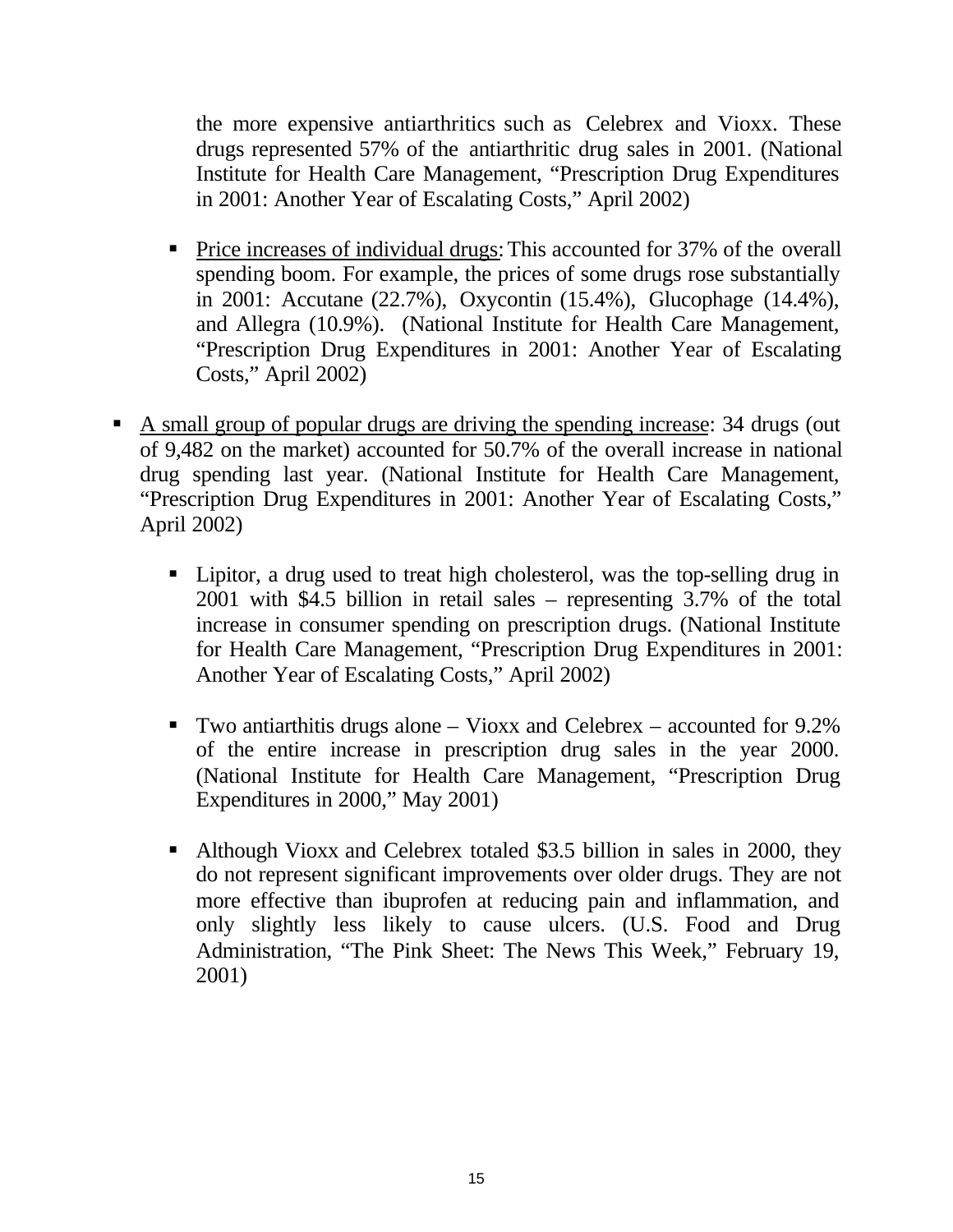## **C. Rising Drug Prices: Higher and Higher**

- Drug prices are increasing dramatically: The average price of prescriptions has risen dramatically in recent years:
	- **•** Prescription prices rose at more than six times the rate of inflation in 2001. The average price per prescription increased 10% from 2000 to 2001, while the inflation rate was only 1.6% in 2001. (National Institute for Health Care Management, "Prescription Drug Expenditures in 2001: Another Year of Escalating Costs," April 2002; U.S. Bureau of Labor Statistics, 2002)
	- The average prescription price increased from \$45.27 in 2000 to \$49.84 in 2001. (National Institute for Health Care Management, "Prescription Drug Expenditures in 2001: Another Year of Escalating Costs," April 2002)
- There are several reasons prices are rapidly rising:
	- More prescriptions for popular drugs: The number of prescriptions written for the 50 best-selling drugs in 2001 rose more than 25% – the other 9,482 drugs on the market only experienced an increase of 1.7%. (National Institute for Health Care Management, "Prescription Drug Expenditures in 2001: Another Year of Escalating Costs," April 2002).
	- The most popular drugs cost far more: Among the 50 best-selling drugs in 2001 – which accounted for 44.4% of all prescriptions – the average prescription price was \$71.56. The average price of all other drugs in 2001 was \$40.11 per prescription. (National Institute for Health Care Management, "Prescription Drug Expenditures in 2001: Another Year of Escalating Costs," April 2002)
- ß Although "pure" price inflation wasn't that large overall, the "pure" price increase for the 50 top-selling drugs was 8.8% in 2001. Examples include: Celebrex, 9.4%; Glucophage, 14.4%; OxyContin, 15.4%; Allegra, 10.9% and Accutane, 22.7%. (National Institute for Health Care Management, "Prescription Drug Expenditures in 2001: Another Year of Escalating Costs," April 2002)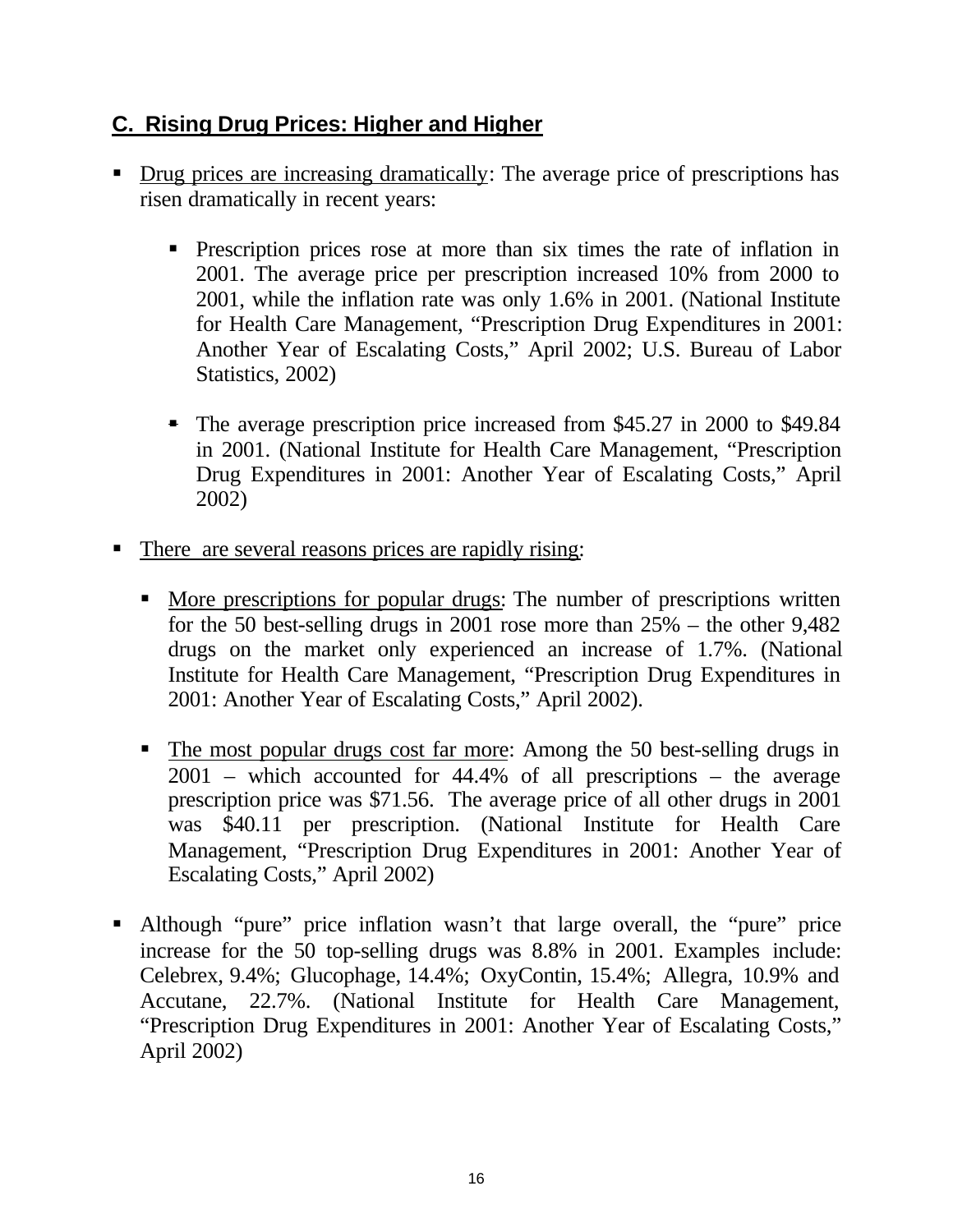- ß Seniors feel the price pinch: Rising drug prices hurt seniors more than other groups – seniors are 13% of the population but account for 34% of all prescriptions dispensed. (Families USA/PRIME Institute, "Cost Overdose: Growth in Spending for the Elderly, 1992-2010," July 2000)
	- Of the 50 drugs used most by seniors, the average prescription price for a year's supply was \$1070 in January 2002. (Families USA, "Bitter Pill: The Rising Prices of Prescription Drugs for Older Americans," June 2002)
	- The average prescription price of the most commonly used drugs among seniors has risen 27.6%, on average, since the beginning of 1997 through January 2002. (Families USA, "Bitter Pill: The Rising Prices of Prescription Drugs for Older Americans," June 2002)
	- Some of the drugs used most by seniors have been on the market for over ten years, some over 20 years, and yet they still continue to increase in price – as much as four times the rate of inflation. (Families USA, "Bitter Pill: The Rising Prices of Prescription Drugs for Older Americans," June 2002)
	- ß Seniors on fixed incomes are hit particularly hard by rising drug prices. Average retail prices for prescription drugs are growing more than twice as fast as Social Security benefits. (Kaiser Family Foundation, "Sourcebook for Journalists," March 2000)
	- The cost of individual prescriptions has been rising rapidly. According to a Families USA study, a single prescription averaged \$29 in 1992 – in 2000, the average cost had risen to \$42. By 2010, it is expected to be as high as \$73. (Families USA/PRIME Institute, "Cost Overdose: Growth in Spending for the Elderly, 1992-2010," July 2000) *See Figure I.C.1: "Average Cost Per Prescription for Seniors, 1992-2010"*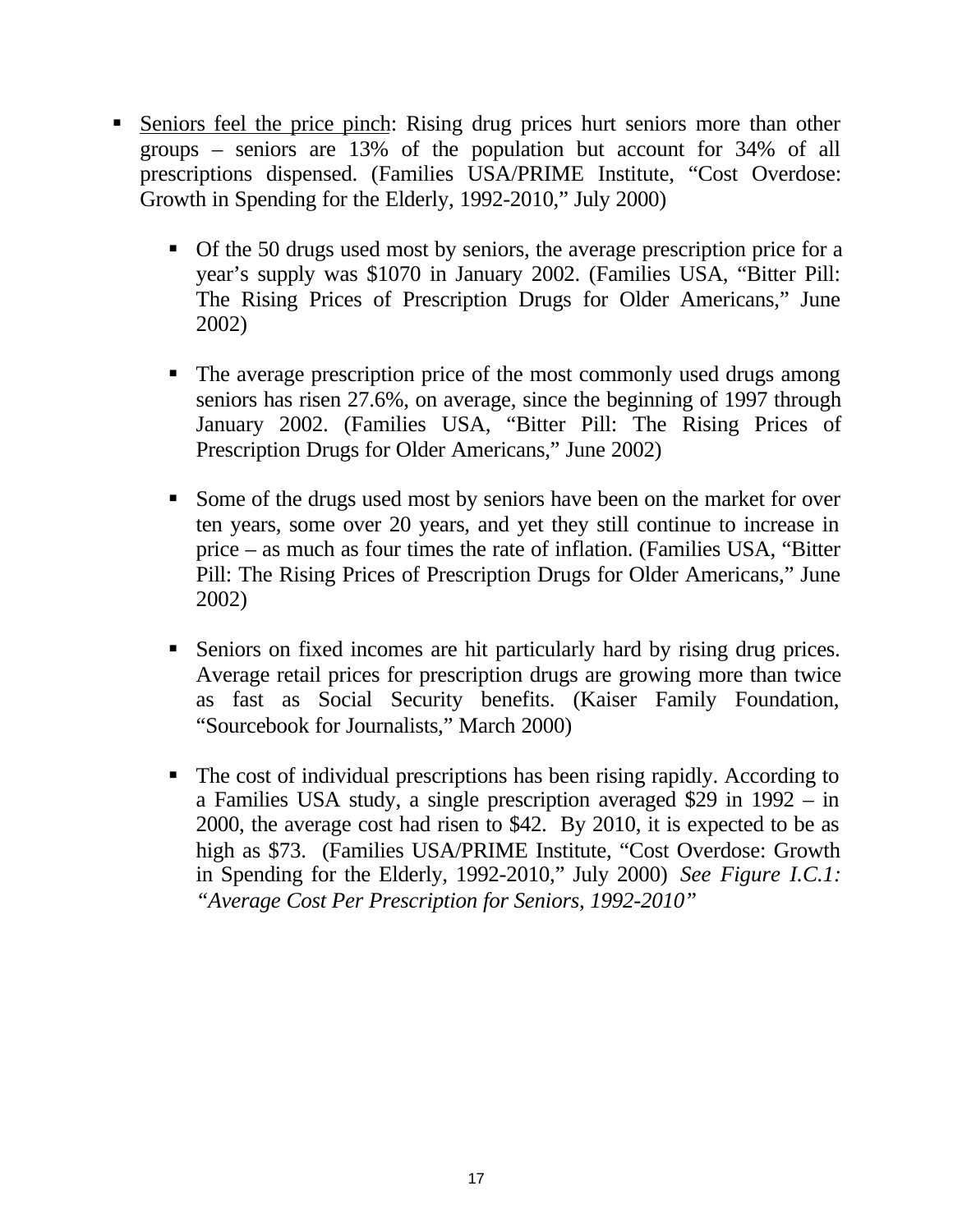**Figure I.C.1**



Source: Families USA/PRIME Institute, University of Minnesota, "Cost Overdose: Growth in Spending for the Elderly, 1992-2010," July 2000.

\* Projected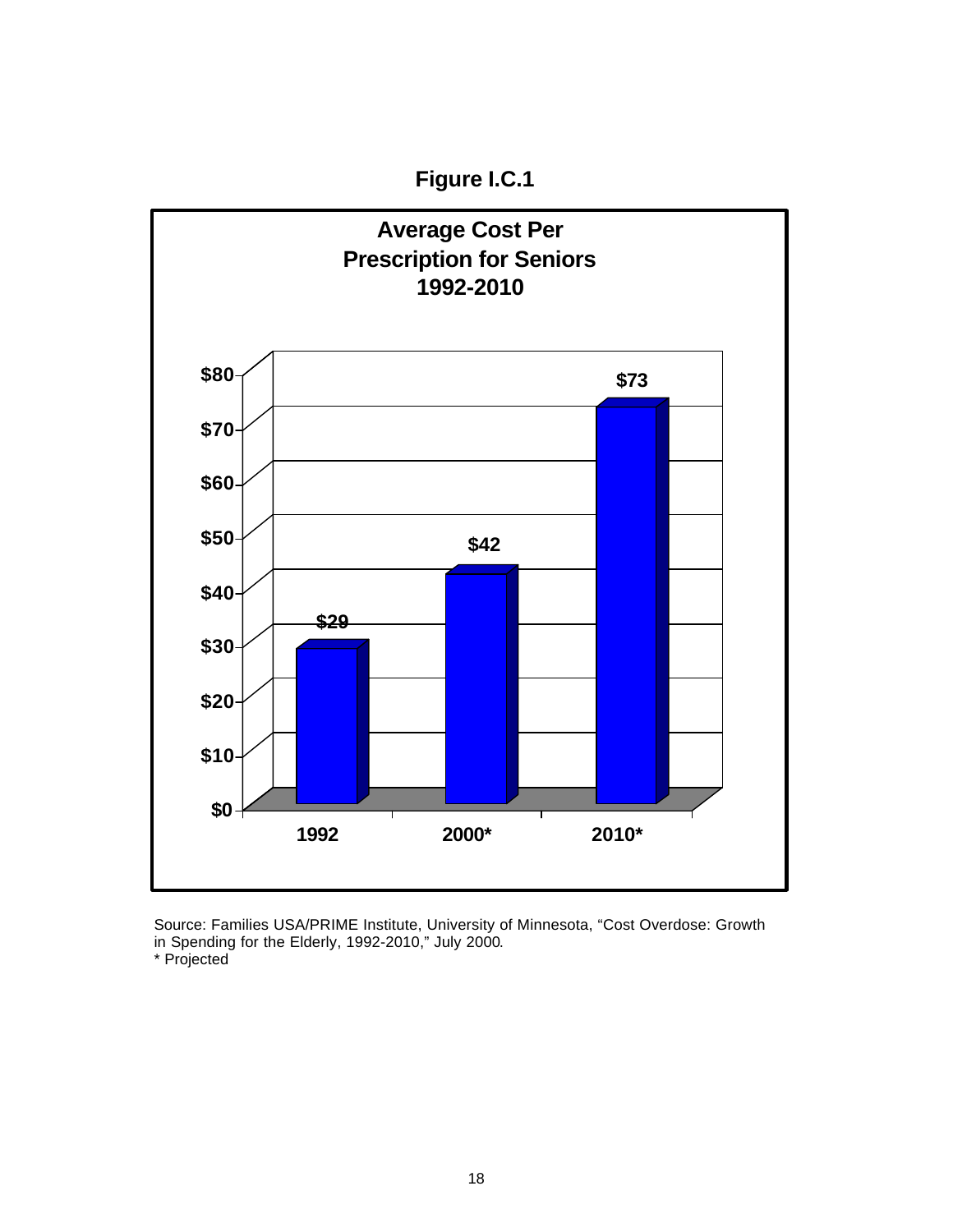- Certain types of drugs drove the overall drug price hike: The following kinds of drugs saw the greatest average price increase in 2001– narcotic painkiller, 17.7%; respiratory steroid, 16.9%; antipsychotic, 16.1%; oral diabetes, 14.9%; bronchodialator, 14.1%; non-narcotic painkiller, 11.7%. (National Institute for Health Care Management, "Prescription Drug Expenditures in 2001: Another Year of Escalating Costs," April 2002)
- ß Brand-name drugs versus generics: The gulf in prices between brand-name drugs and generic drugs has widened in recent years.
	- ß Average difference per prescription: The average difference in price between brand-name drugs and generic drugs has grown from \$16.87 per prescription in 1990 to \$45.96 in 2000. (Kaiser Family Foundation, "Prescription Drug Trends: A Chartbook Update," November 2001.)
	- **Brand-name prices increasing more than generics: Since 1990, the retail** price of brand-name drugs has increased an average of 9.5% per year, and the retail price of generic drugs has increased an average of 6.7% per year. (Covington, "An Economic Prescription for America," Managed Care Institute, November 2000)
- State drug price-gouging studies: Public Citizen studies conducted in 13 states and major metropolitan areas show the top 10 drugs used by seniors cost Medicare beneficiaries who are without prescription drug insurance nearly twice as much as drug companies' most favored customers, such as the Department of Veterans Affairs. *See Figure I.C.2: "Results of Public Citizen Price-Gouging Surveys 1999 & 2000"*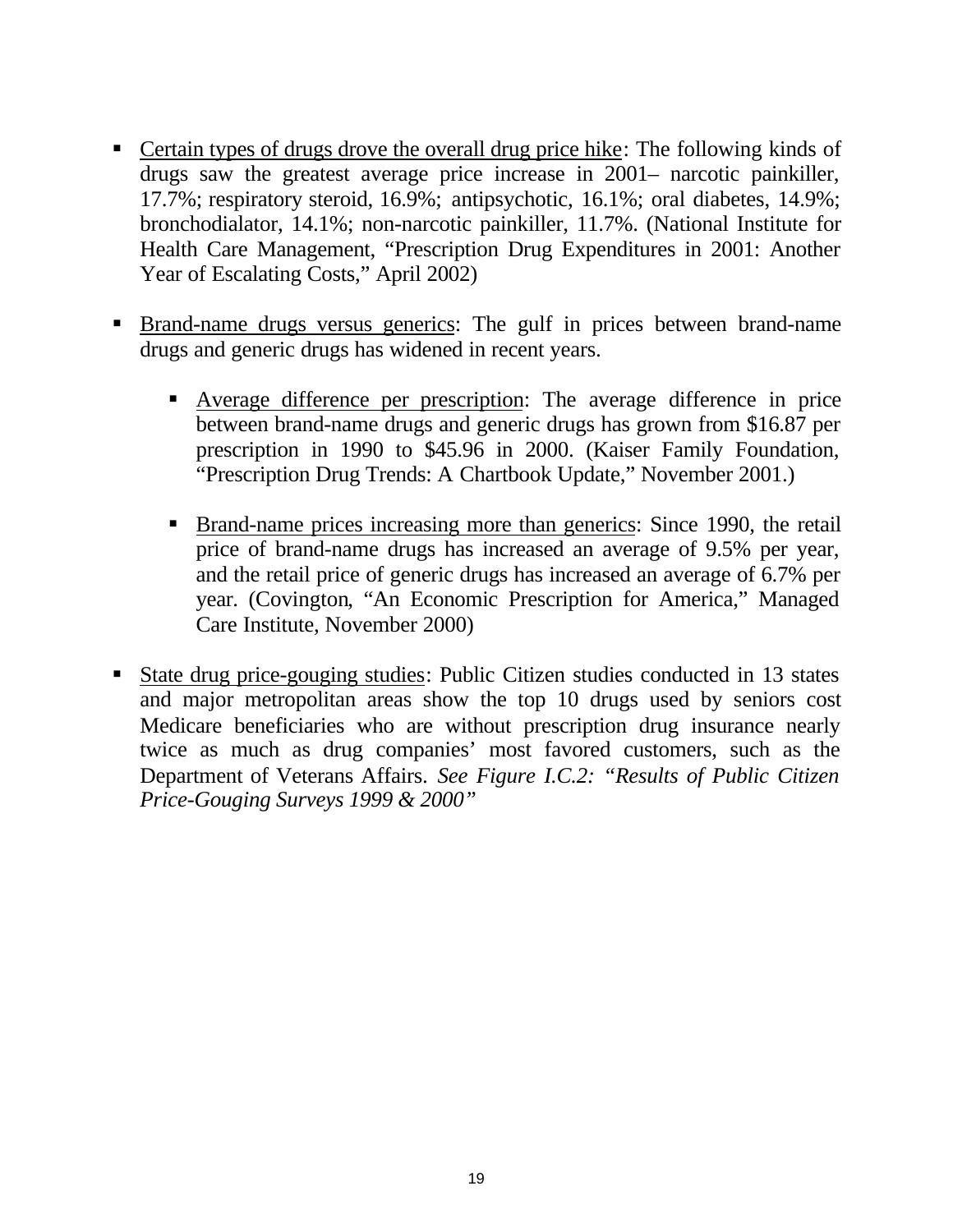# **Figure I.C.2**

# **Results of Public Citizen Price-Gouging Surveys 1999 & 2000**

| <b>Area Surveyed</b>                 | <b>Price Difference</b> |
|--------------------------------------|-------------------------|
| Arizona                              | 96% more                |
| Arkansas, 4th Congressional District | 77% more                |
| California, Los Angeles              | 110% more               |
| California, San Diego                | 106% more               |
| District of Columbia                 | 97% more                |
| <b>Massachusetts</b>                 | 88% more                |
| New Hampshire                        | 103% more               |
| New Jersey                           | 88% more                |
| New Mexico, Albuquerque              | 90% more                |
| <b>New York State</b>                | 106% more               |
| Pennsylvania State                   | 113% more               |
| Pennsylvania, Pittsburgh             | 112% more               |
| Wisconsin, Southern                  | 93% more                |
| <b>Average Price Difference:</b>     | 98% more                |

\*Price Difference: Difference between what seniors without prescription drug coverage pay and what most favored customers, such as the Department of Veterans Affairs, pay.

To review each survey go to: <http://www.citizen.org/congress/drugs/statereports/stateindex.htm>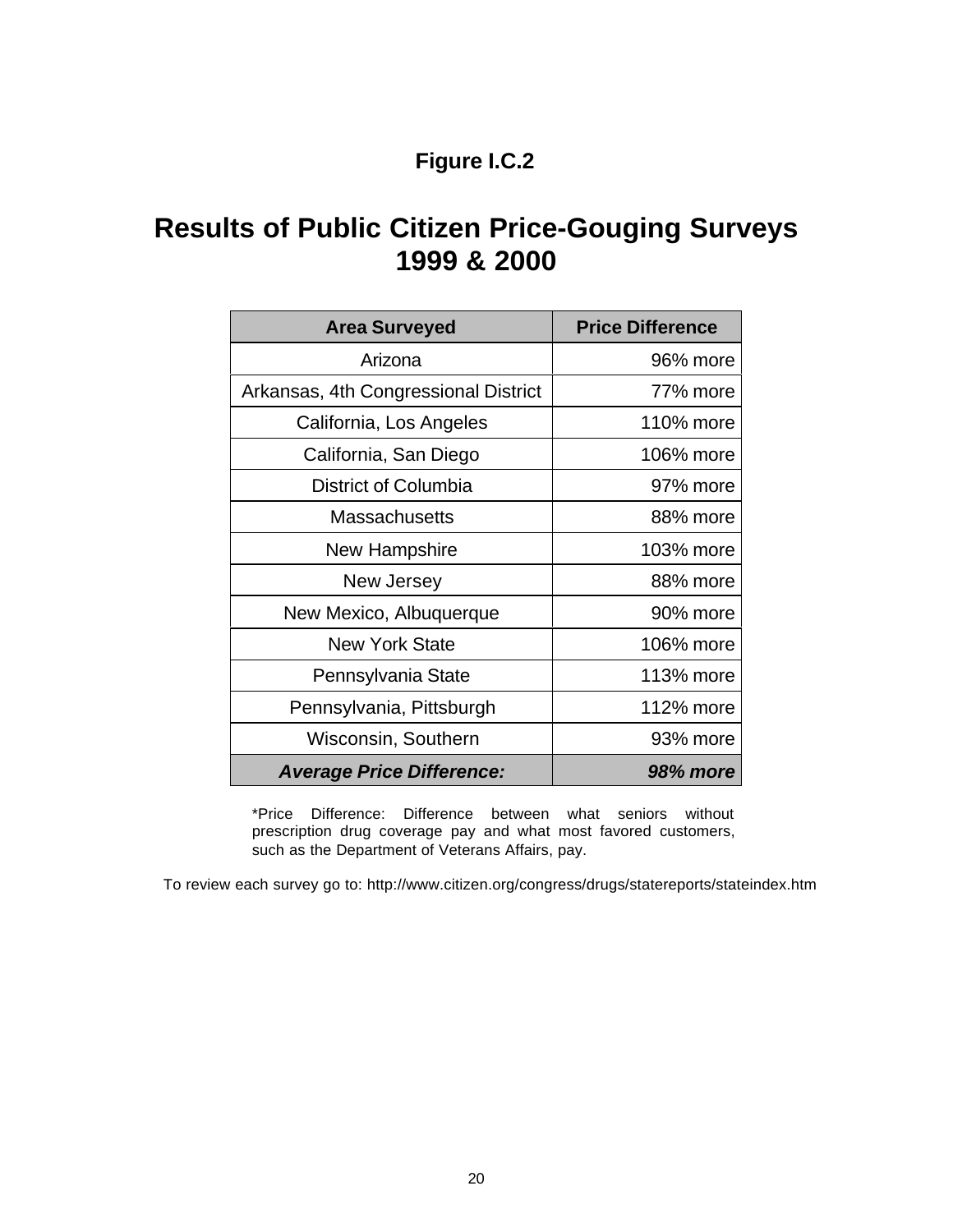- Price vs. Costs of Production: Drug manufacturers charge prices based on many factors that don't just include the actual costs of production.
	- "The total amount of active ingredient in a product is only one of many factors in pricing," said David Anstice, head of Merck's American pharmaceutical operations. Other considerations include the cost of alternative treatments, such as hospital therapy, and what consumers perceive as the product's value. (Tanouye, Elyse, "Drug Dependency: U.S. Has Developed An Expensive Habit; Now, How to Pay for It?" The Wall Street Journal, November 16, 1998)
	- For example, Merck's baldness treatment, Propecia, is made from the same chemical, but in a different dosage form, as the company's prostate-shrinking product Proscar. A one-milligram daily dose of the baldness treatment costs \$1.25, while a five-milligram daily dose of the prostate medicine costs only 35 cents per milligram. (Tanouye, Elyse, "Drug Dependency: U.S. Has Developed An Expensive Habit; Now, How to Pay for It?" The Wall Street Journal, November 16, 1998)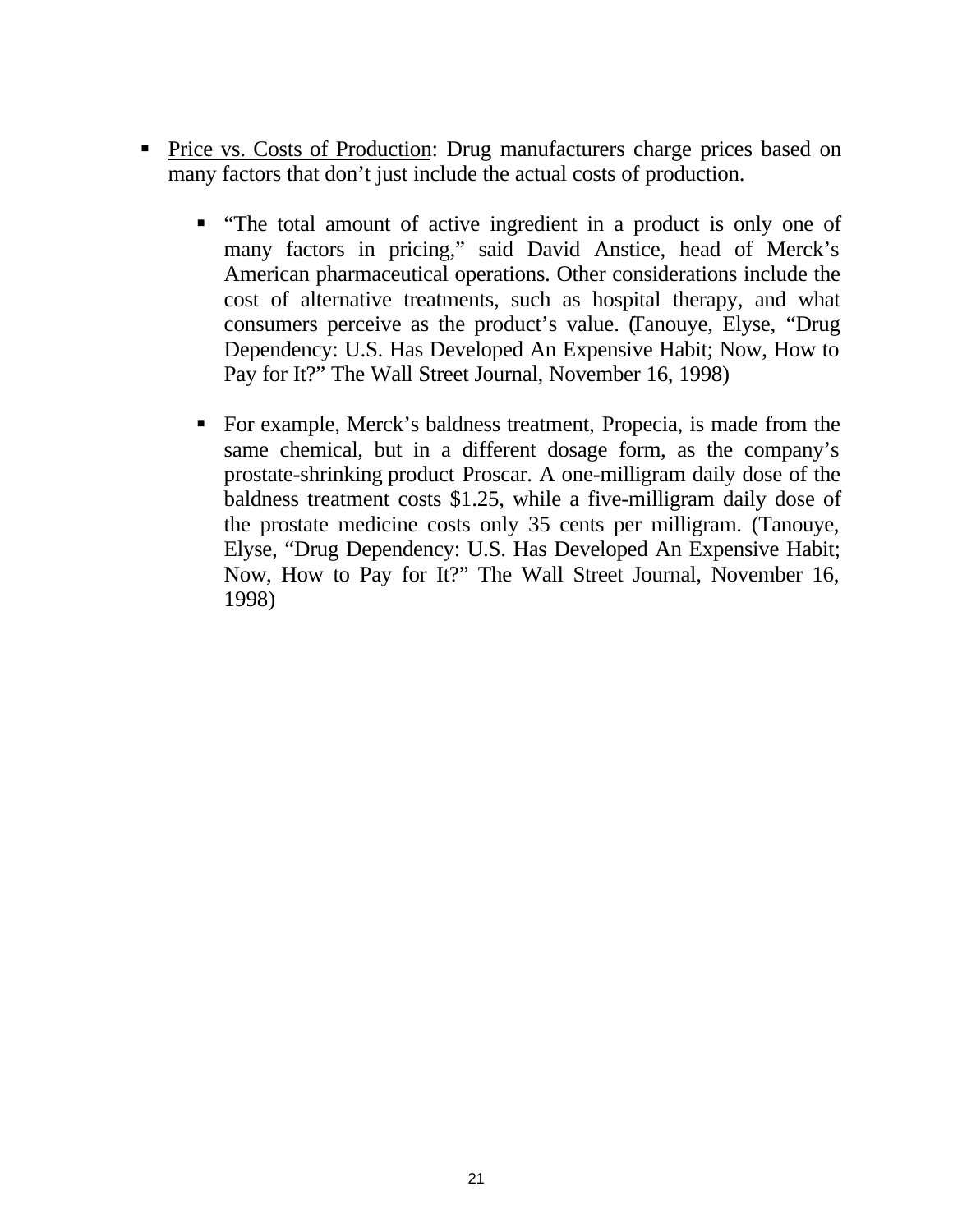#### **D. International Price Comparisons: Americans Pay Much More**

- **Prescription drugs cost much more in the U.S.: Foreign drug prices are 35%** to 50% less than U.S. prices for the same drugs, according to a 1999 Canadian survey of *all* patented drugs. In other words, Americans pay \$2 for a pill that costs the Italians, French and Canadians roughly \$1. (Patented Medicines Prices Review Board, "1999 Annual Report," 2000) *See Figure I.D.1: "Average Foreign-to-American Price Ratios: All Patented Drug Products in 1999"*
- Main reason U.S. drug prices are higher: Drugs cost much more in the U.S. than in other nations, primarily because other countries impose some form of price controls. (U.S. Department of Health and Human Services, "Prescription Drug Coverage, Spending, Utilization, and Prices," Report to the President, April 2000)
- ß General Accounting Office Studies: GAO, the investigative arm of Congress, has conducted several price comparisons of certain drugs in certain countries.
	- Canada: A 1992 GAO study of 121 prescription drugs found that they cost an average of 32% more (or 32 cents more on every \$1) in the United States than in Canada. (U.S. Department of Health and Human Services, "Prescription Drug Coverage, Spending, Utilization, and Prices," Report to the President, April 2000)
	- United Kingdom: In 1994, the GAO estimated that 77 frequently dispensed drugs cost wholesalers 60% more in the U.S. than in the U.K. (U.S. Department of Health and Human Services, "Prescription Drug Coverage, Spending, Utilization, and Prices," Report to the President, April 2000)
	- ß European survey: Price and profit controls in Europe do not stifle increased use of drugs. GAO found that France, Germany, Sweden and the U.K. experienced pharmaceutical spending increases comparable to the United States despite their price constraints. (GAO, "Spending Controls in Four European Countries," May 1994)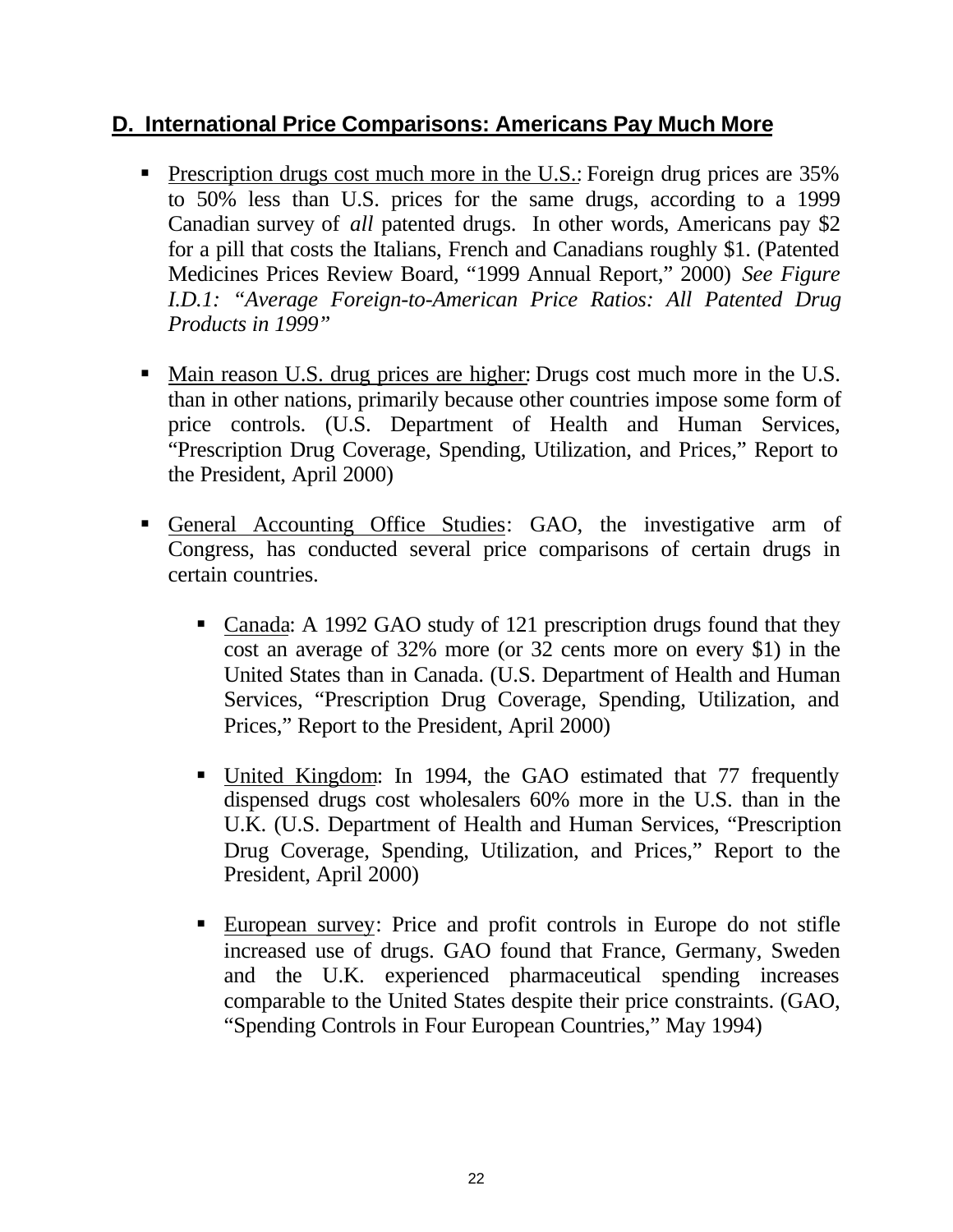



Source: Patented Medicines Prices Review Board, "1999 Annual Report," Province of Ontario, Canada, 2000.

Note: Percentages reflect relative price levels of drugs sold by drug manufacturers to wholesalers, hospitals and pharmacies.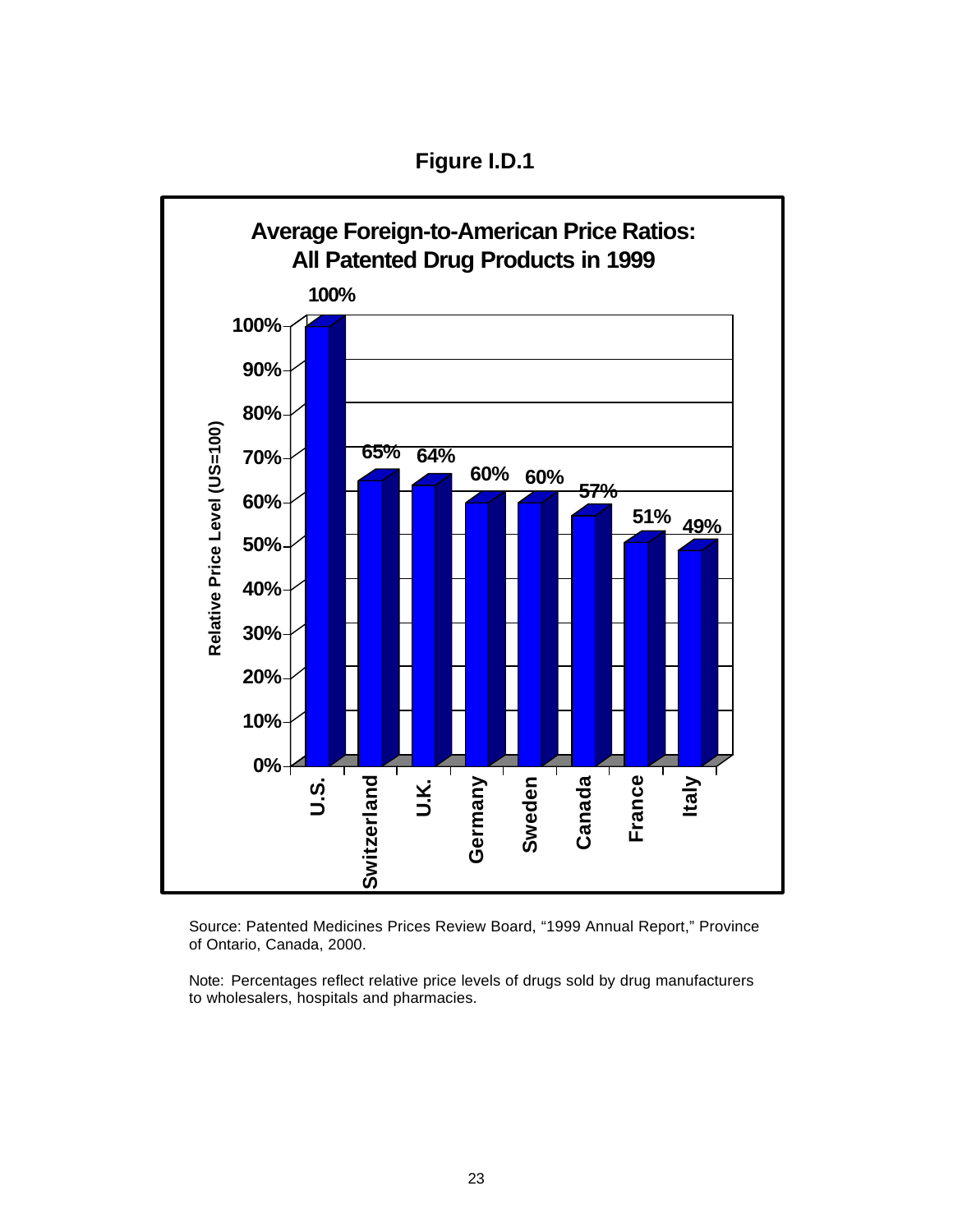- Cardiovascular drugs: In 1998, a study of cardiovascular drugs by Patricia Danzon, whose work is often touted by the drug industry, concluded that prices in the U.S. were 28% to 54% higher than in the U.K. The same study found that price differentials between the U.S. and Germany, France, Italy, Switzerland and Sweden were comparable to the difference between U.S. and U.K. with respect to the cardiovascular drugs. (U.S. Department of Health and Human Services, "Prescription Drug Coverage, Spending, Utilization, and Prices," Report to the President, April 2000)
- Methods for controlling drug costs in other countries: Almost all European countries impose price restraints on prescription drugs. These restraints take different forms and most countries use a combination of several price controls. (U.S. Department of Health and Human Services, "Prescription Drug Coverage, Spending, Utilization, and Prices," Report to the President, April 2000) *See Figure I.D.2: "Methods Used by European Countries To Obtain Reasonable Drug Prices for Consumers"*
	- ß Governments in France, Italy and Portugal control the prices of individual drugs by direct negotiations with each manufacturer. The governments determine "fair" prices by reviewing the manufacturer's price justification, or by examining the prices charged for similar products in other countries. (U.S. Department of Health and Human Services, "Prescription Drug Coverage, Spending, Utilization, and Prices," Report to the President, April 2000)
	- A more common tactic, used in countries such as Germany, Belgium and the Netherlands, is "reference pricing." In such a system, drugs are clustered into similar classes – because they are the same chemical or therapeutically equivalent drugs – then a reimbursement price is set for the whole cluster, which becomes a reference price. Drug companies may sell a product above the reference price if they believe the patient is willing to pay the cost difference but they won't be reimbursed by insurers for the difference. (U.S. Department of Health and Human Services, "Prescription Drug Coverage, Spending, Utilization, and Prices," Report to the President, April 2000)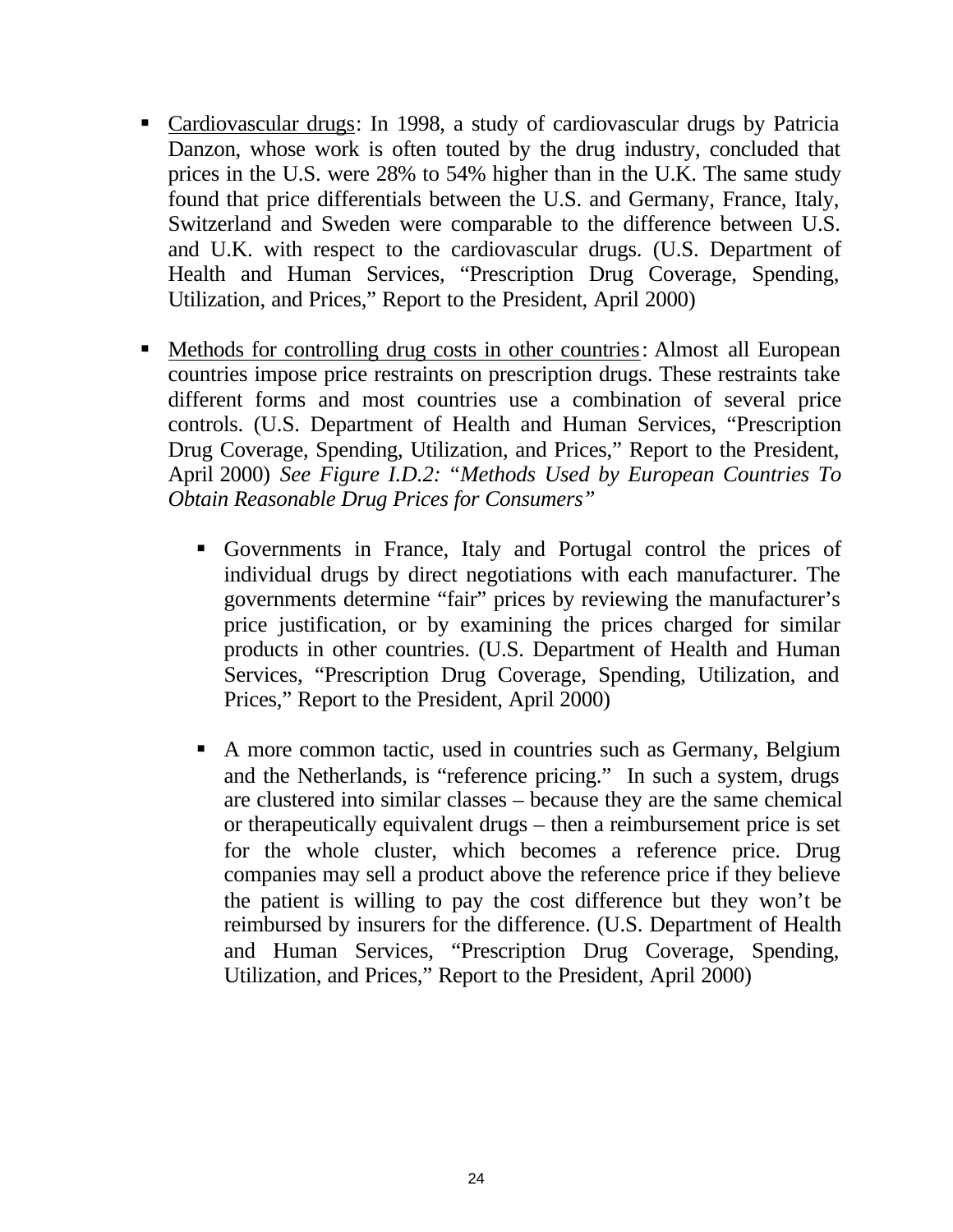- The United Kingdom and Spain control manufacturer profits. In the U.K., the government and the drug industry negotiate a rate of return on sales to the National Health Service (NHS). If a company exceeds a target rate (currently between 17% and 21%), it must either reimburse the NHS or reduce the price. The U.K. has the lowest prescription drug expenditures per capita among the G7 countries. (U.S. Department of Health and Human Services, "Prescription Drug Coverage, Spending, Utilization, and Prices," Report to the President, April 2000)
- Many countries, including Denmark, Spain and Ireland, also employ measures that encourage doctors to prescribe generic drugs rather than more expensive brand name drugs. (U.S. Department of Health and Human Services, "Prescription Drug Coverage, Spending, Utilization, and Prices," Report to the President, April 2000)
- ß France has negotiated with drug companies to reduce promotional expenditures and Canada regulates the entry price of newly patented pharmaceuticals "to prevent brand name firms from abusing their monopoly position during the market exclusivity period." (U.S. Department of Health and Human Services, "Prescription Drug Coverage, Spending, Utilization, and Prices," Report to the President, April 2000)
- ß Higher U.S. prices create a windfall for the global drug industry: U.S. sales account for about 60% of global drug industry profits. In other words, Americans pay, on average, 60 cents of every \$1 that any drug company in the world earns in profits. (Bowe, et. al., "Bankers See Quick Gains In Tough Times From Drug Disposals" *Financial Times*, May 8, 2001)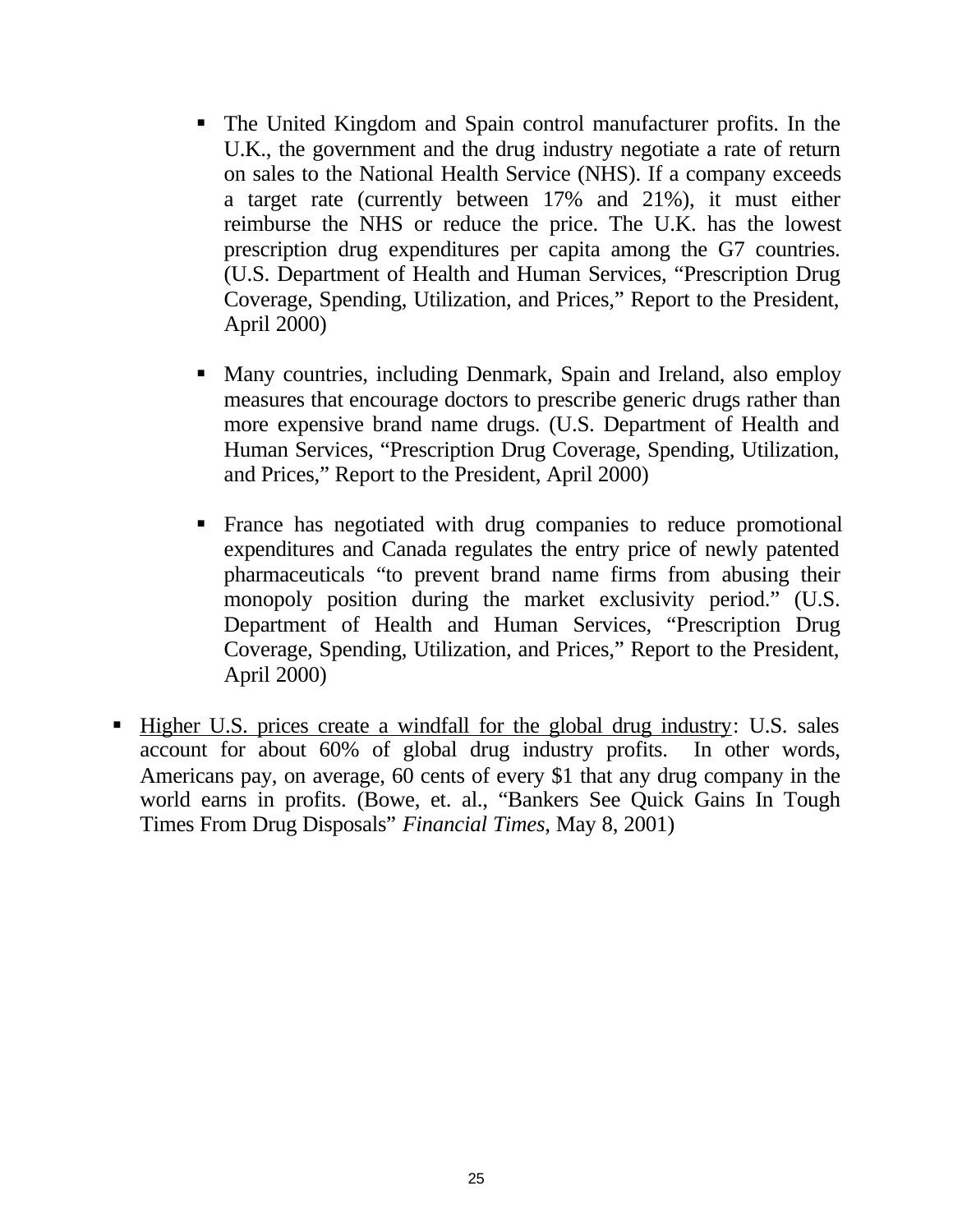## **Figure I.D.2**

# **Methods Used by European Countries To Obtain Reasonable Drug Prices for Consumers**

| <b>Country</b>     | <b>Methods of Obtaining Reasonable Drug Prices</b>                                                                                       |
|--------------------|------------------------------------------------------------------------------------------------------------------------------------------|
| <b>Belgium</b>     | Individual price controls, reference price system, generic<br>pricing policy, measures for generic prescribing                           |
| <b>Denmark</b>     | Reference price system, generic pricing policy, measures for<br>generic substitution by pharmacists                                      |
| France             | Individual price controls, generic pricing policy                                                                                        |
| Germany            | Reference price system, generic pricing policy, measures for<br>generic prescribing, measures for generic substitution by<br>pharmacists |
| Greece             | Individual price controls, generic pricing policy                                                                                        |
| Ireland            | Individual price controls, measures for generic prescribing                                                                              |
| <b>Italy</b>       | Individual price controls, reference price system                                                                                        |
| Luxembourg         | Individual price controls                                                                                                                |
| Portugal           | Individual price controls, generic pricing policy                                                                                        |
| Spain              | Individual price controls, reference price system, measures<br>for generic substitution by pharmacists                                   |
| <b>Netherlands</b> | Reference price system, generic pricing policy, measures for<br>generic substitution by pharmacists                                      |
| United Kingdom     | Profit control system, generic pricing policy, measures for<br>generic prescribing                                                       |

Individual price controls: refers to direct control of production prices by government for an individual drug.

Reference price system: products are first clustered into homogenous drug classes, then a reimbursement price set for the whole cluster becomes a reference price for the class. Generic pricing policy: system of pricing generic drugs that does not cluster products but sets a reimbursement price for similar drugs.

Measures for generic prescribing: include mandatory clinical guidelines for certain categories of products as well as budgetary controls to influence generic prescribing.

Source: Huttin, Christine, "Drug Price Divergence in Europe: Regulatory Aspects," *Health Affairs*, Vol. 19, No. 3, May/June 1999.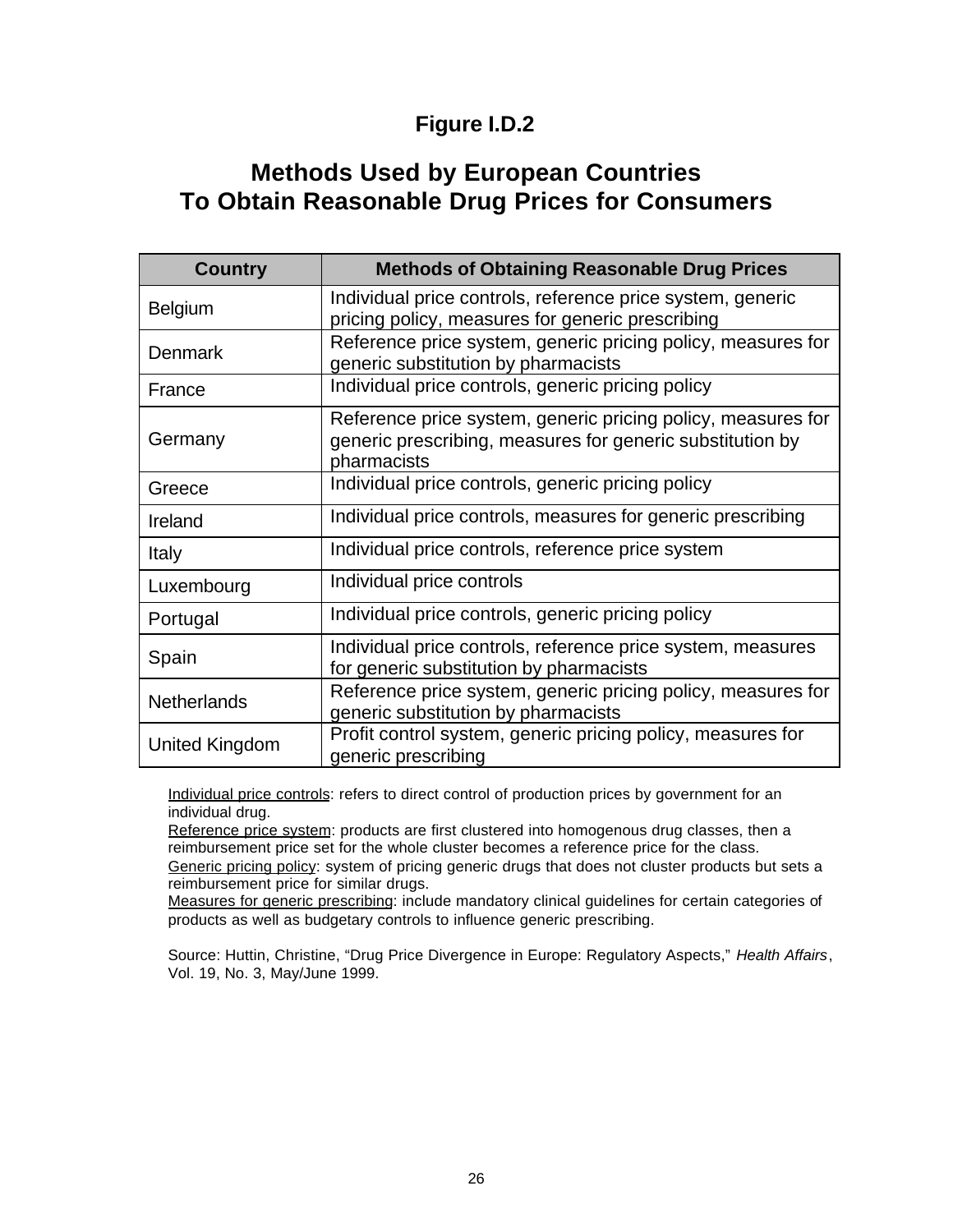# **E. Advertising and Marketing: Creating a Habit**

- ß Spending on promotions and advertising: Promotions and advertising for prescription drugs has mushroomed in recent years. Promotional spending, including advertising, reached \$15.7 billion in 2000 (including \$7.9 billion in free samples to doctors), a 14% increase over 1999. (Kaiser Family Foundation, "Prescription Drug Trends: A Chartbook Update," November 2001)
- Spending on Promotion vs. R&D:
	- In 2001, Fortune 500 drug companies devoted nearly three times as much of their revenue to marketing and administrative costs (30.4% of revenue) than to research and development (12.5% of revenue). (Company yearly earnings reports analyzed by Public Citizen, *Fortune Magazine*, "Fortune 500," April 2002)
	- Drug industry spending on advertising increased at a far greater rate (38%) in 1999 than spending on research and development (14%). (IMS Health, "IMS Health Reports U.S. Pharmaceutical Promotional Spending Topped \$8 Billion in First-Half 2000," October 19, 2000)
- Direct-to-Consumer advertising spending is way up: The drug industry spent \$1.8 billion in direct-to-consumer (DTC) advertising in 1999 and \$2.1 billion in DTC spending from January through October 2000. It is estimated that DTC spending totaled \$2.5 billion for the year 2000, an increase of 32% over 1999. (IMS Health data provided to Public Citizen on April 18, 2001). *See Figure I.E.1: "Direct-to-Consumer Ad Spending by Drug Companies 1996-2000"*
	- In 2000, Merck increased its DTC advertising spending by 117.7% over 1999; Pfizer's \$126 million DTC-ad spending in 1999 swelled to \$250 million in 2000; and Bristol-Myers Squibb's DTC spending more than tripled from \$44 million in 1999 to \$140.6 million in 2000. (National Institute for Health Care Management, "Prescription Drugs and Mass Media Advertising: 1999-2000," November 2001)
	- Merck spent more than \$160 million promoting the blockbuster drug Vioxx to consumers, making it the most heavily advertised drug in 2000. The increase in Vioxx sales accounted for a whopping 5.7% of the oneyear increase in drug spending, more than any other drug. (National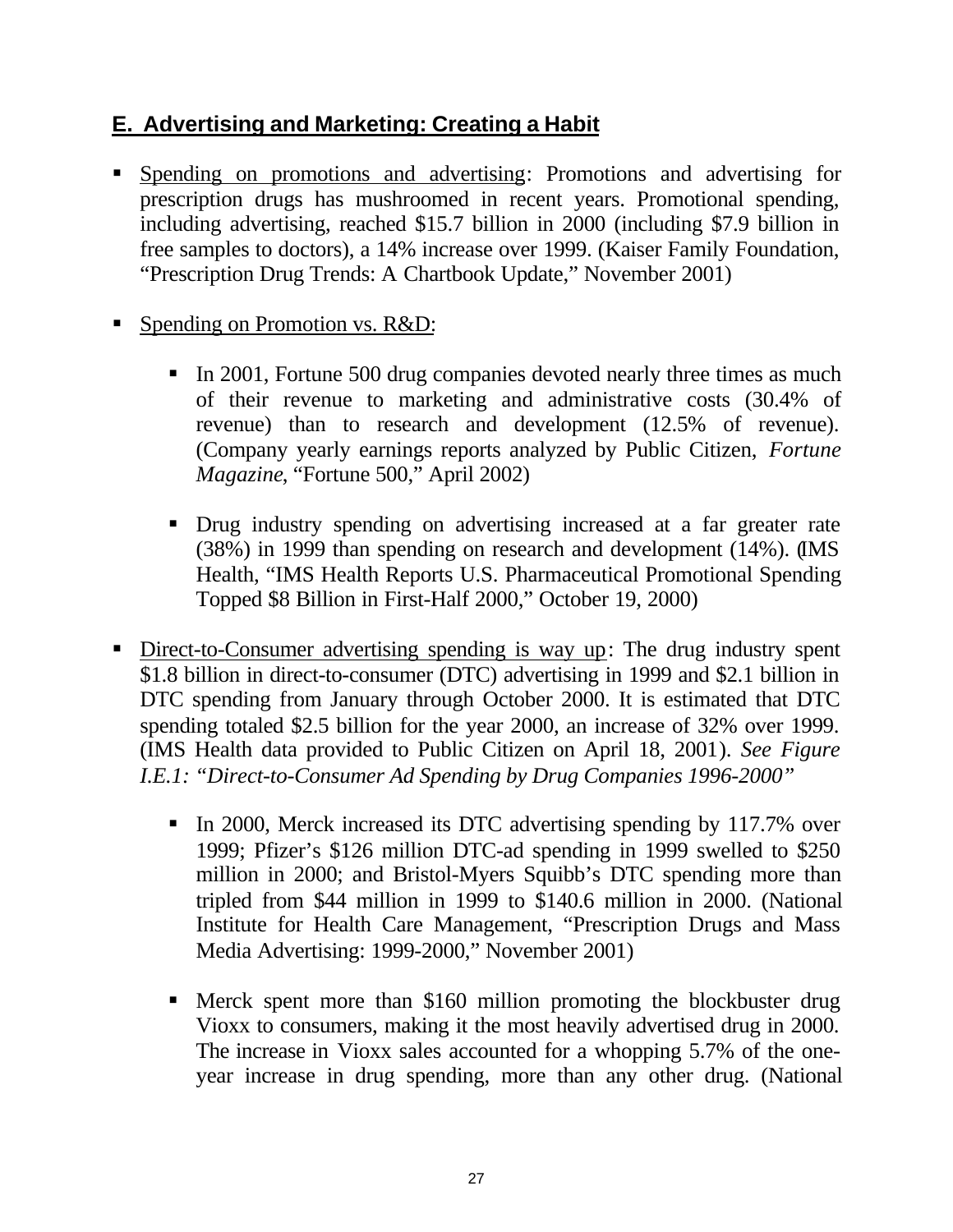Institute for Health Care Management, "Prescription Drugs and Mass Media Advertising: 1999-2000," November 2001)

- One blockbuster drug was hyped more than Pepsi and Bud: Merck spent \$160 million in 2000 advertising Vioxx. That's more than PepsiCo spent advertising Pepsi or Anheuser-Busch spent advertising Budweiser. (National Institute for Health Care Management, "Prescription Drugs and Mass Media Advertising: 1999-2000," November 2001)
- DTC television ad spending increases: In 1997, the U.S. Food and Drug Administration (FDA) relaxed its rules governing TV advertising for prescription drugs. Since then, direct-to-consumer TV advertising has exploded. In 1996, drug companies spent \$220 million on TV ads; in 1999, they spent \$1.13 billion; in 2000, they spent \$1.57 billion. (Kaiser Family Foundation, "Prescription Drug Trends: A Chartbook Update," November 2001)
- Problems with DTC television ads:
	- Prior to 1997, any TV ad that mentioned a drug's therapeutic benefits also had to cite nearly all of the drug's consumer warning label. This made 30-second ads impractical. Now, TV commercials only have to give information about major risks of the drug and other sources of detailed information about the drug, such as Web sites or toll-free numbers. (U.S. Food and Drug Administration, "Guidance for Industry, Consumer-Directed Broadcast Advertisements," August 1999)
- **DTC** Advertising works: Data suggests that direct-to-consumer advertising is playing a significant role in driving up overall spending on prescription drugs.
	- ß Increased sales of the 50 most heavily advertised drugs represented 47.8% of the more than \$20 billion increase in retail spending on prescription drugs from 1999-2000. Increases in sales of all other prescription drugs (approximately 9,850) accounted for the other 52.2%. (National Institute for Health Care Management, "Prescription Drugs and Mass Media Advertising: 1999-2000," November 2001)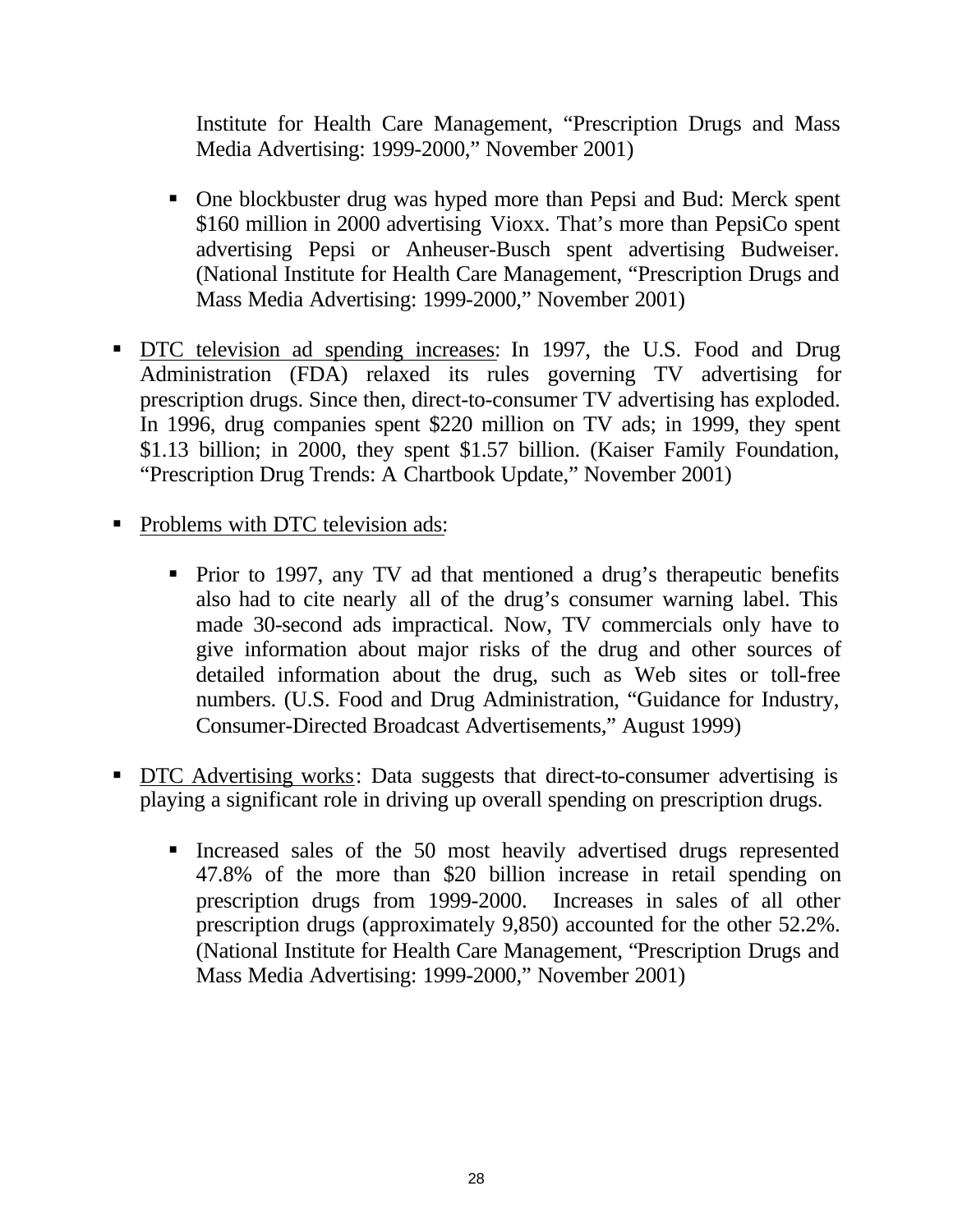**Figure I.E.1**



Source: IMS Health figures made available to Public Citizen on April 18, 2001. Note: 2000 figure estimate based on DTC spending through October.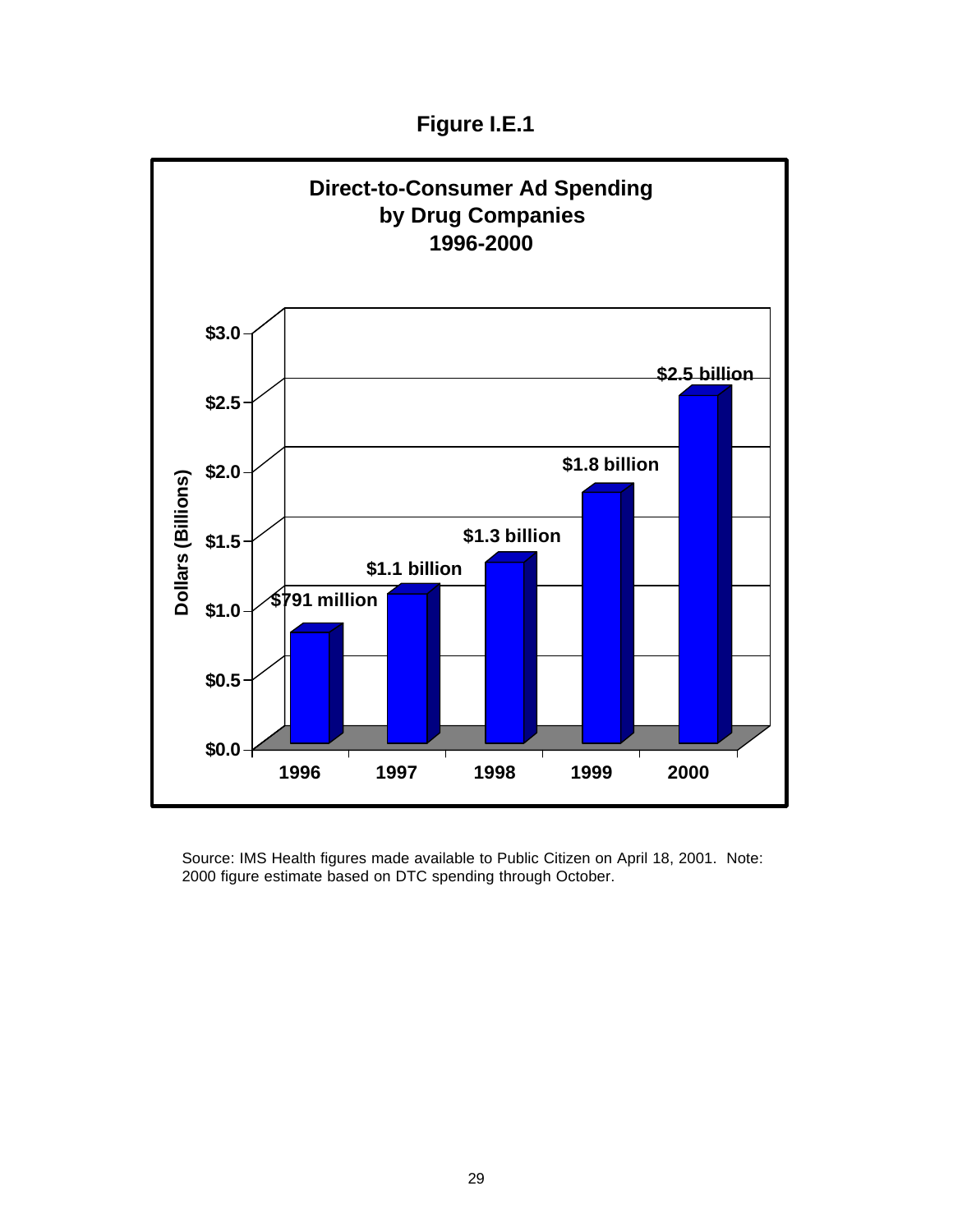- The 50 most advertised drugs amassed retail sales of \$41.3 billion in 2000, increasing at 2.3 times the rate of all other drugs on the market. (National Institute for Health Care Management, "Prescription Drugs and Mass Media Advertising: 1999-2000," November 2001)
- In a survey of physicians in 1998, 97% of allergists said their patients were influenced by DTC advertising. (Barents Group LLC, "Factors Affecting the Growth of Prescription Drug Expenditures," National Institute for Health Care Management Research and Educational Foundation, 1999)
- Nearly 1 out of every 3 adults has talked to a doctor and 1 in 8 has received a prescription drug in response to an advertisement. (Kaiser Family Foundation, "Understanding the Effects of Direct-to-Consumer Prescription Drug Advertising," November 2001)
- ß Advertising is dominated by drugs that are not life-saving: Four of the five prescription drugs most advertised in 1999 were so-called "lifestyle" drugs: Claritin (antihistamine) \$136.8 million, Xenical (anti-obesity) \$76.2 million, Propecia (male pattern baldness) \$71.1 million, Zyrtec (antihistamine) \$57.1 million. (National Institute for Health Care Management, "Prescription Drugs and Mass Media Advertising," September 2000)
- Advertising is becoming more important to drug companies:
	- The drug industry is shifting the core of its business away from the often unpredictable task of creating drugs and toward the steadier business of marketing them. (Harris, "Drug Firms, Stymied in the Lab, Become Marketing Machines," *The Wall Street Journal*, July 6, 2000)
	- "The industry is pinning its growth hopes less on new products and more on persuading people, including healthy ones, to buy the pills already being sold." Marketing of Viagra to healthy young men is an example. (Harris, "Drug Firms, Stymied in the Lab, Become Marketing Machines," *The Wall Street Journal*, July 6, 2000)
- ß Prescription drug advertising is not always accurate:
	- Of the estimated 200 different drug commercials aired on TV since the FDA relaxed rules on advertising in 1997, the FDA has issued 45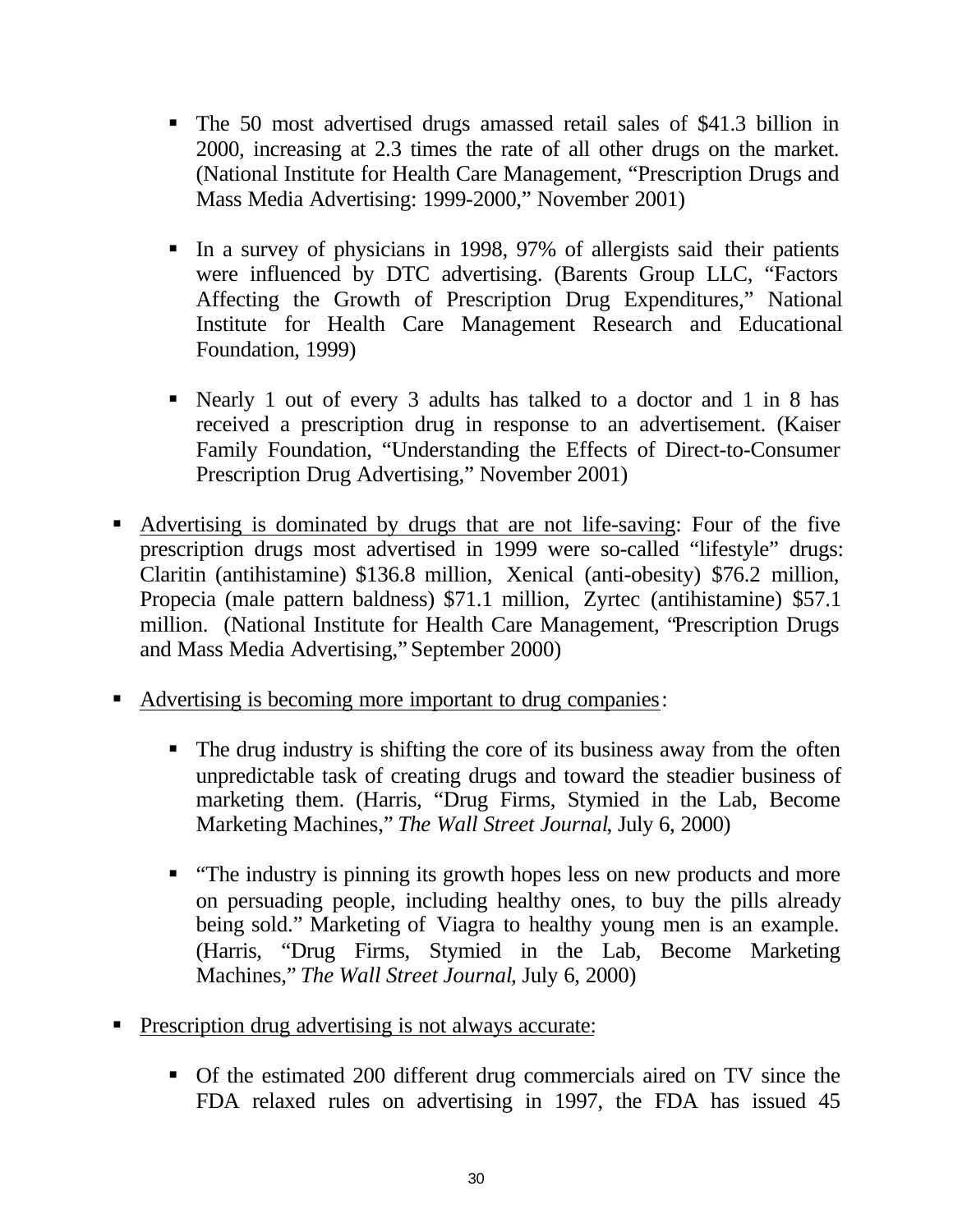"notices of violation" and 3 "warning letters" for failing to comply with federal regulations requiring accuracy and disclosure of side effects. (National Institute for Health Care Management, "Prescription Drugs and Mass Media Advertising: 1999-2000," November 2001)

- In 2001, the FDA told Pfizer and Pharmacia to stop airing a TV ad for their jointly marketed arthritis drug, Celebrex. It was the third time in 14 months the FDA had reprimanded Celebrex marketing. This time, the FDA said the ad overstated the drug's effectiveness by showing arthritic people zipping around on scooters. (Adams, "FDA Scrambles to Police Drug Ads' Truthfulness," *The Wall Street Journal*, January 2, 2001)
- The FDA scolded Glaxo Wellcome 14 times for misleading promotion of its asthma drugs Flonase and Flovent. One TV ad was never submitted to the FDA as required and the ad provided no risk information. (Adams, "FDA Scrambles to Police Drug Ads' Truthfulness," *The Wall Street Journal*, January 2, 2001)
- The FDA has singled out Schering-Plough 11 times since 1997 for its marketing of Claritin. Among the charges: one ad instructed viewers to call a toll-free number for information on Claritin's side effects. An FDA reviewer called and had to listen to four minutes of promotional messages and respond to a marketing survey before getting limited risk information. (Adams, "FDA Scrambles to Police Drug Ads' Truthfulness," *The Wall Street Journal*, January 2, 2001)
- Misconceptions about drug advertising:
	- Drug advertising is not common in other countries. The United States and New Zealand are the only countries that allow direct-to-consumer advertising of prescription drugs. Drug companies only have to send a copy to the FDA when a new TV or magazine ad debuts – they don't have to get FDA clearance before running an ad. (Okie, "With TV Spots, Drug Firms Aim At Patients' Role," *The Washington Post,* May 22, 2000)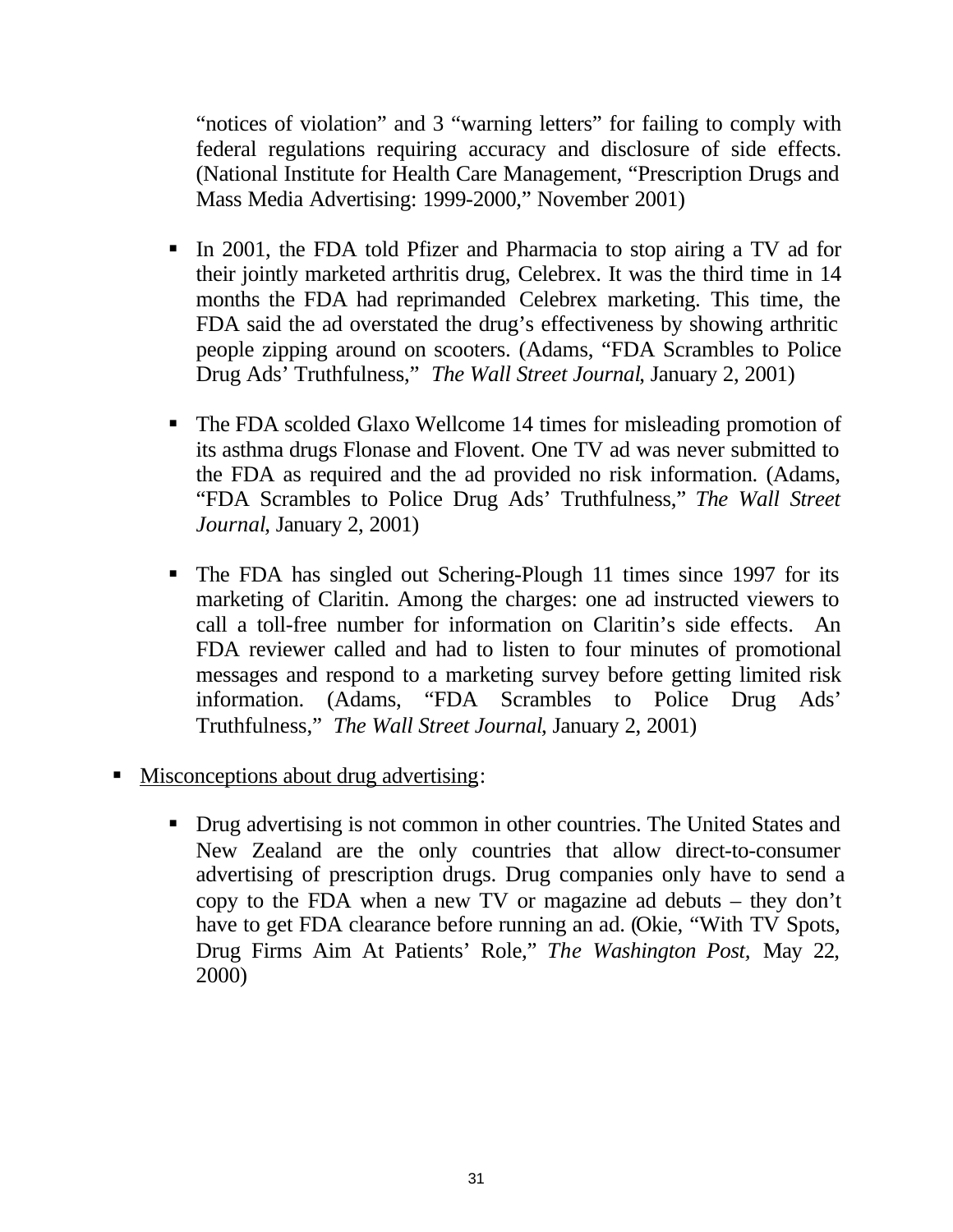**50%** of consumers in one survey believed that ads were subject to FDA review *before* airing (they are not); 22% mistakenly believed that advertising of drugs with serious side effects had already been banned (they have not). (Wilkes, MS, Bell, RA, Kravitz, RL, "Direct to Consumer Prescription Drug Advertising: Trends, Impact, and Implications," *Health Affairs*, March/April 2000)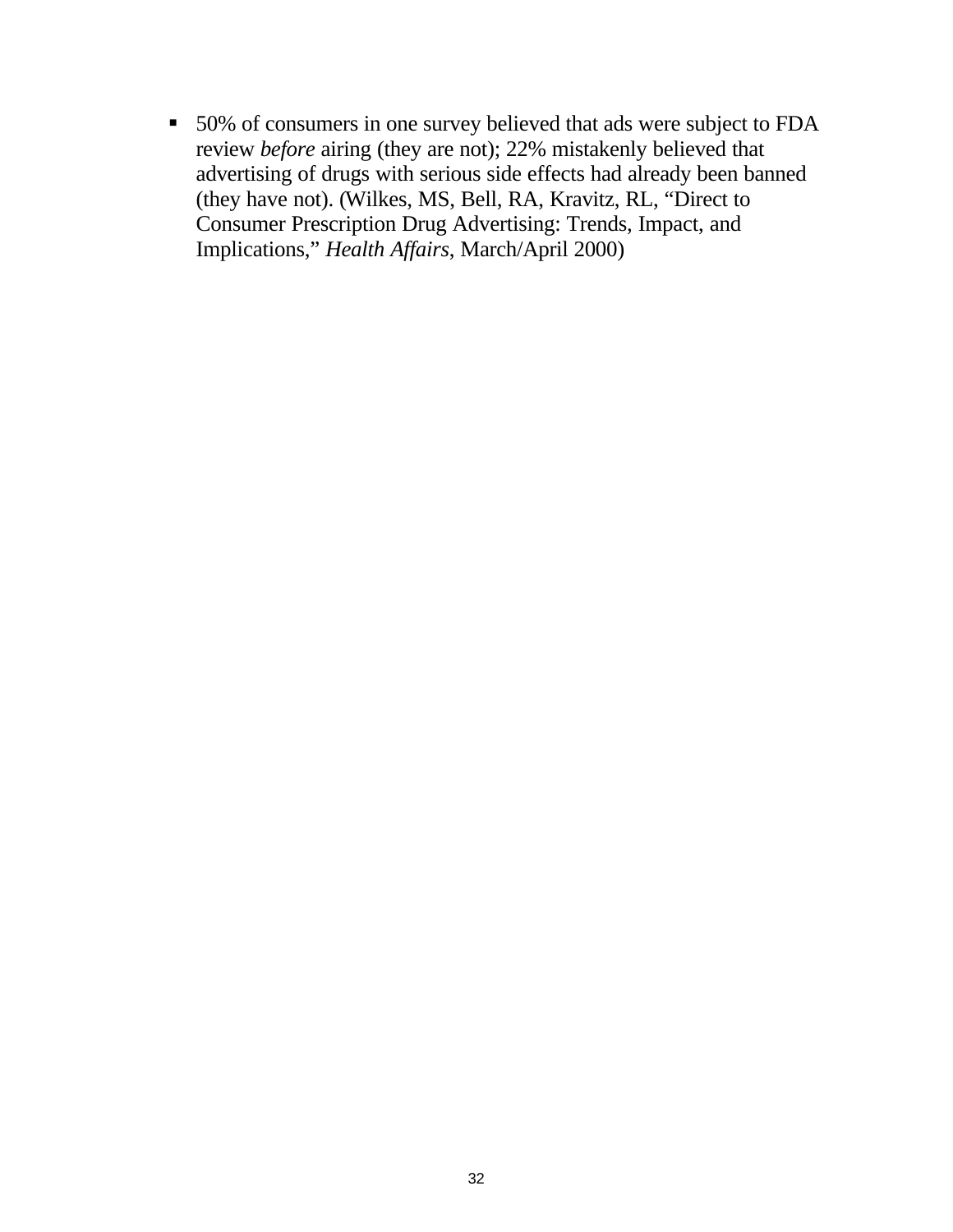# **II. Profits**

**In 2001, a year that saw a drop in employment rates, a plunge in the stock market and symbols of America's economy literally come crashing down, once again the drug industry "was more profitable than any other" according to the Fortune 500 analysis of America's largest companies. And the drug industry outpaced other industries by a wide margin in 2001, as Fortune 500 drug companies enjoyed a return on revenues that was** *eight times higher* **than the median for all Fortune 500 industries. No wonder** *Fortune* **magazine says that the pharmaceutical industry "showed some impressive gains."**

#### **A. Rx Drugs: The Most Lucrative Industry in America**

- Profits of the 10 biggest U.S. drug companies were way up in 2001: The 10 biggest U.S. drug companies saw their gross profits increase by 33% in 2001 – during an economic slowdown. Their profits climbed from \$28 billion in 2000 to \$37.3 billion in 2001. (*Fortune* magazine, "Fortune 500," April 2002)
- Drug industry was on top of all industries in 2001: By most measures of profitability (for example, profits as a percentage of revenue and assets, not equity), the drug industry was the most profitable industry in America last year. (*Fortune* magazine, "Fortune 500," April 2002) *See Figure II.A.1: "Fortune 500 Drug Companies Were Far More Profitable in 2001 than All Fortune 500 Companies" and Figure II.A.2: "Fortune 500 Drug Companies Profit and Revenue Increases in 2001"*
	- In 2001, the 10 drug companies in the Fortune 500 were eight times more profitable (as a percentage of revenue) than the median for all Fortune 500 companies. The Fortune 500 drug industry return on revenue was 18.5% compared to 2.2% for all Fortune 500 industries. (*Fortune* magazine, "Fortune 500," April 2002)
	- Pfizer, the most profitable drug company, earned more in profits in 2001 (\$7.8 billion) than all the Fortune 500 companies in the homebuilding, apparel, railroad and publishing industries combined. (*Fortune* magazine, "Fortune 500," April 2002) *See Figure II.A.3: "Pfizer Profits in 2001 Larger than Combined Profits of All Companies in Some Fortune 500 Industries"*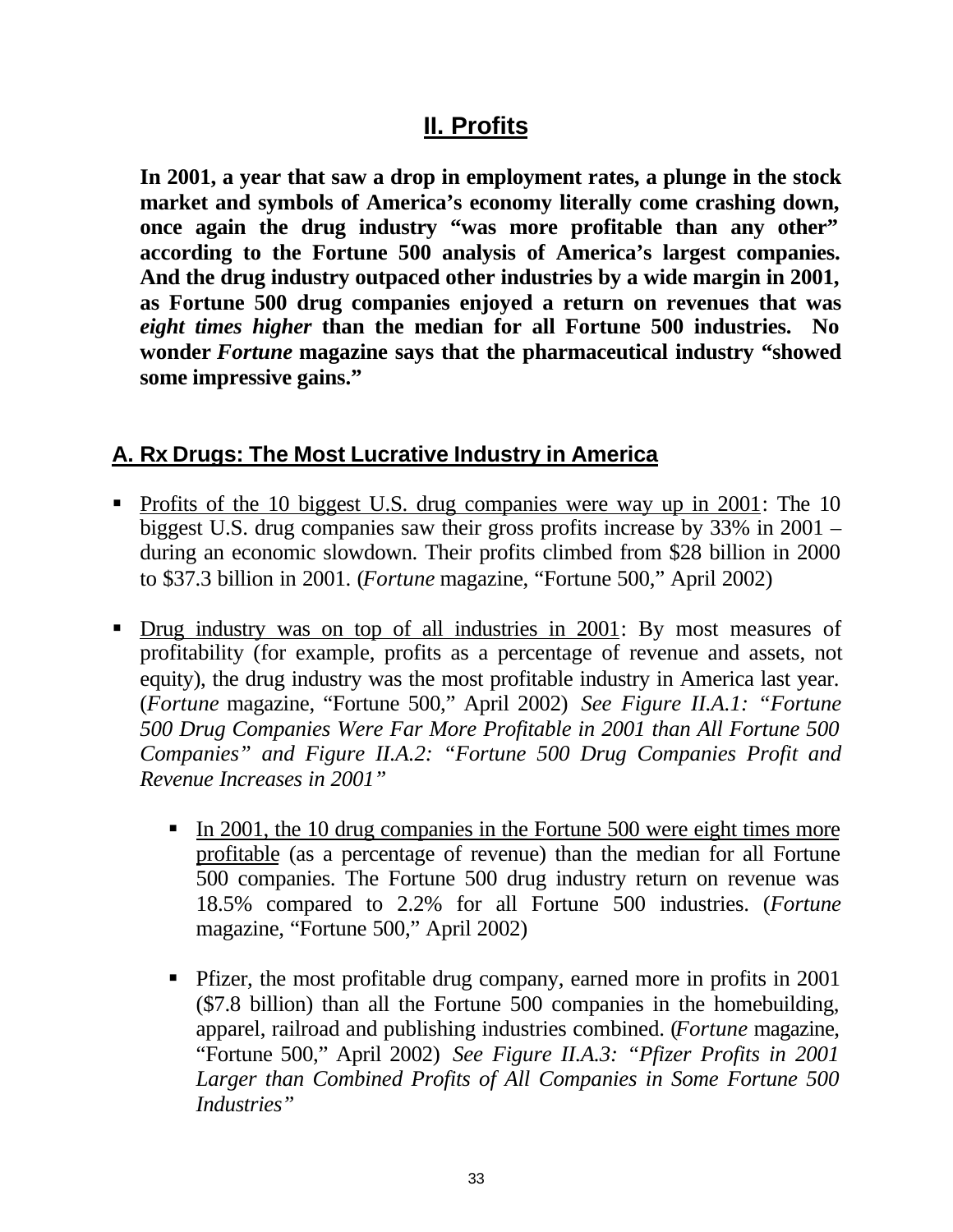- ß Merck was the second most profitable drug company, netting \$7.3 billion, which is also significantly more than all the Fortune 500 companies in the crude oil production, semiconductors, pipeline, food production, and hotel, casino and resort industries combined. (*Fortune* magazine, "Fortune 500," April 2002) *See Figure II.A.4: "Merck Profits in 2001 Larger than Combined Profits of All Companies in Some Fortune 500 Industries*
- Drug industry has been on top for 30 years: The drug industry was the most profitable industry over the last 10 years and was consistently among the top two most profitable industries for the 20 years before that. (Public Citizen update of Stephen W. Schondelmeyer calculation, *Competition and Pricing Issues in the Pharmaceutical Market*, PRIME Institute, University of Minnesota based on data found in *Fortune* magazine, 1958 to 1999; Public Citizen's analysis of *Fortune* magazine data, 2000-2002)
- Profitability is accelerating: Drug companies have become even more profitable in recent years. For example, during the 1970s drug companies averaged 8.9% profit as a percentage of revenue compared to 4.4% for all Fortune 500 industries. In the 1980s, drug companies increased their margin by earning 11.1% compared to 4.4% for all Fortune 500 companies. During the 1990s, the gap grew to 15.1% compared to just 4.1%. (Public Citizen update of Stephen W. Schondelmeyer calculation, *Competition and Pricing Issues in the Pharmaceutical Market*, PRIME Institute, University of Minnesota based on data found in *Fortune* magazine, 1958 to 1999; Public Citizen's analysis of *Fortune* magazine data, 2000-2002) *See Figure II.A.5: "Profitability of Fortune 500 Drug Industry and All Fortune 500 Industries 1970-2001"*
- Big CEO salaries: CEOs of the 10 top prescription drug makers averaged \$3.3 million each in salary in 2000. Together these 10 CEOs have in excess of \$100 million in unexercised stock options in addition to their yearly pay. (*Business Week*, "Executive Compensation Scoreboard," April 16, 2001)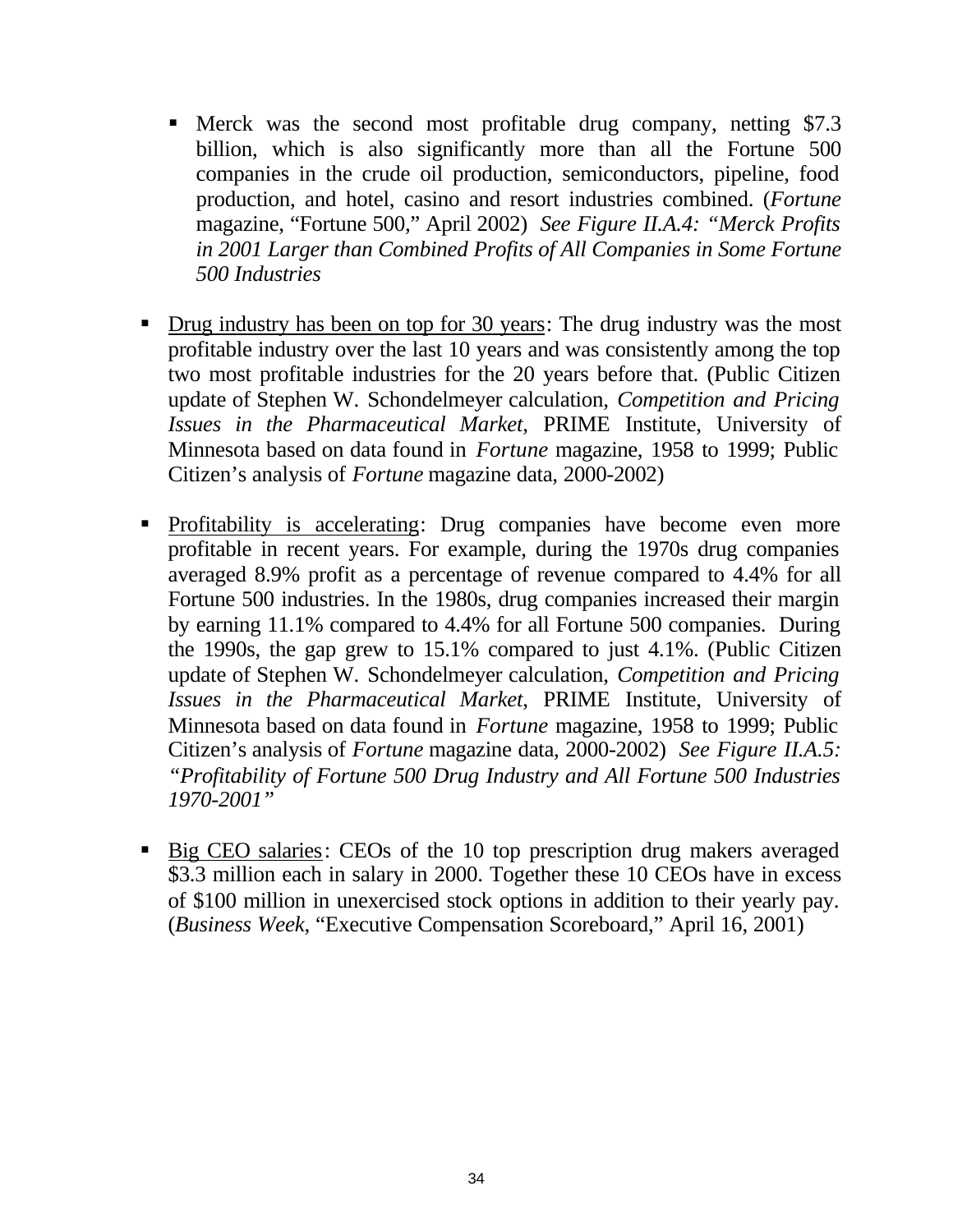**Figure II.A.1**



Source: *Fortune* magazine, April 2002, Fortune 500 (www.fortune.com).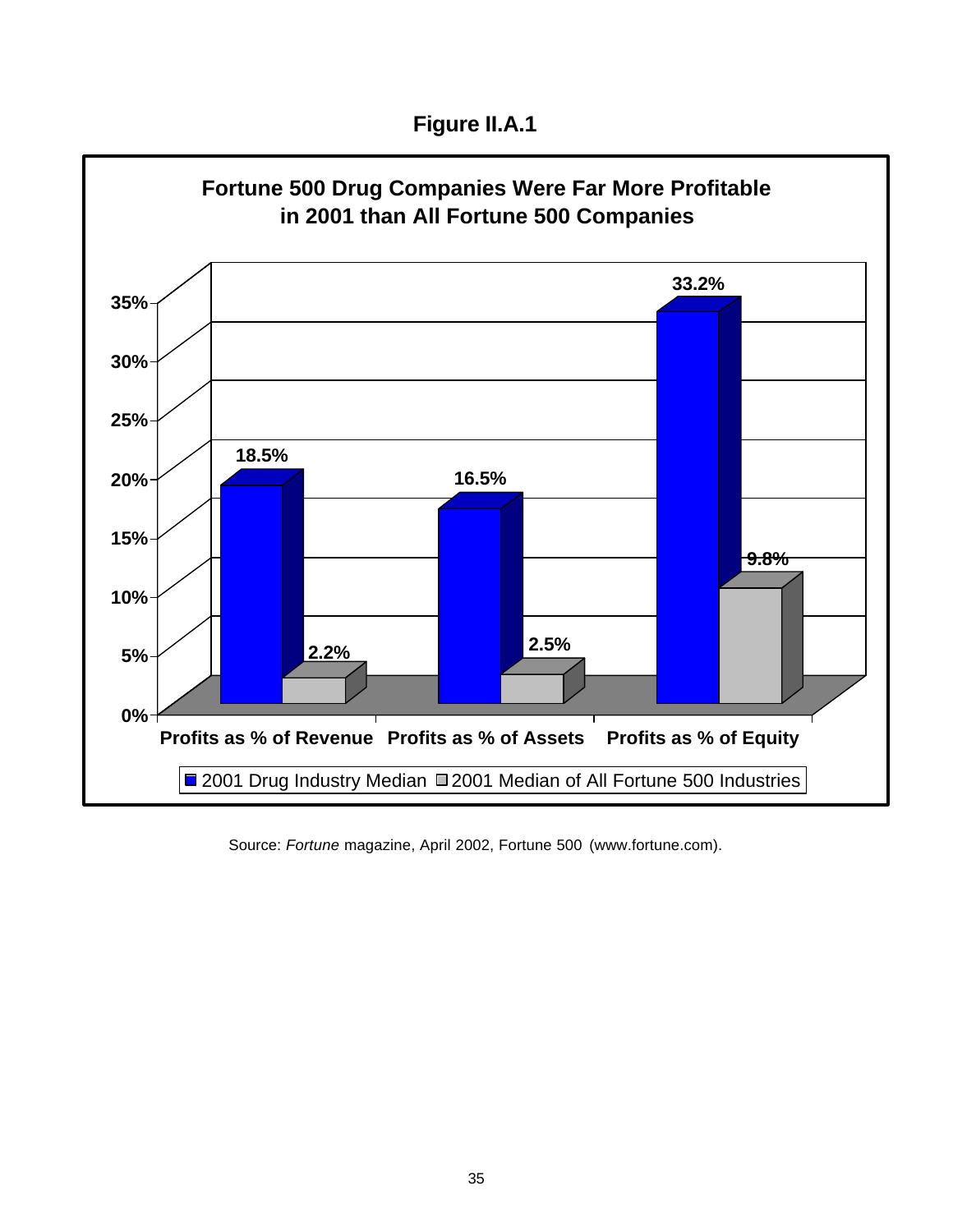### **Figure II.A.2**

### **Fortune 500 Drug Companies Profit and Revenue Increases in 2001**

|                | Company                     | <b>Revenues</b>    |                              |                    | <b>Profits</b>                                | Profits as % of |               |                                |
|----------------|-----------------------------|--------------------|------------------------------|--------------------|-----------------------------------------------|-----------------|---------------|--------------------------------|
| Rank           |                             | <b>Millions \$</b> | % Change<br><b>From 2000</b> | <b>Millions \$</b> | <b>V. Change Revenues</b><br><b>From 2000</b> |                 | <b>Assets</b> | Stockholders'<br><b>Equity</b> |
|                | <b>Merck</b>                | \$47,716           | 18%                          | \$7,282            | 7%                                            | 15%             | 17%           | 45%                            |
| 2              | Johnson & Johnson           | \$33,004           | 13%                          | \$5,668            | 18%                                           | 17%             | 15%           | 23%                            |
| 3              | Pfizer                      | \$32,259           | 9%                           | \$7,788            | 109%                                          | 24%             | 20%           | 43%                            |
| $\overline{4}$ | <b>Bristol-Myers Squibb</b> | \$21,717           | 2%                           | \$5,245            | 11%                                           | 24%             | 19%           | 49%                            |
| 5              | Pharmacia                   | \$19,299           | 4%                           | \$1,501            | 109%                                          | 8%l             | 7%            | 12%                            |
| 6              | <b>Abbott Laboratories</b>  | \$16,285           | 19%                          | \$1,550            | $-44%$                                        | 10%             | 7%            | 12%                            |
|                | Wyeth <sup>*</sup>          | \$14,129           | 2%                           | \$2,285            | N/A                                           | 16%             | 10%           | 56%                            |
| 8              | Eli Lilly                   | \$11,543           | 6%                           | \$2,780            | $-9%$                                         | 24%             | 17%           | 39%                            |
| 9              | Schering-Plough             | \$9,802            | 0%                           | \$1,943            | $-20%$                                        | 20%             | 16%           | 27%                            |
| 10             | Amgen                       | \$4,016            | 11%                          | \$1,120            | $-2%$                                         | 28%             | 17%           | 22%                            |
| <b>Total</b>   |                             | \$209,770          |                              | \$37,162           |                                               |                 |               |                                |
| <b>Median</b>  |                             | \$17,792           | 7.5%                         | \$2,533            | 7%                                            | 18.5%           | 16.5%         | 33.2%                          |

\*On March 11, 2002, American Home Products changed its name to Wyeth.

Source: *Fortune* magazine, April 2002, Fortune 500 (www.fortune.com).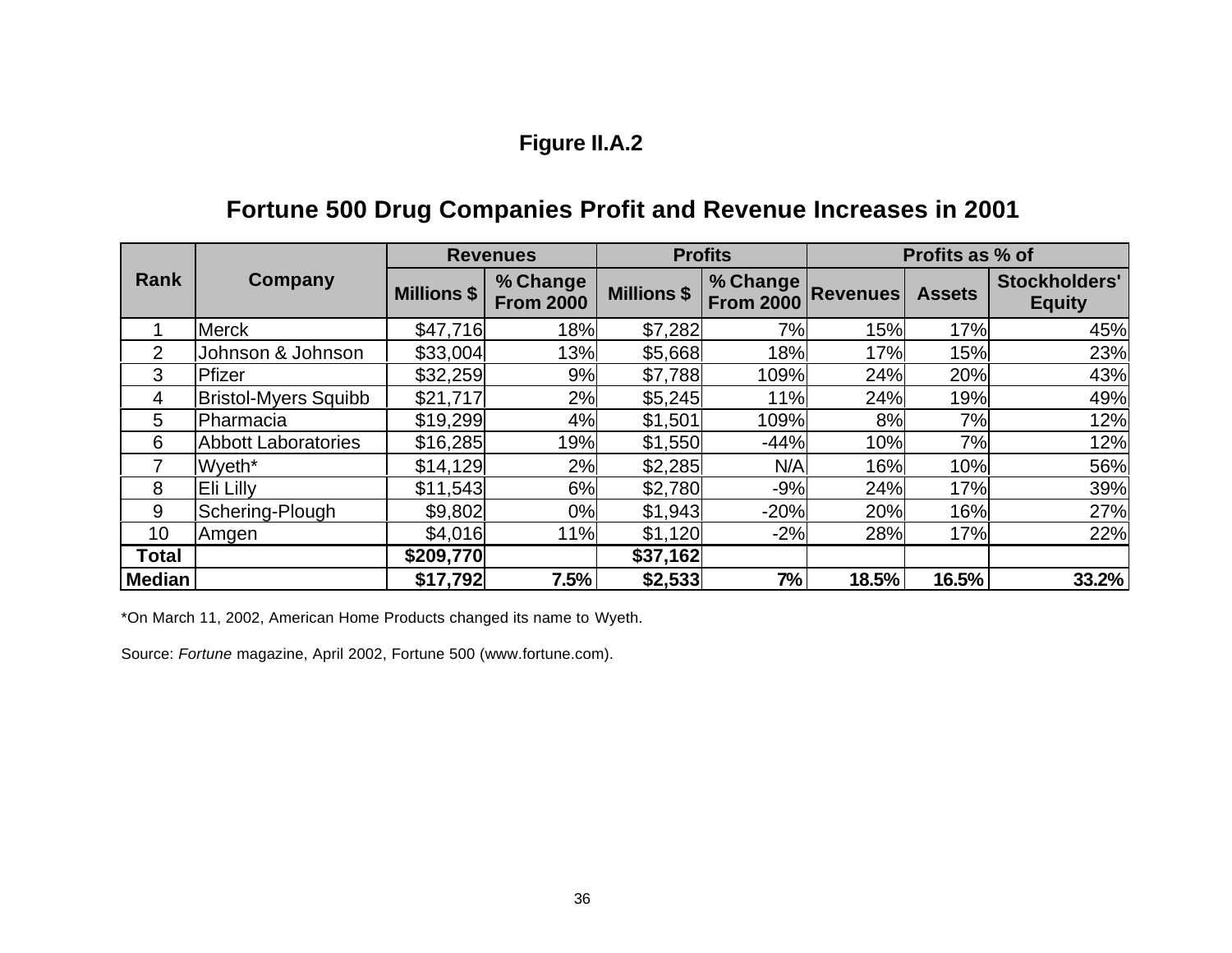**Figure II.A.3**



Source: Fortune magazine, April 2002, Fortune 500 (www.fortune.com).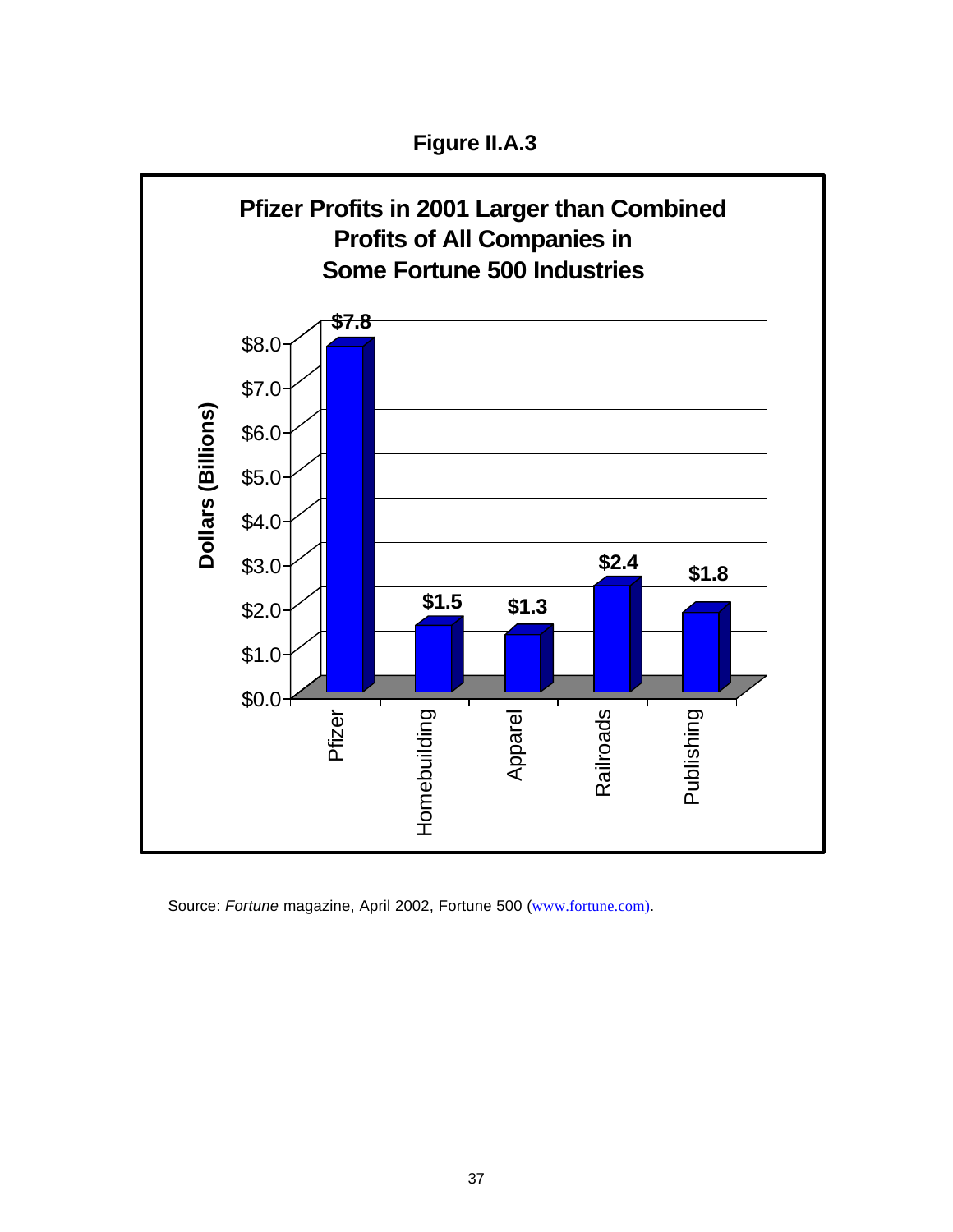**Figure II.A.4**



Source: Fortune magazine, April 2002, Fortune 500 (www.fortune.com).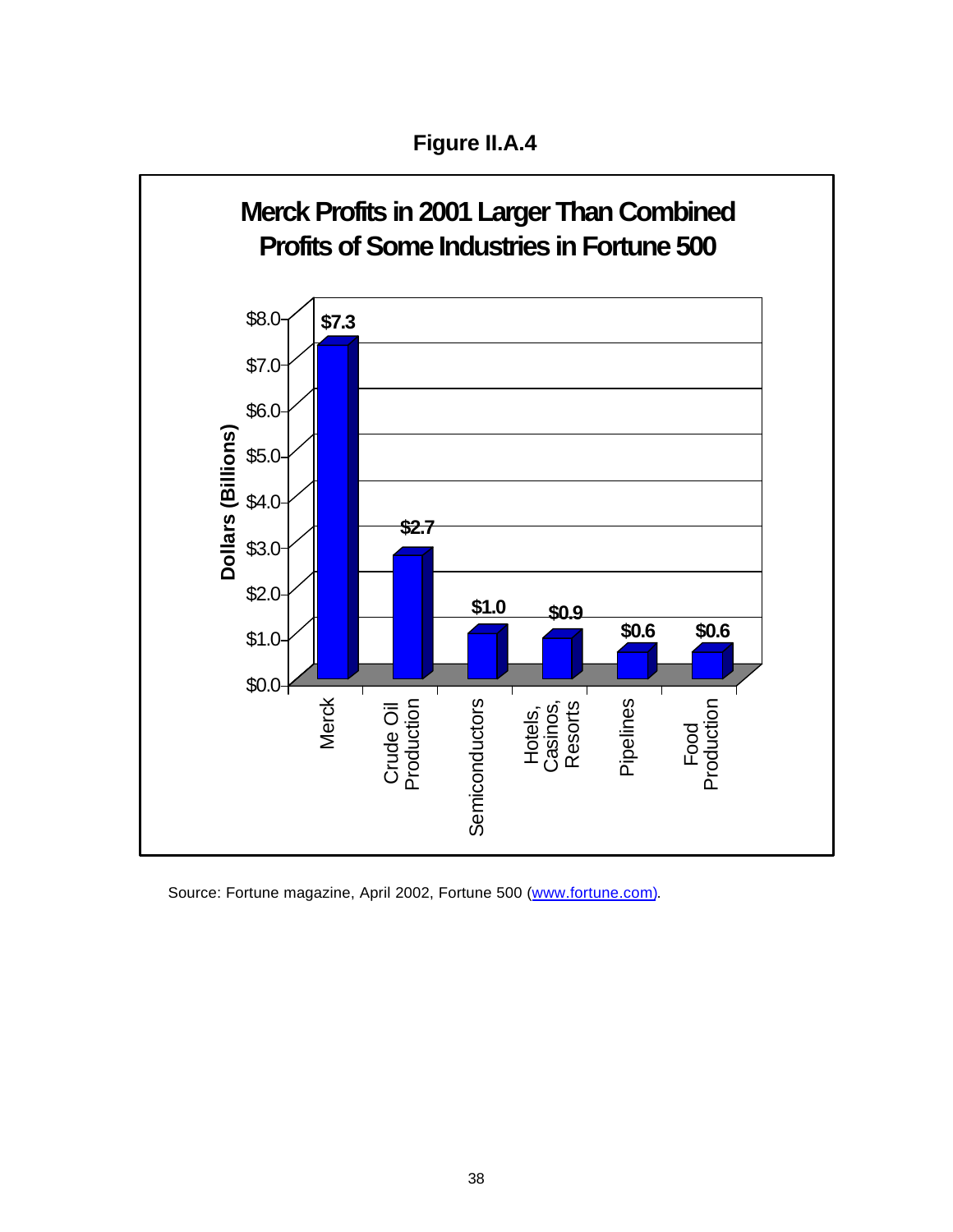**Figure II.A.5**



Source: Public Citizen update of Stephen W. Schondelmeyer calculation, *Competition and Pricing Issues in the Pharmaceutical Market*, PRIME Institute, University of Minnesota based on data found in *Fortune* magazine, 1958 to 1999; Public Citizen's analysis of *Fortune* magazine data, 2000-2002.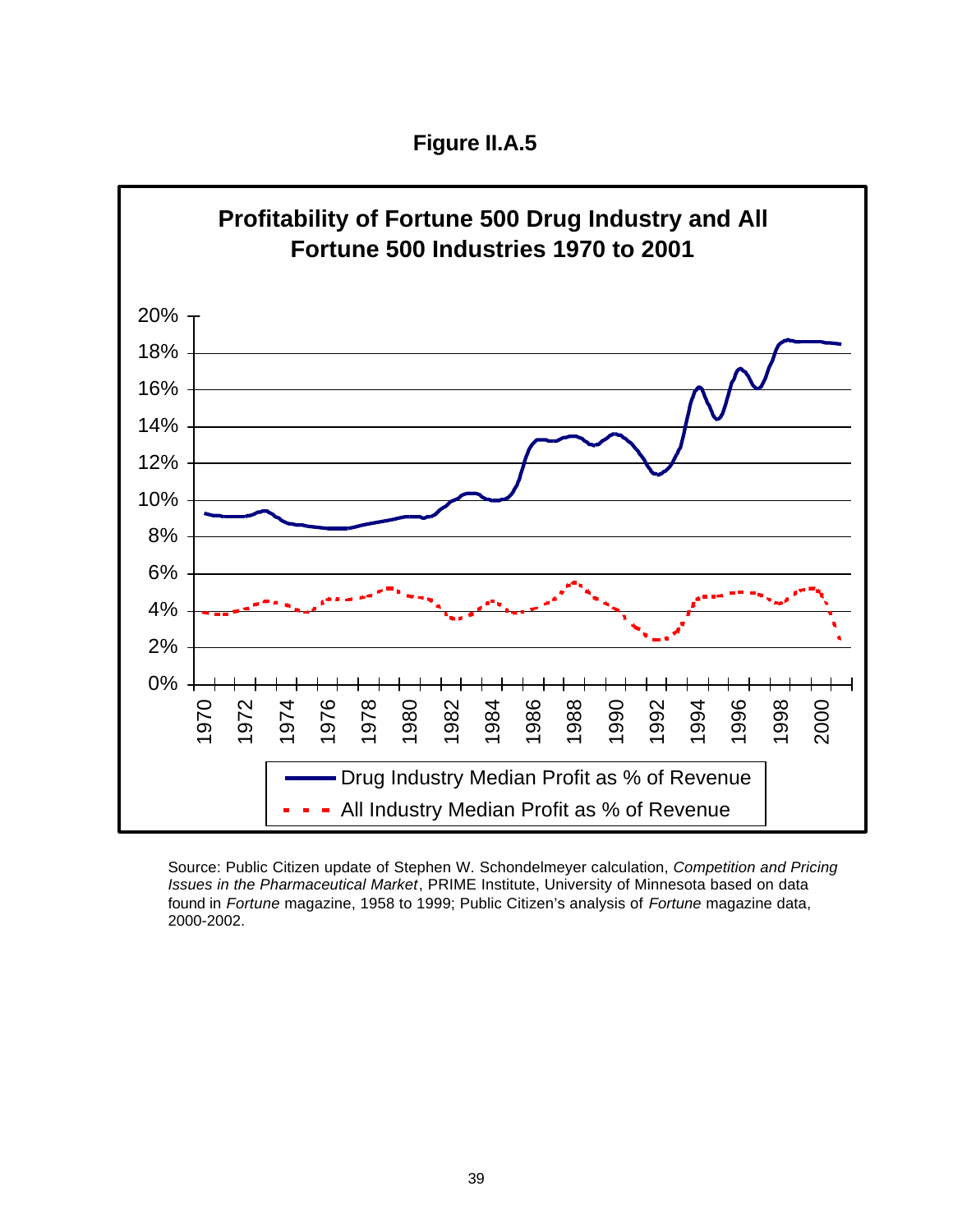### **III. Propaganda, Public Subsidies and Patents**

**Drug industry executives argue that they need extraordinary profits to fund the "risky" research and development (R&D) of innovative life-saving drugs. Industry officials claim they need to extend monopoly patents on drugs for similar reasons. But the evidence doesn't support such contentions, for the following reasons: 1) For decades the drug industry has topped other industries in measures of profitability, showing that its research could not be too risky, or it would not consistently reap such high earnings. 2) Drug companies spend a significant share of their research efforts not on innovative new drugs, but on slight alterations to already successful drugs. 3) The industry benefits from federally funded research, which has played a part in developing the most popular drugs on the market – and in reducing industry research costs. 4) Drug companies receive huge tax breaks, which amount to another taxpayer-subsidy. 5) The federal government also has extended the life of drug patents through a series of new laws in recent years.**

#### **A. Research & Development Basics:**

- R&D spending by U.S. drug companies in 2001:
	- U.S. drug companies spent an estimated \$30.3 billion on research and development in the U.S. in the year 2001. Drug company R&D has increased in the U.S. at an average annual rate of 11.5% since the start of 1995. (Pharmaceutical Research and Manufacturers of America *2002 Industry Profile*; PhRMA, "Annual Report 2001-2002," 2001)
	- ß Of all U.S. industries, the U.S. drug industry ranks second in total research and development spending (with roughly \$16 billion in 1997, the last year for which comparative statistics are available). The electronic computer and component industry spent the most – \$18 billion (does not include the software industry). (National Science Foundation, "U.S. Corporate R&D: Volume 1: Top 500 Firms in R&D by Industry Category" (NSF 00-301), 2000)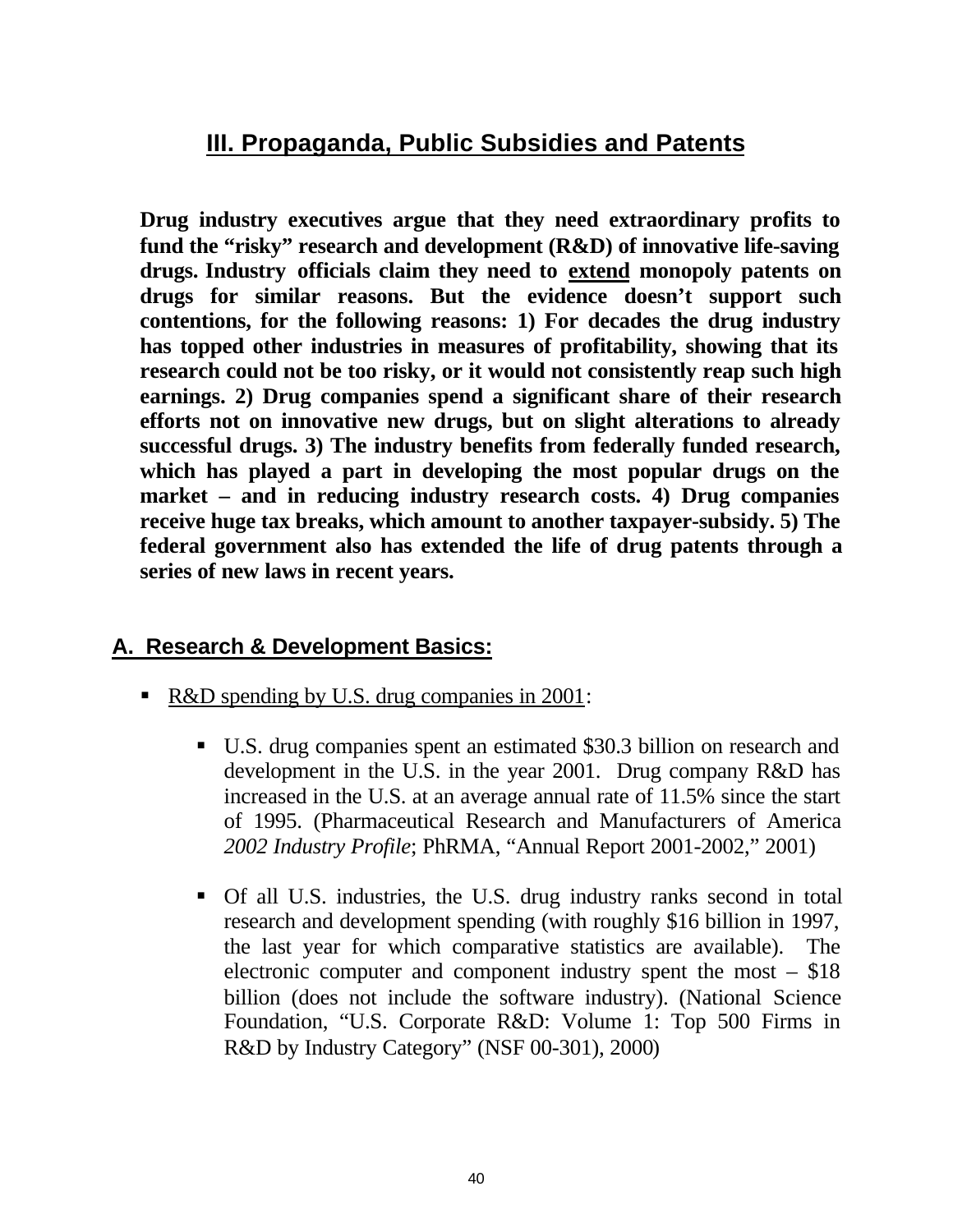- Profits vs. R&D: Drug companies argue that they need high profits to fuel new research and development. But their spending reveals their priority is profits more than new drug discoveries.
	- In 2001, Fortune 500 drug companies devoted 12.5% of their revenue to R&D – compared to 18.5% to profits and 30.4% to marketing and administration. (*Fortune* magazine, "Fortune 500," April 2002) *See Figures III.A.1 and III.A.2: "Fortune 500 Drug Companies Comparison of Revenue in 2001 Dedicated to R&D, Profits and Marketing/Administration"*
	- Eight of the 10 most profitable Fortune 500 drug companies devoted more of their revenue to profits than to R&D in 2001. (*Fortune* magazine, "Fortune 500," April 2002) *See Figure III.A.3: "Profits vs. R&D of 10 Most Profitable Fortune 500 Drug Companies in 2001"*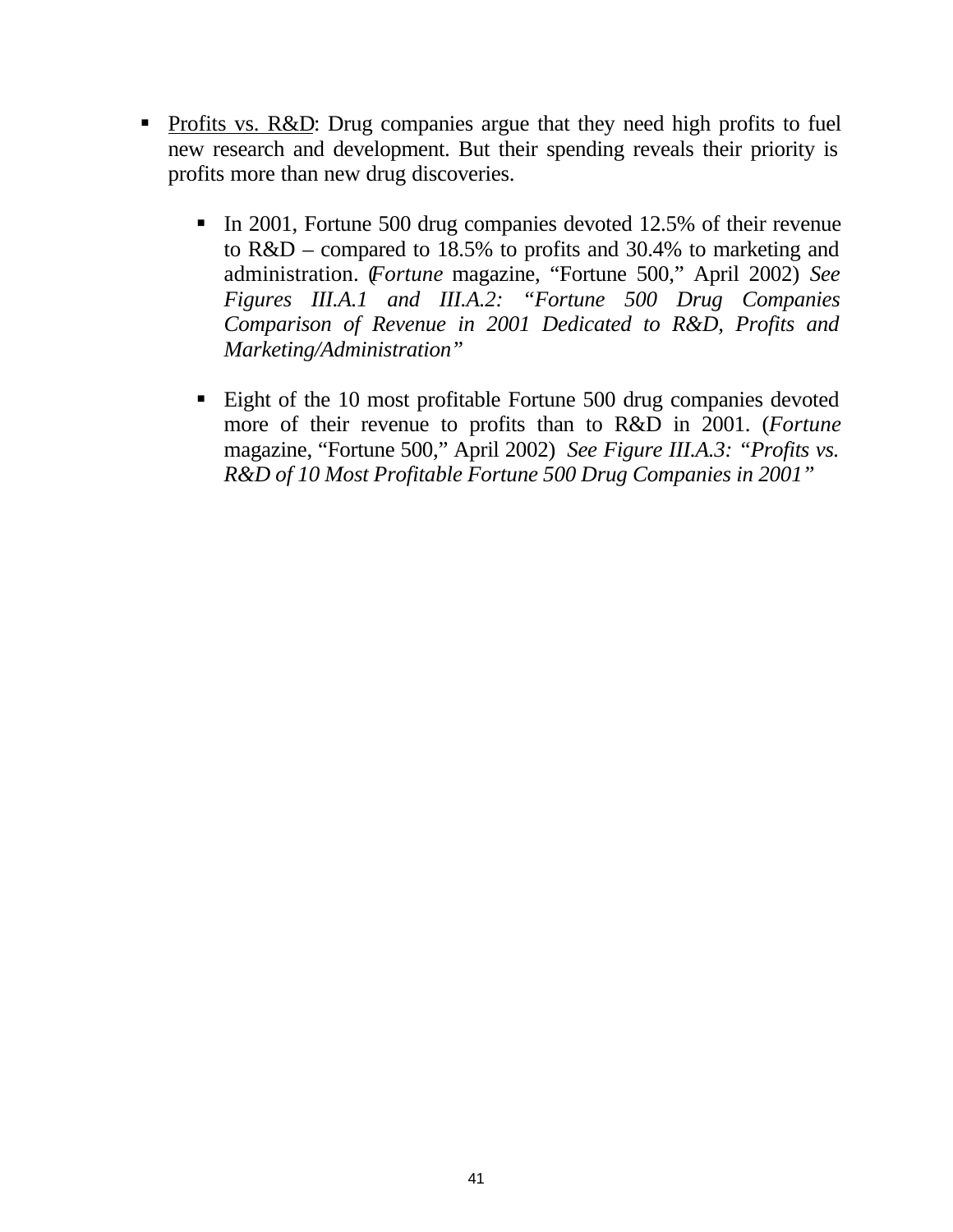**Figure III.A.1**



Source: Public Citizen analysis of company annual reports; *Fortune* magazine, April 2002, Fortune 500 (www.fortune.com).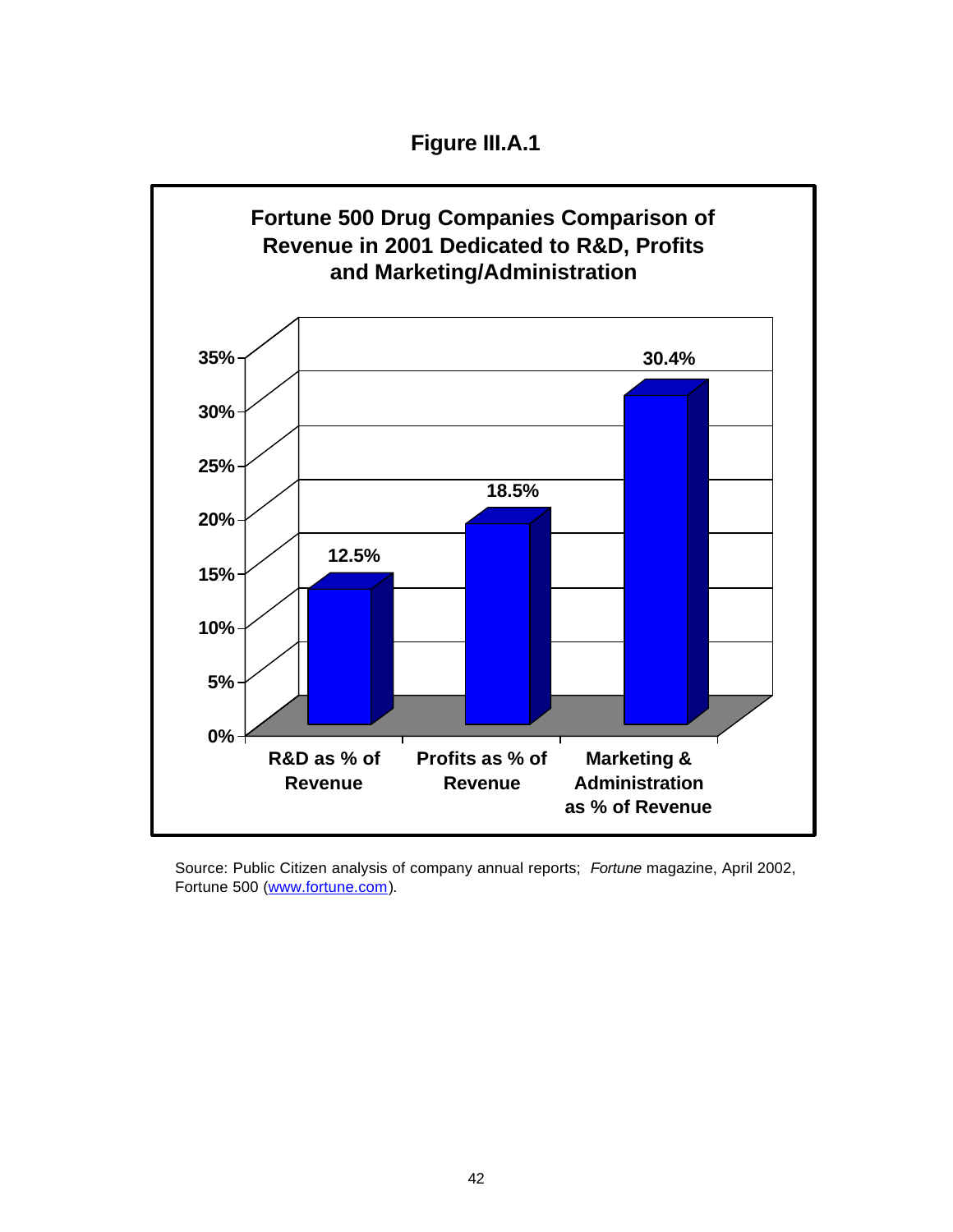#### **Figure III.A.2**

#### **Fortune 500 Drug Companies Comparision of Revenue in 2001 Dedicated to R&D, Profits and Marketing/Administration**

| Rank            | Company                    | <b>Revenues</b>    | <b>Profits</b> |                | <b>Research &amp;</b> |              | <b>Marketing &amp; Administration</b> |              |
|-----------------|----------------------------|--------------------|----------------|----------------|-----------------------|--------------|---------------------------------------|--------------|
|                 |                            |                    |                |                | <b>Development</b>    |              |                                       |              |
|                 |                            | <b>Millions \$</b> | Millions \$    | $%$ of         | <b>Million</b>        | % of Revenue | <b>Millions \$</b>                    | % of Revenue |
|                 |                            |                    |                | <b>Revenue</b> | s                     |              |                                       |              |
|                 | Merck                      | \$47,716           | \$7,282        | 15.3%          | \$2,456               | 5.15%        | \$6,224                               | 13.0%        |
| $\overline{2}$  | Johnson & Johnson          | \$33,004           | \$5,668        | 17.2%          | \$3,591               | 10.88%       | \$11,992                              | 36.3%        |
| 3               | Pfizer                     | \$32,259           | \$7,788        | 24.1%          | \$4,847               | 15.03%       | \$11,299                              | 35.0%        |
| 4               | Bristol-Myers Squibb       | \$21,717           | \$5,245        | 24.2%          | \$1,939               | 8.93%        | \$4,020                               | 18.5%        |
| $5\overline{)}$ | Pharmacia                  | \$19,299           | \$1,501        | 7.8%           | \$2,263               | 11.73%       | \$6,034                               | 31.3%        |
| 6               | <b>Abbott Laboratories</b> | \$16,285           | \$1,550        | 9.5%           | \$1,577               | 9.68%        | \$3,734                               | 22.9%        |
| 7               | Wyeth*                     | \$14,129           | \$2,285        | 16.2%          | \$1,869               | 13.23%       | \$5,178                               | 36.6%        |
| 8               | Eli Lilly                  | \$11,543           | \$2,780        | 24.1%          | \$2,235               | 19.36%       | \$3,417                               | 29.6%        |
| 9               | Schering-Plough            | \$9,802            | \$1,943        | 19.8%          | \$1,312               | 13.39%       | \$3,484                               | 35.5%        |
| 10              | Amgen                      | \$4,016            | \$1,120        | 27.9%          | \$865                 | 21.54%       | \$970                                 | 24.2%        |
| <b>Totals</b>   |                            | \$209,770          | \$37,162       | --             | \$22,954              | --           | \$56,352                              | $\sim$       |
| <b>Median</b>   |                            | \$17,792           | \$2,533        | 18.5%          | \$2,087               | 12.5%        | \$4,599                               | 30.4%        |

\* On March 11, 2002, American Home Products changed its name to Wyeth.

Source: Fortune magazine, April 2002, Fortune 500 (www.fortune.com); Public Citizen analysis of company annual reports.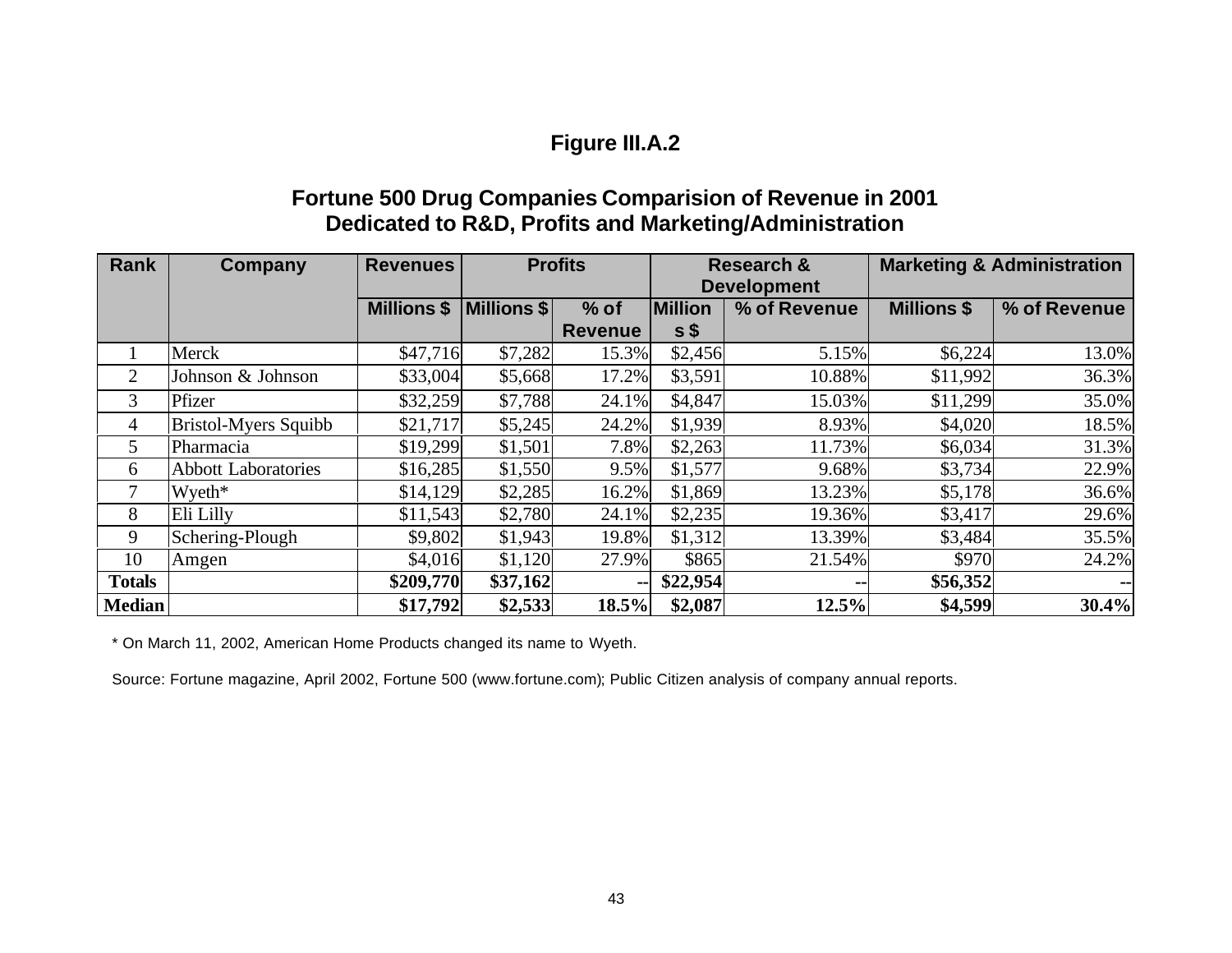**Figure III.A.3**



\*On March 11, 2002, American Home Products changed its name to Wyeth. Source: Fortune magazine, April 2002, Fortune 500 (www.fortune.com).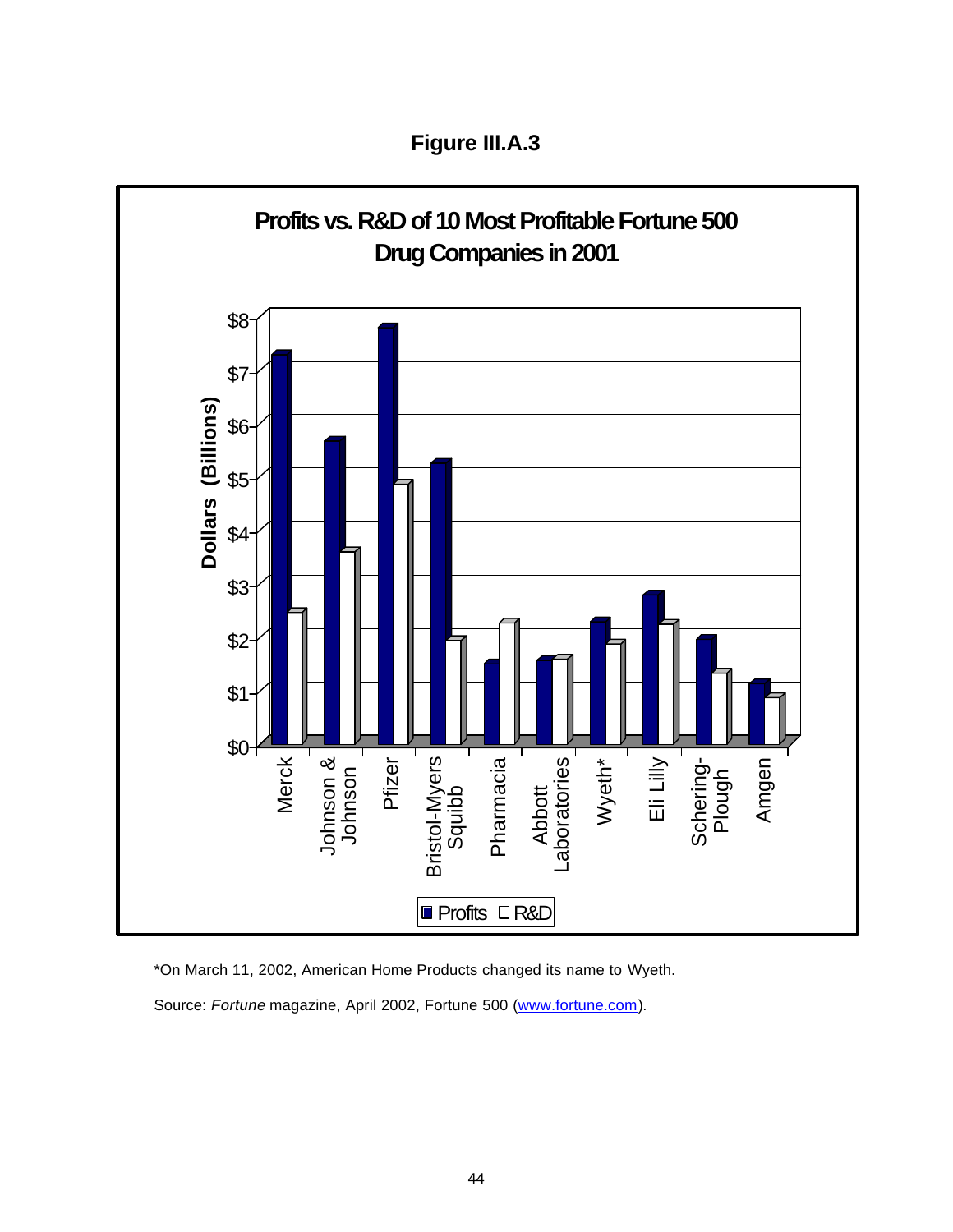#### ■ What is  $R&D$ :

- There are 11 main steps to pharmaceutical R&D. They include: discovering a new molecule; turning a new compound into a form and dose that humans can consume; testing the new compound on animals; conducting clinical trials of a drug's safety and usefulness on thousands of human subjects (the most expensive part of R&D); manufacturing design; and regulatory approval. (Office of Technology Assessment, U.S. Congress, "Pharmaceutical R&D: Costs, Risks and Rewards," 1993)
- Drug companies exaggerate their R&D spending by stretching the definition of "research." "[T]he ongoing [Senate] Aging Committee investigation has found that many of the dollars that drug manufacturers claim are spent on research of new pharmaceutical products are actually spent on marketing research." (U.S. Senate Special Committee on Aging, "The Drug Manufacturing Industry: A Prescription for Profits," September 1991)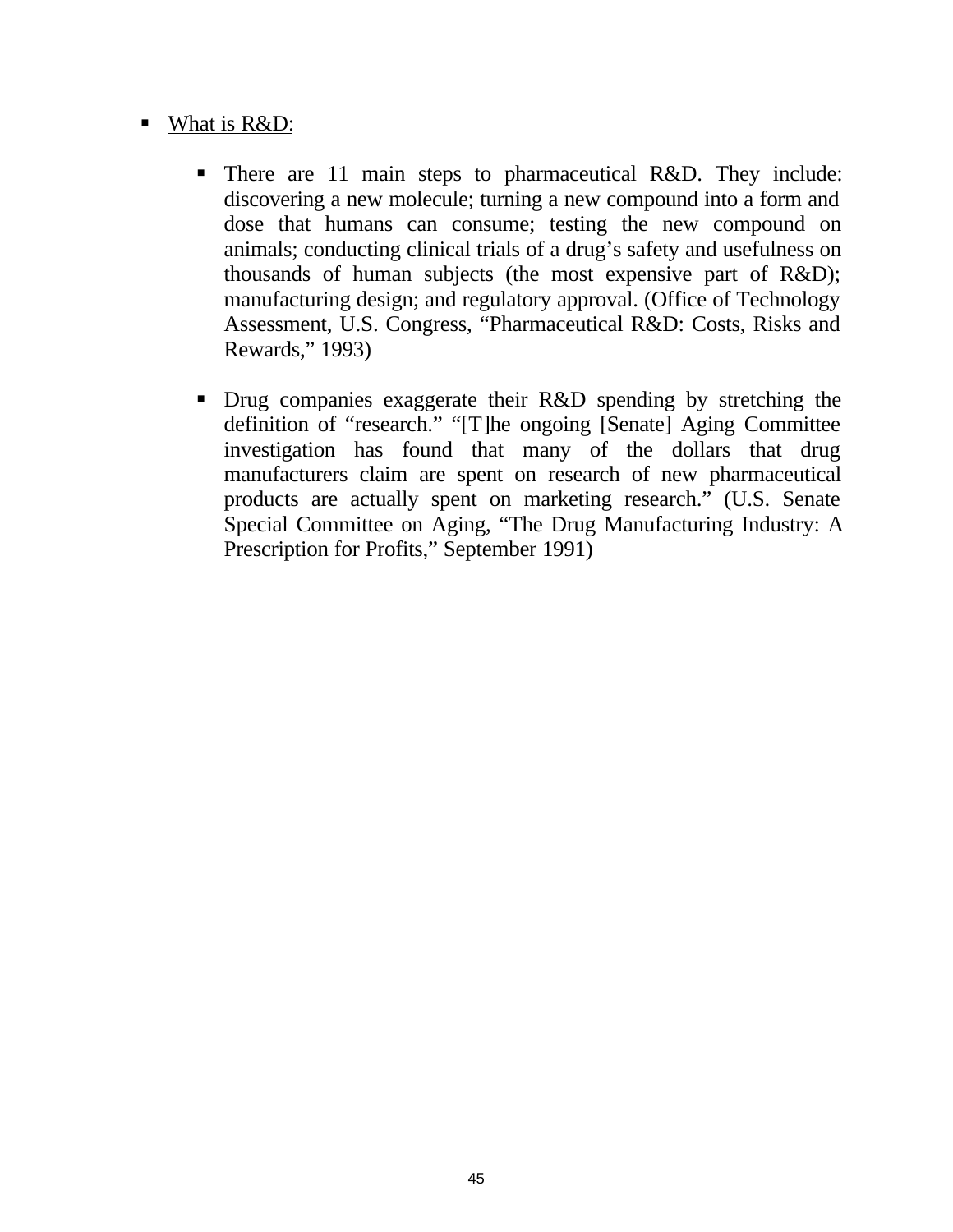#### **B. What Does It Really Cost to Develop a Drug?**

- The \$802 million myth: Drug industry officials claim it costs \$802 million to research and develop a new drug. This figure is from a 2001 Tufts Center for the Study of Drug Development study, authored by Joseph A. DiMasi. The evidence shows that the \$802 million figure is misleading and inaccurate. (Tufts Center for the Study of Drug Development, "News Release: Tufts Center of the Study of Drug Development Pegs Cost of a New Prescription Medicine at \$802 Million," November 30, 2001)
	- ß 50% of the \$802 million figure is theoretical: Companies don't actually spend \$802 million to discover and develop new drugs. That's because one-half of the \$802 million figure represents the "opportunity cost of capital." This is the "cost" associated with using money for drug research rather than using it to make other lucrative investments. It is highly misleading and substantially overestimates net expenditures for R&D. Subtracting the opportunity cost of capital, Public Citizen estimates the average pretax, actual cash outlay of developing a new drug is \$403 million. (Public Citizen's "Critique of \$802 Million New Drug R&D Costs," December 3, 2001, based on analysis in Office of Technology Assessment, "Pharmaceutical R&D: Costs, Risks and Rewards," U.S. Congress, 1993)
	- DiMasi also *does not* account for huge R&D tax deductions: DiMasi's figure is also a gross overestimate because it does not subtract the benefits of huge R&D tax deductions and credits that the industry takes advantage of. Every dollar spent on R&D must be reduced by the amount of tax avoided by that expenditure. The tax deduction reduces the cost of R&D by the amount of the corporate marginal tax rate (currently 34%). This means, in effect, that every dollar spent on R&D costs \$0.66. Accounting for the R&D tax deduction, DiMasi's figure is lowered further – the after-tax, actual cash outlay for  $R&D$  on a new drug is \$240 million in year 2001 dollars. (Public Citizen's "Critique of \$802 Million New Drug R&D Costs," December 3, 2001, based on analysis in Office of Technology Assessment, "Pharmaceutical R&D: Costs, Risks and Rewards," U.S. Congress, 1993) *See Figure III.B.1: "Public Citizen's Analysis of \$802 Million R&D Cost Estimate"*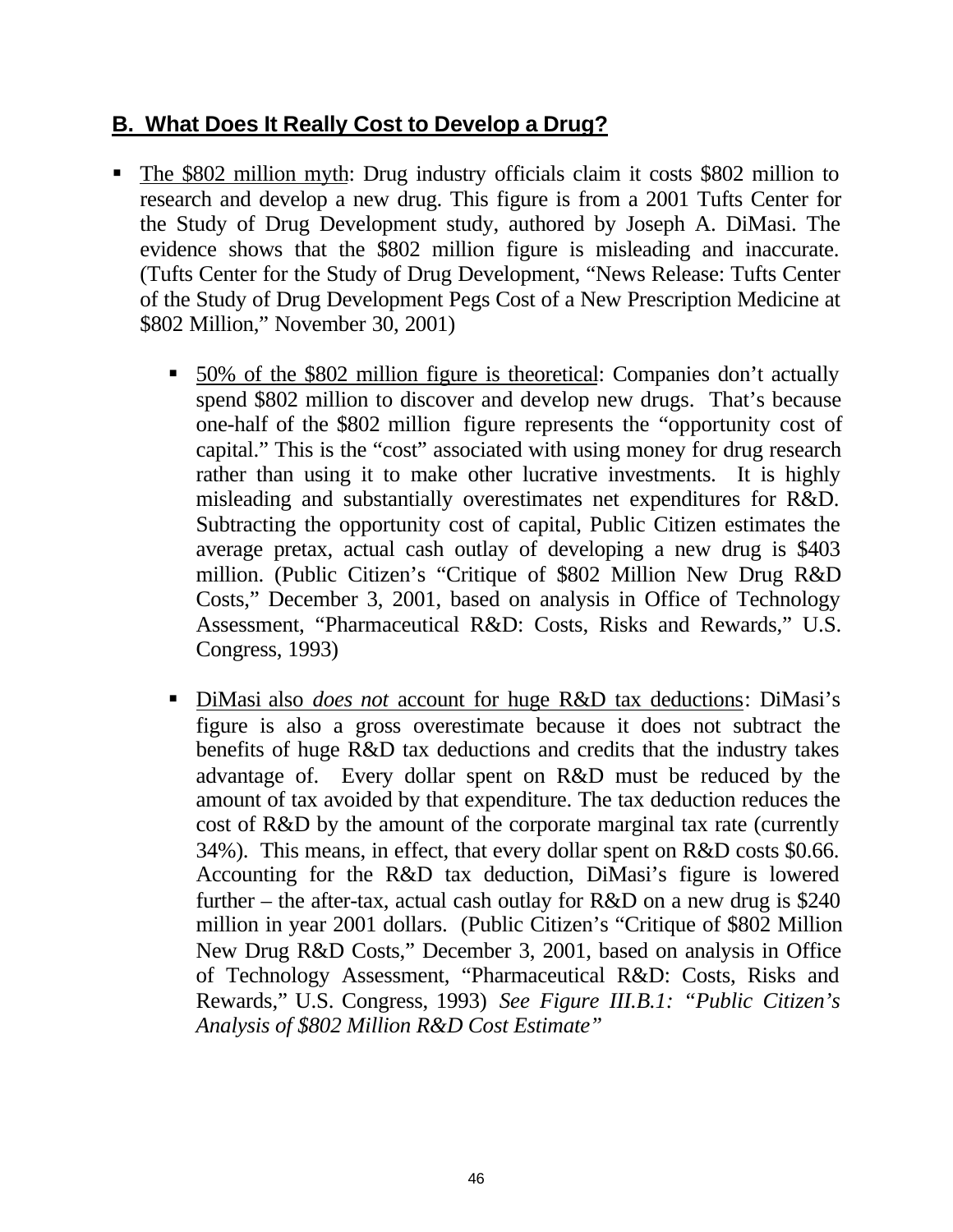#### **Figure III.B.1**

#### **Public Citizen's Analysis of \$802 Million R&D Cost Estimate**

| DiMasi Pre-tax Estimate | <b>Public Citizen's Pre-tax</b> | <b>Public Citizen's After-</b> |
|-------------------------|---------------------------------|--------------------------------|
| (Including Cost of      | <b>Estimate (Excluding Cost</b> | tax Estimate (Actual           |
| Capital)                | of Capital)                     | <b>Cash Outlay)</b>            |
| \$802 million           | \$403 million                   | \$240 million                  |

- Even the revised DiMasi \$240 million estimate overstates the R&D cost for the average new drug. DiMasi's study only included "self-originated new chemical entities" (NCEs). These are the most expensive class of new drugs for two reasons. First, many new drugs brought to market are not new chemical entities because they are too similar to existing drugs. Second, DiMasi admitted that none of the 68 drugs in his study received any government financial support, which is unusual. Both factors make his sample non-representative of all drugs brought to market. (Public Citizen's "Critique of \$802 Million New Drug R&D Costs," December 3, 2001)
- ß Drug companies refuse to disclose R&D cost data:
	- $\blacksquare$  The main problem with R&D studies such as DiMasi's is that researchers must depend on the companies to supply detailed data. They cannot audit these estimates for accuracy or consistency. DiMasi relied on data from drug companies about 68 drugs. (Public Citizen's "Critique of \$802 Million New Drug R&D Costs," December 3, 2001; Office of Technology Assessment, "Pharmaceutical R&D: Costs, Risks and Rewards," U.S. Congress, 1993)
	- Although Congress has the power to subpoena company data, drug companies have actively resisted. The General Accounting Office tried to obtain data on drug company R&D but was ultimately foiled after nine years of effort that involved a decision in the U.S. Supreme Court. (Office of Technology Assessment, "Pharmaceutical R&D: Costs, Risks and Rewards," U.S. Congress, 1993)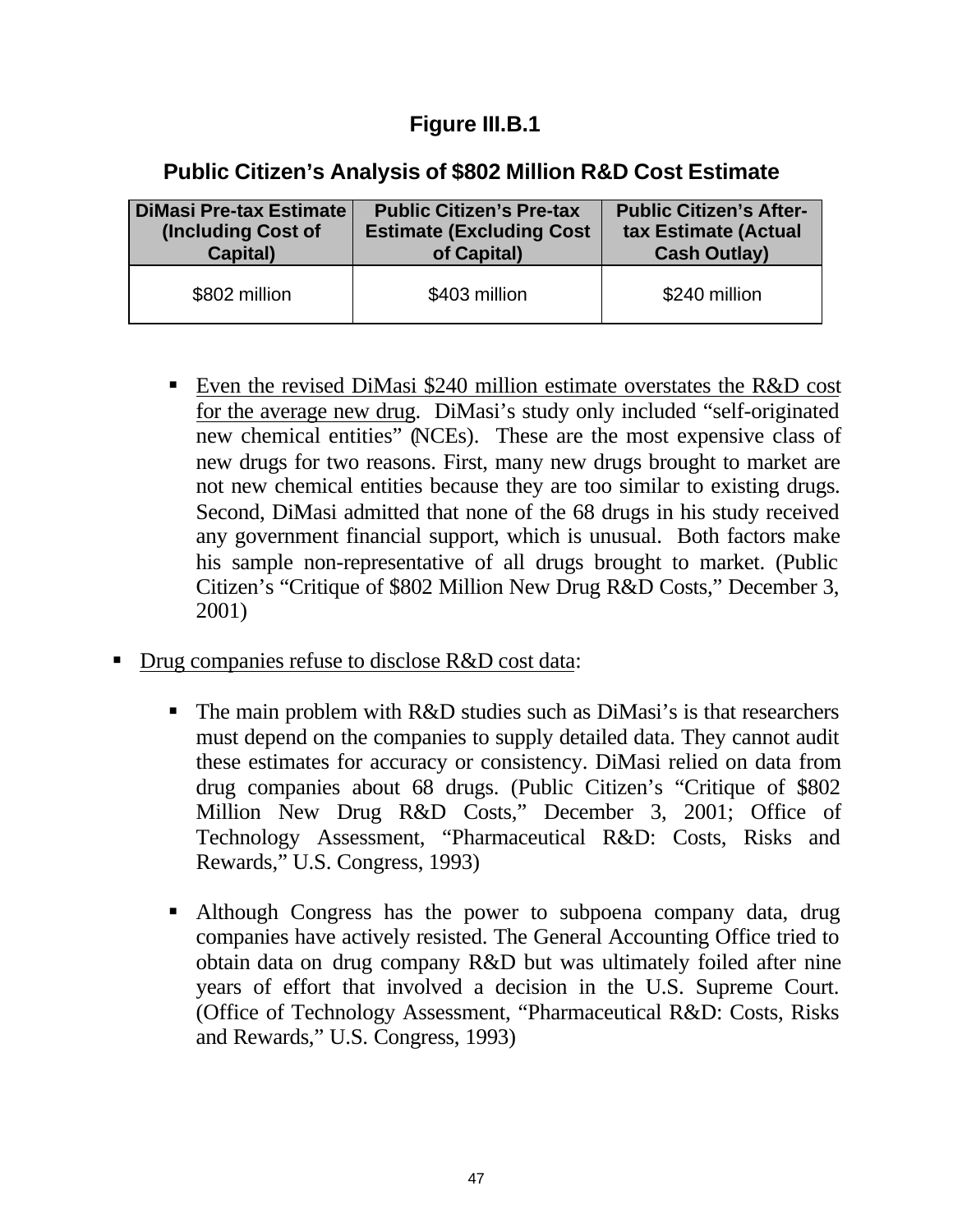- Other Problems with the DiMasi study:
	- Clinical trial costs account for the largest portion of DiMasi's new estimate. DiMasi's new study puts out-of-pocket clinical trial costs at \$282 million, based on the NCEs in his study. His estimate is four times more than an estimate of clinical trial costs (\$75 million) published by the Congressional Research Service. (Public Citizen's "Critique of \$802 Million New Drug R&D Costs," December 3, 2001; Congressional Research Service, "Pharmaceutical Research and Development: A Description and Analysis of the Process," April 2, 2001)
	- Moreover, DiMasi's estimate of clinical trial costs greatly exceeds the drug industry's own data on the subject. PhRMA's own survey of 1999 R&D expenditures states that clinical trial costs account for 29% of all R&D costs. Yet DiMasi's study says clinical trials account for 70% of all R&D costs (\$282 million out of \$403 million total out-of-pocket expenditures for each drug). (Public Citizen's "Critique of \$802 Million New Drug R&D Costs," December 3, 2001; PhRMA, "Pharmaceutical Industry Profile 2001," Table 6, "Domestic U.S. R&D By Function," 2001)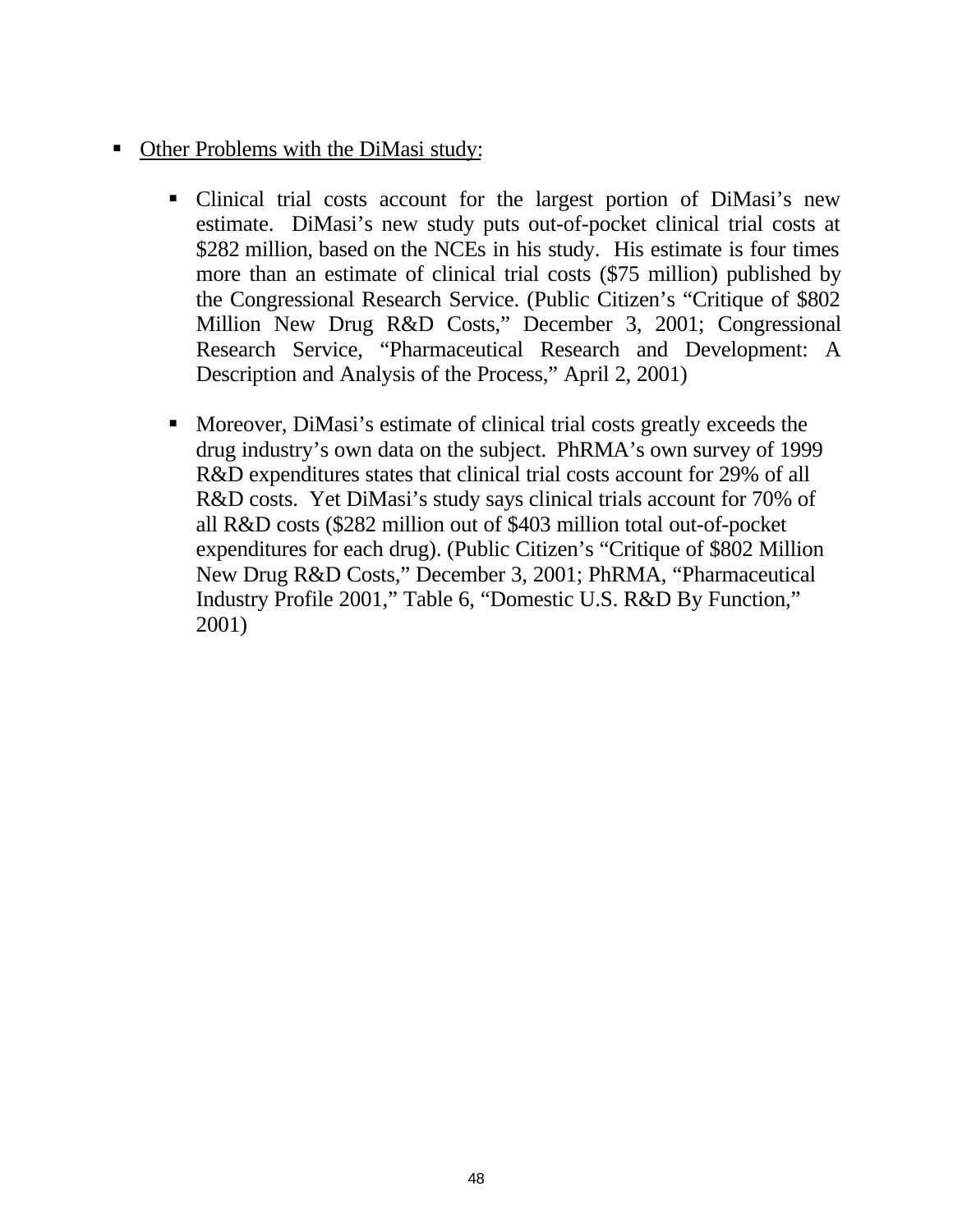#### **C. "Me-Too" Drugs: All in the Family**

- ß "Me-too" drugs refer to drugs that are brought to market that have little or no therapeutic gain over drugs that already exist. They are also known as "copycat" drugs. The drug companies never mention "me-too" drugs as they spend hundreds of millions of dollars to convince the public that they are engaged in nothing but the most innovative and beneficial research to society. In reality, they are often out to copy the latest blockbuster drug because it has proven to be a lucrative profit center not a breakthrough for improved public health.
- The government's old ranking system revealed the prevalence of me-too drugs: Until 1992, the U.S. Food and Drug Administration (FDA) classified every new drug approved according to its significance for human health. The ranking system went from 1A (important therapeutic breakthrough) to 1C (little or no therapeutic gain, or "me-too" drugs, which duplicate products already available). The Bush Administration eliminated these rankings in 1992 in response to industry pressure. (Drake and Uhlman, "Making Medicine, Making Money," Andrews and McMeel, 1993)
- More than half of the new drugs approved from 1981-1991 were "me-too" drugs: 53% (137 out of 258) of new drugs approved were classified as "1C" or representing little or no therapeutic improvement over existing drugs. (Drake and Uhlman, "Making Medicine, Making Money," 1993) *See Figure III.C.1: "Therapeutic Importance of New Drugs Approved by FDA 1981-1991"*
- Only 16% (41) of the new drugs approved from 1981-1991 were ranked as important therapeutic gains by the FDA. (Drake and Uhlman, "Making Medicine, Making Money," 1993)
- The government's current system still shows emphasis on me-too drugs: Although the FDA abolished its 1A-1B-1C ranking system, it maintains a "priority review" and "standard review" system. From 1992-1999, the FDA rated 170 drug approval applications for "priority review" and 560 for "standard review." "Priority review" is for drugs that represent "significant improvement compared to marketed products in the treatment, diagnosis, or prevention of a disease." "Standard review" is for drugs that "appear to have therapeutic qualities similar to those of one or more already marketed drugs." (FDA/Center for Drug Evaluation and Research, "NDAs Approved in Calendar Years 1990- 1999," December 31, 1999)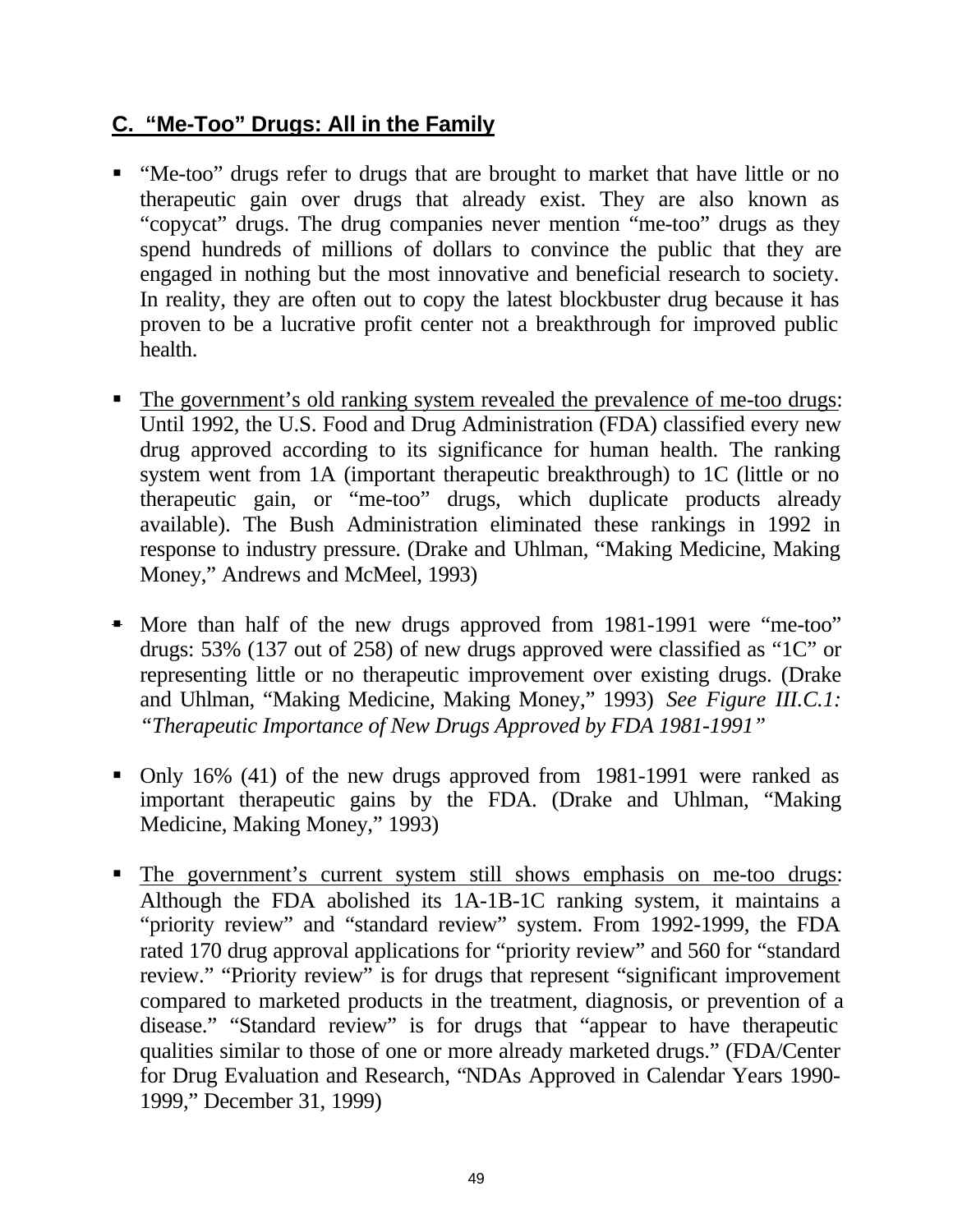**Figure III.C.1**



Note: In 1992 the FDA discontinued the 1A-1B-1C classification system after complaints from the drug industry.

Source: Drake, D., & Uhlman, M., "Making Medicine, Making Money," Andrews and McMeel, 1993.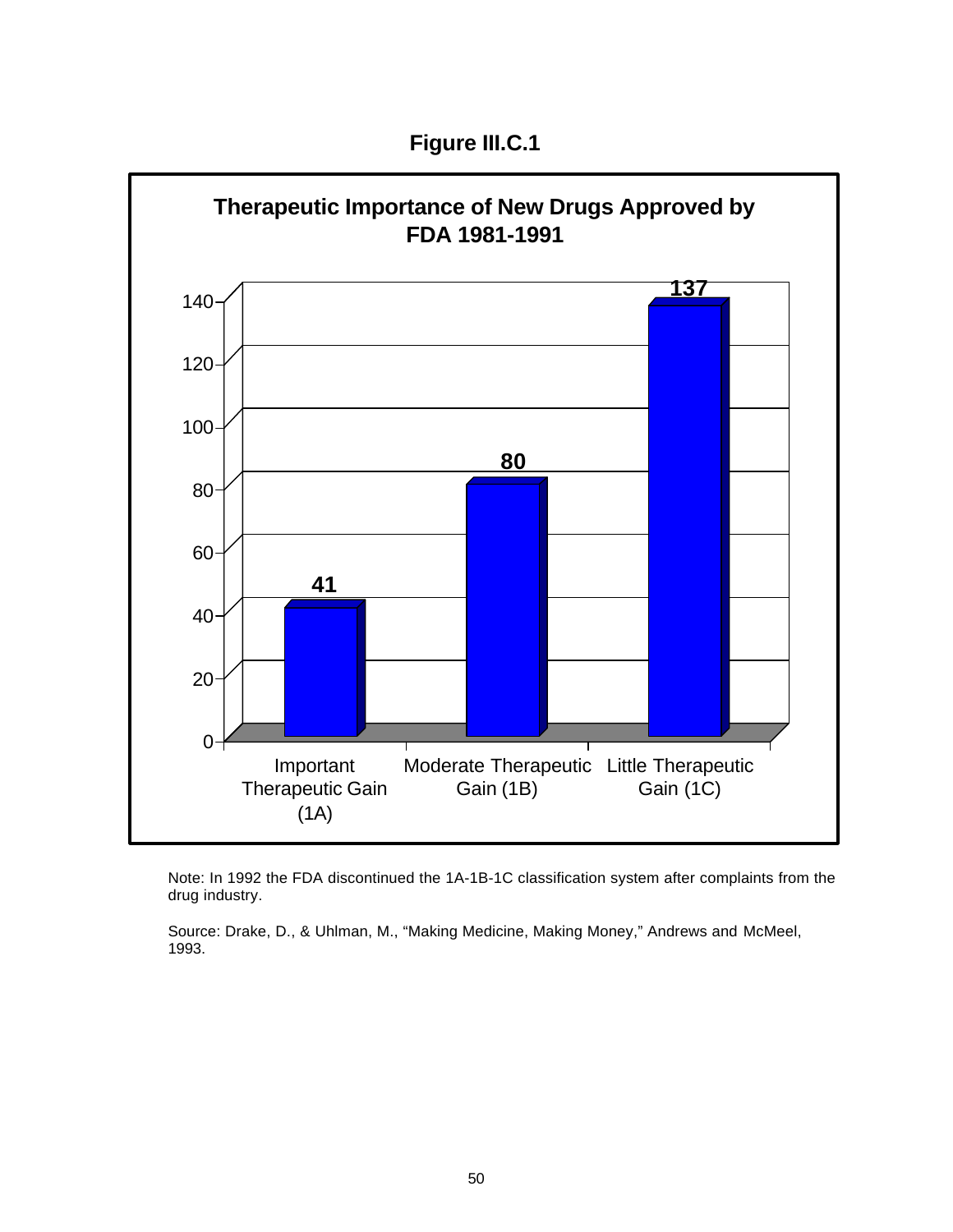#### **D. Taxpayer Subsidies for Drug R&D:**

- Federal R&D spending is crucial to drug companies: Studies show that many important and popular drugs were developed with taxpayer support. But, for most drugs, the National Institutes of Health (NIH) says it has no idea how much taxpayers invested and no way to determine if they're getting a fair return. Here is what we do know:
	- The NIH spent over \$1 billion of taxpayer money on drug research in 1996. The amount of this taxpayer subsidy could be much more, but NIH admits that it tracks its research spending very loosely. (Dembner, "Public Handouts Enrich Drug Makers," *The Boston Globe*, April 5, 1998)
	- ß According to NIH, taxpayer-funded scientists conducted 55% of the research projects that led to the discovery and development of the top 5 selling drugs in 1995. (National Institutes of Health, "NIH Contributions to Pharmaceutical Development," Administrative Document, February 2000)
	- ß 45 of the 50 top-selling drugs from 1992-1997 received government funding for some phase of development. In all, taxpayers spent at least \$175 million helping to develop these 50 drugs. (Dembner, "Public Handouts Enrich Drug Makers," April 5, 1998)
	- A study by the Massachusetts Institute of Technology (MIT) found that 11 of the 14 most medically significant drugs in the last 25 years had roots in studies paid for by the government. (Cockburn and Henderson, "Public-Private Interaction and the Productivity of Pharmaceutical Research," 1995)
	- A study of the 21 most important drugs introduced between 1965 and 1992 found that publicly funded research was instrumental in developing 71% of them (15 of 21). (Joint Economic Committee, "The Benefits of Medical Research and the Role of the NIH," May 2000)
- Public research tackles the tough work, making it easier for industry to profit: A National Science Foundation (NSF) study found that only 14% of the drug industry's total R&D spending went to basic research (38% went to applied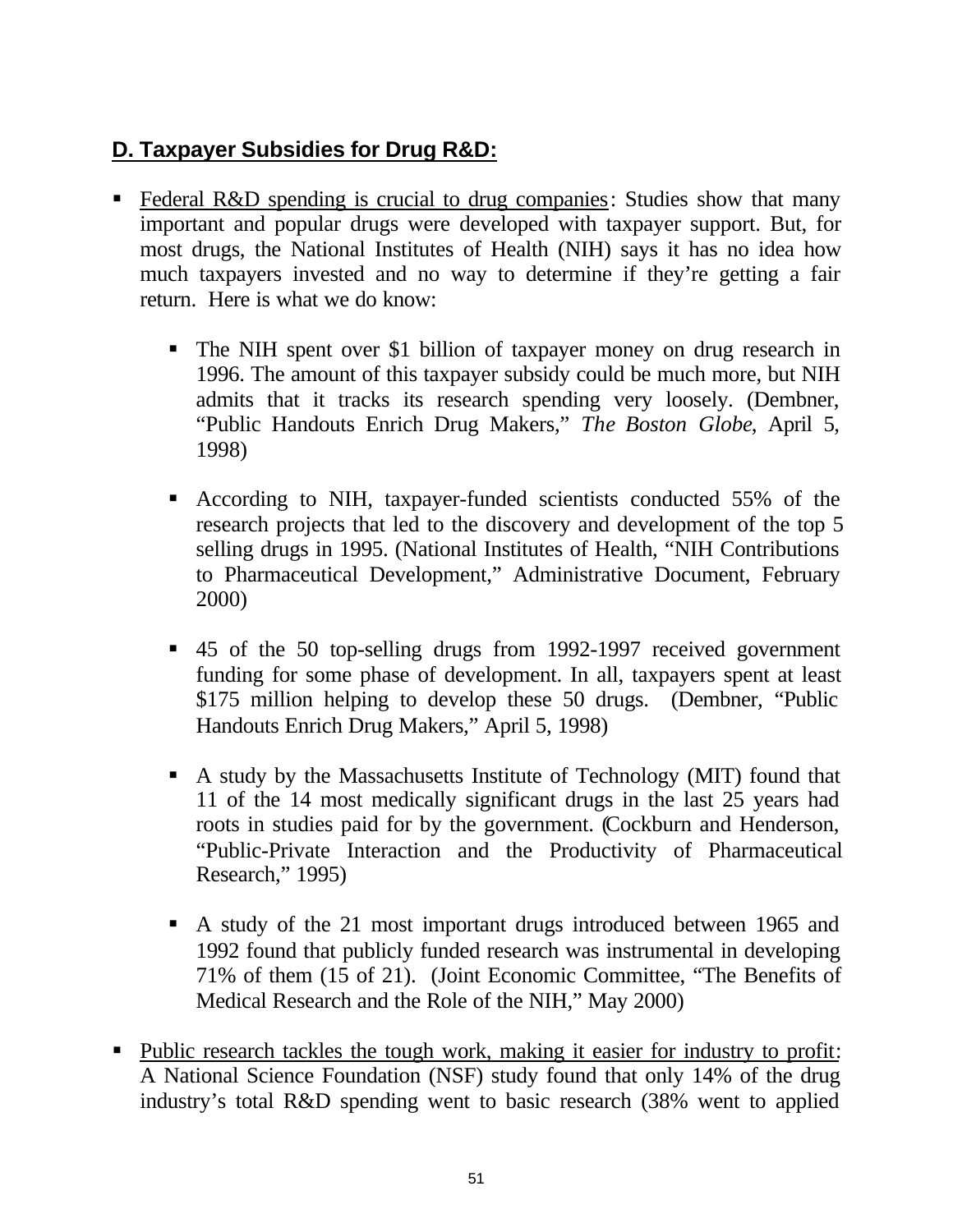research and 48% was spent on product development). (National Institutes of Health, "NIH Contributions to Pharmaceutical Development," Administrative Document, February 2000)

- ß This NSF study suggests that public researchers are doing the groundbreaking work of identifying possible new medicines, while most drug industry R&D spending occurs after companies believe they have a marketable drug. (National Institutes of Health, "NIH Contributions to Pharmaceutical Development," Administrative Document, February 2000)
- ß The NIH can't say if it is getting a fair deal: For most drugs, the NIH says it has no idea how much taxpayers invested and no way to determine if they're getting a fair return. "Every time we've tried to work backwards, the picture gets very complex of how a drug or compound was created," said Barbara McGarey, deputy director of NIH's Office of Technology Transfer. (Dembner, "Public Handouts Enrich Drug Makers," April 5, 1998)
	- ß NIH money comes with few obligations, "like a bank loan that never comes due." NIH rarely asks for any return of taxpayers' seed money. In 1996, NIH took in only \$27 million in royalties from all products produced with taxpayer money and currently sold by private industry. (Dembner, "Public Handouts Enrich Drug Makers," April 5, 1998)
- Federal research produces huge money-making drugs:
	- The NIH study found that NIH-funded research "played a critical role" in discovering the top five selling drugs in 1995. The drugs were: captopril (Capoten and Vasotec, hypertension), fluoxentine (Prozac, depression), acyclovir (Zovirax, herpes simplex) and ranitidine (Zantac, anti-ulcer). (National Institutes of Health, "NIH Contributions to Pharmaceutical Development," Administrative Document, February 2000)
	- Taxpayers spent \$27 million developing the cancer treatment drug Taxol before Bristol-Myers Squibb was granted exclusive rights to market the drug. Taxol had sales of \$1.6 billion in 2000. (National Institute for Health Care Management, "Prescription Drugs and Intellectual Property Protection," August 2000)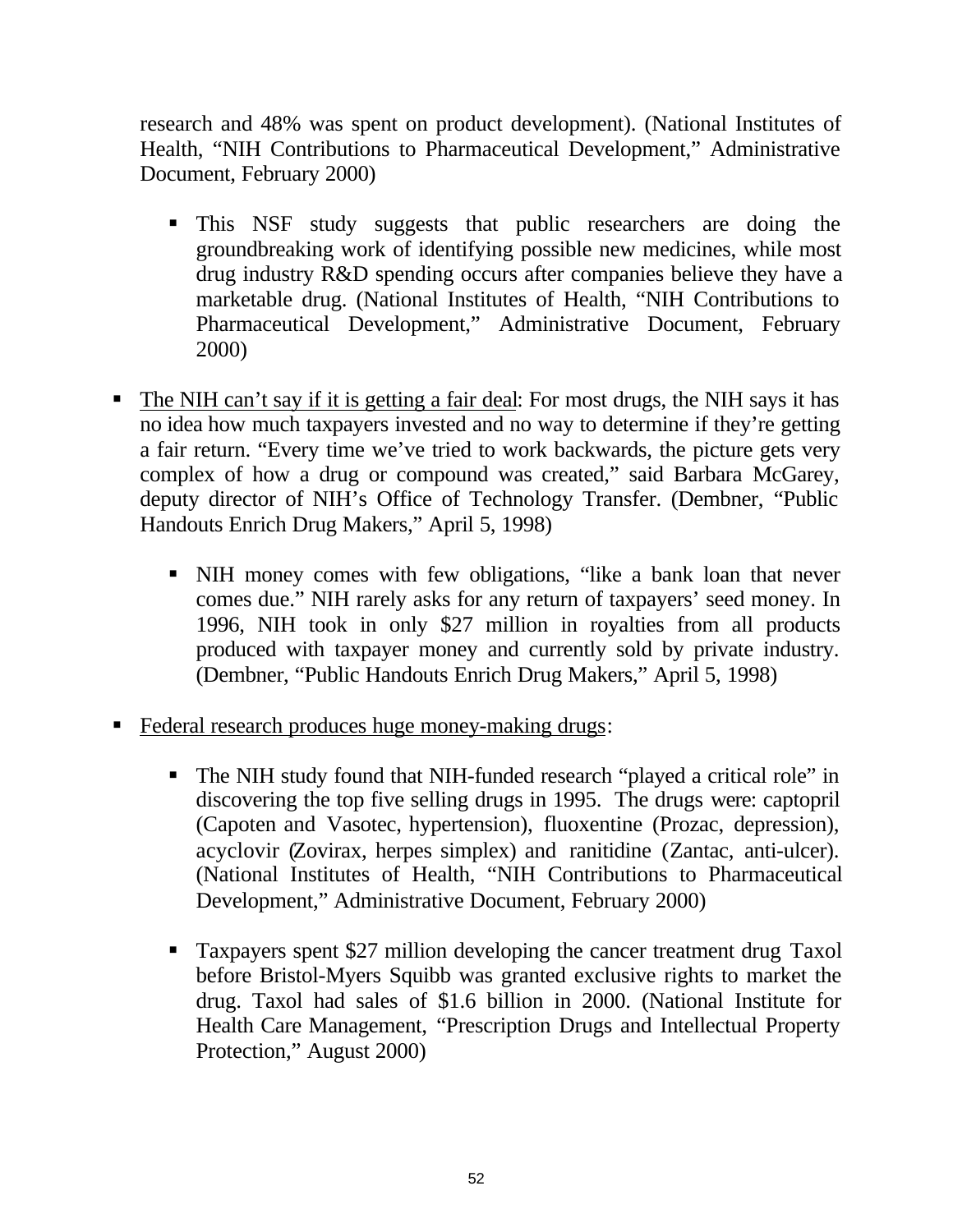- The glaucoma medicine Xalatan was developed thanks to a \$4 million federal (NIH) grant to Columbia University. Pharmacia bought the rights to Xalatan for \$150,000. Today, the drug is made in Hungary at a cost of about \$5 million per year. The drug generated sales revenues of \$507 million in 1999. (Gerth and Stolberg, "Medicine Merchants: Drug Companies Profit From Research Supported by Taxpayers," *The New York Times*, April 23, 2000)
- ß Even foreign competitors capitalize on taxpayer-funded research: Teva Pharmaceutical Industries of Israel sold about \$175 million of its Multiple Sclerosis drug, Copaxone, in the U.S. in the first three quarters of 2000, reaping the rewards of nearly \$5 million that NIH and FDA spent to test it. Patients pay more than \$10,000 a year for the drug. (Dembner, "Public Handouts Enrich Drug Makers," April 5, 1998, updated by Public Citizen)
- Drug companies best at exploiting public research are the most successful: Drug firms that work most with publicly-funded researchers obtain more patents per research dollar, on average, than firms whose scientists work less closely with the public sector. (National Institutes of Health, "NIH Contributions to Pharmaceutical Development," Administrative Document, February 2000)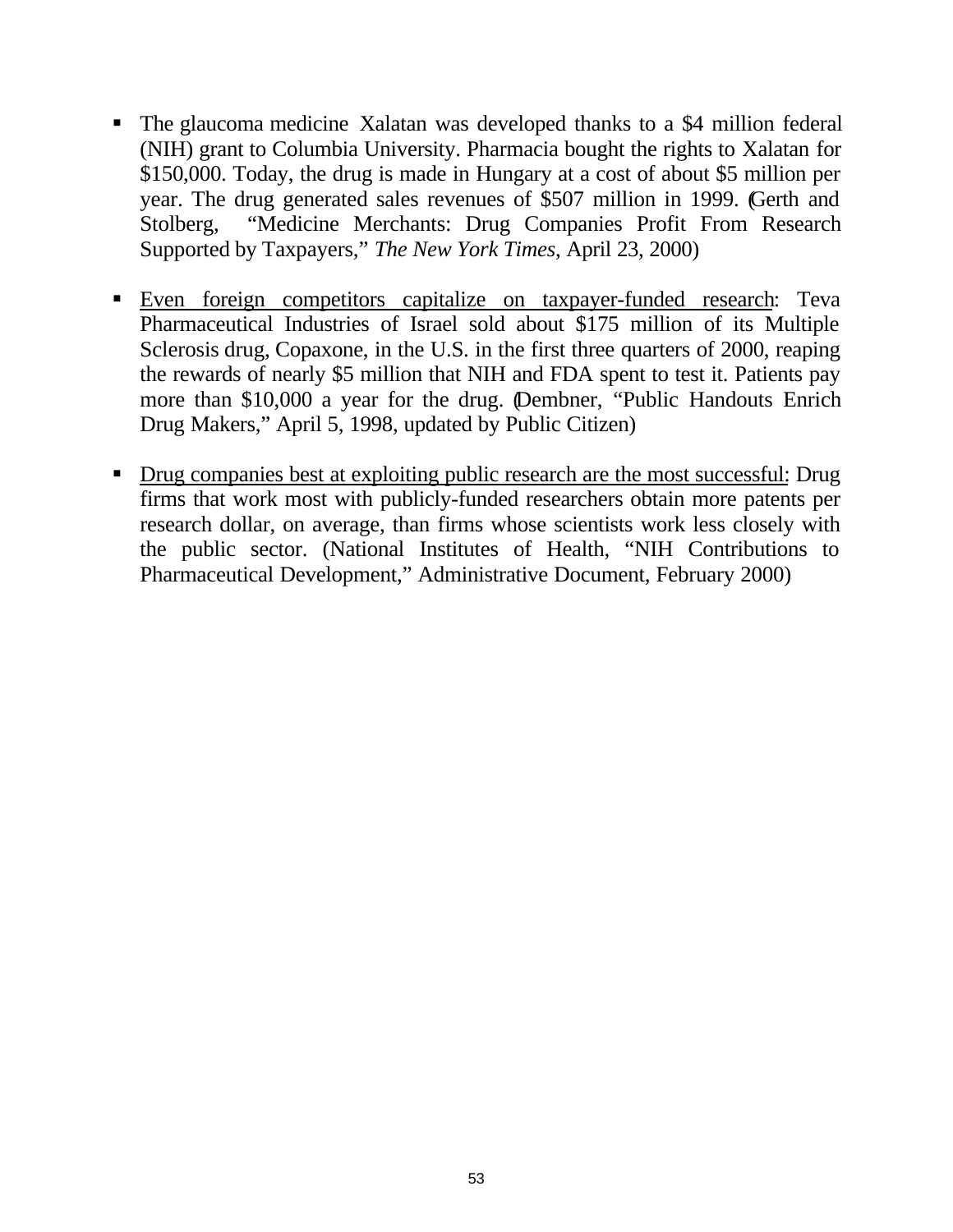#### **E. Tax Breaks and Credits: Additional Taxpayer Subsidies**

- Tax rates for the drug industry are much lower than other industries:
	- The drug industry's effective tax rate averaged 16% from 1993 through 1996 compared to 27% for all major industries over the same period. (Congressional Research Service Memorandum, "Federal Taxation of the Drug Industry," December 1999) *See Figure III.E.1: "Average Effective Tax Rates for the Drug Industry and All Major Industries 1993-1996"*
	- The drug industry's effective tax rate has been lower much lower in some cases – than that of almost every major industry, despite its relatively high profitability. (Congressional Research Service Memorandum, "Federal Taxation of the Drug Industry," December 1999)
	- The drug industry's effective tax rate (16.2% from 1993-1996) was approximately half of the tax burden of the Finance, Insurance and Real Estate industry (30.5%) (Internal Revenue Service, "Corporation Sources Book," cited in Congressional Research Service Memorandum, December 1999)
- Drug industry tax credits:
	- The drug industry used tax credits to cut its taxes by almost \$28 billion from 1990 through 1996. (Internal Revenue Service, "Corporation Sources Book," cited in Congressional Research Service Memorandum, December 1999)
	- The drug industry has historically realized significant savings from five federal tax provisions: the foreign tax credit, the possessions tax credit, the research and experimentation tax credit, the orphan drug tax credit and the expensing of research expenditures. (Congressional Research Service Memorandum, "Federal Taxation of the Drug Industry," December 1999)
	- The drug industry has also taken advantage of a tax break for companies that build factories in Puerto Rico. From 1980 through 1990, the GAO estimated that 26 pharmaceutical companies had tax savings of \$10.1 billion thanks to their Puerto Rico facilities. (GAO, "Pharmaceutical Industry: Tax Benefits of Operating in Puerto Rico," May 1992)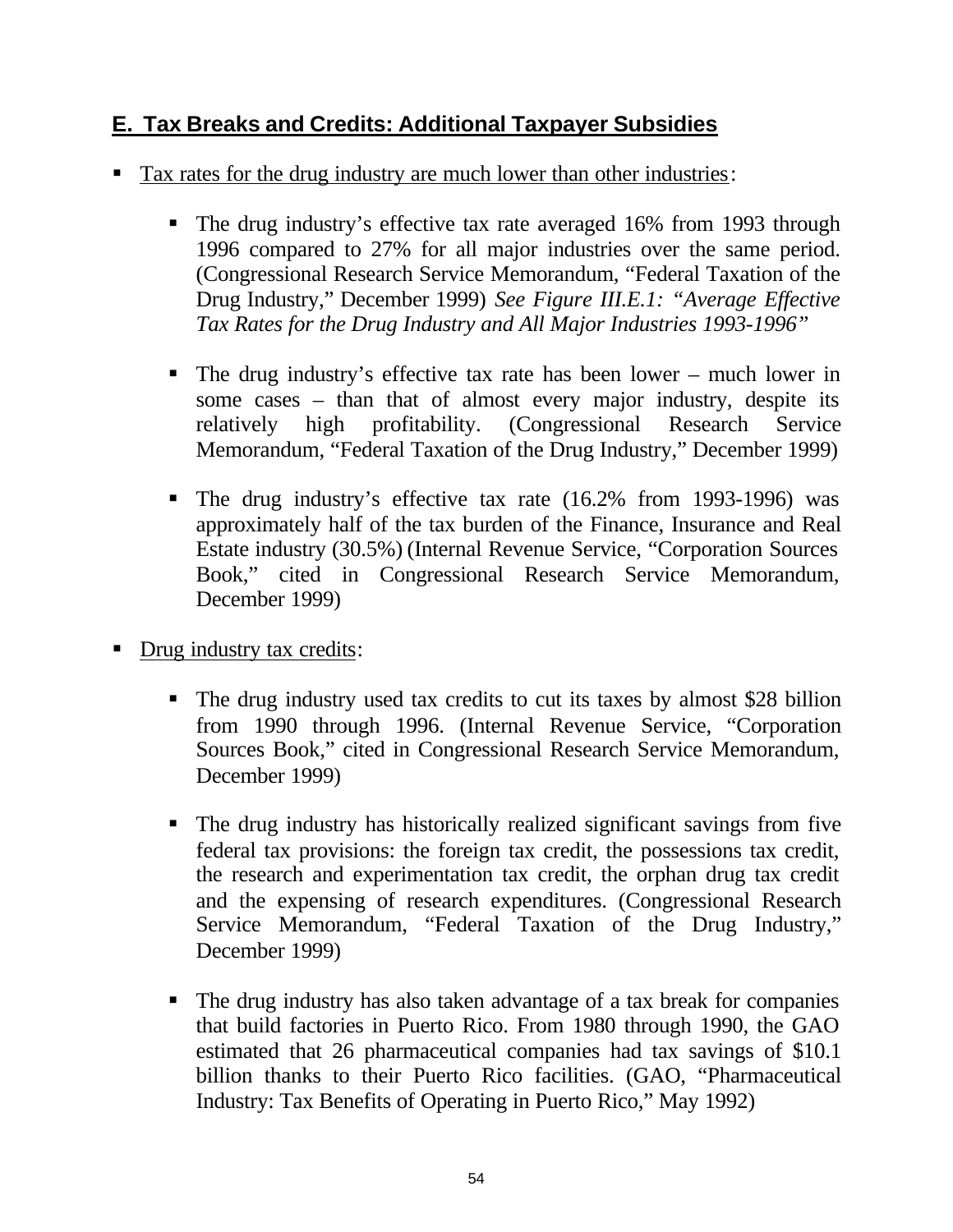**Figure III.E.1**



Source: Congressional Research Service Memorandum, "Federal Taxation of the Drug Industry from 1990 to 1996," December 1999.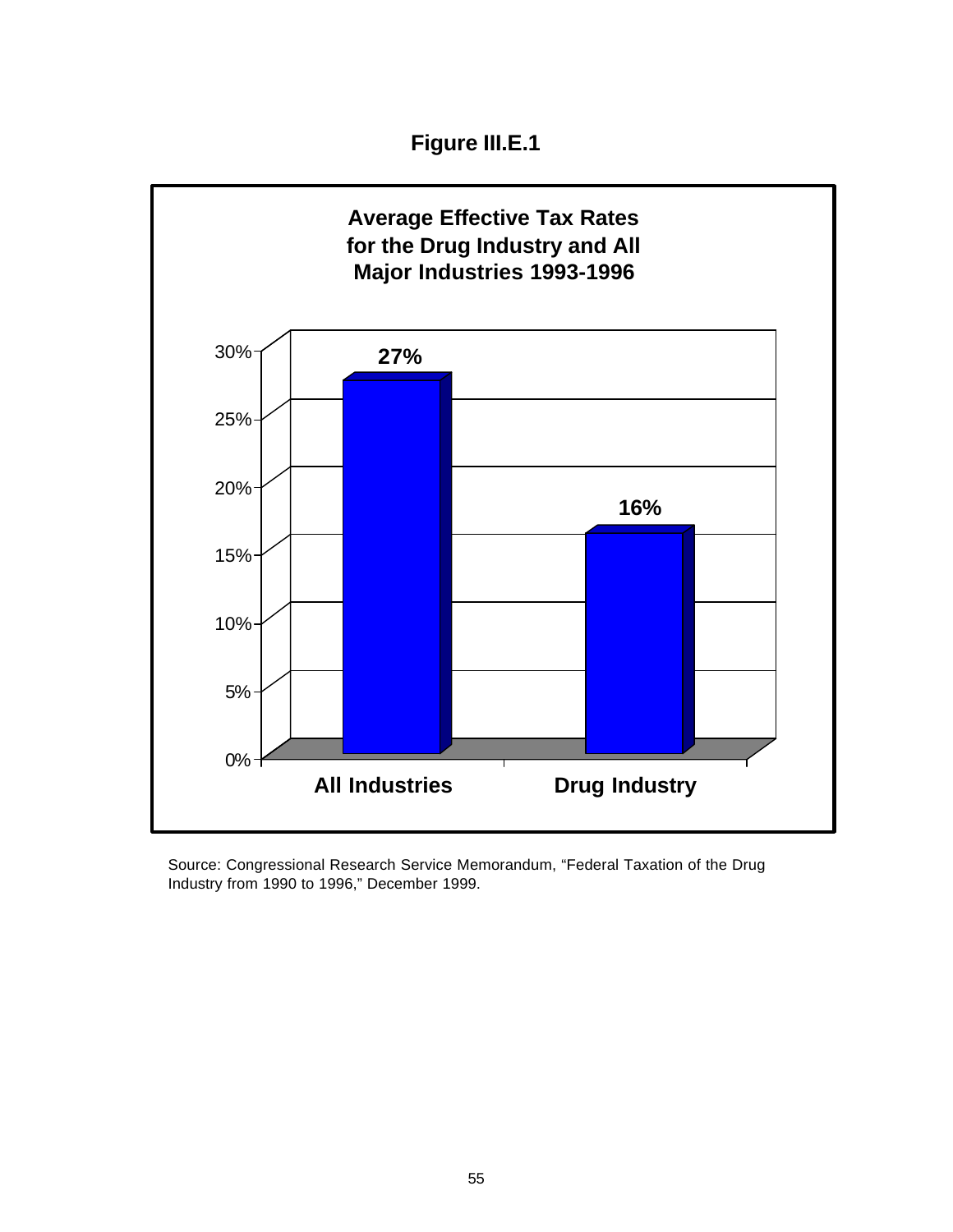#### **F. Patent Issues: Monopoly Power**

- Patents create a monopoly for drug companies: On new drugs, companies get monopoly patents that last 20 years, from the date of patent application to expiration. (National Institute for Health Care Management, "Prescription Drugs and Intellectual Property Protection," August 2000)
	- More important is the "effective patent life" of a drug, which is the time remaining in a drug's patent term after the U.S. Food and Drug Administration approves the drug for market. Effective patent life now averages 14 to 15 years. (National Institute for Health Care Management, "Prescription Drugs and Intellectual Property Protection," August 2000)
	- Patent laws encourage innovation but also encourage companies to make slight modifications to existing drugs and re-market them as "me-too" drugs. Since 1992, 560 out of 730 drugs approved by the FDA were drugs that had therapeutic qualities similar to ones already on the market. (FDA/Center for Drug Evaluation and Research, "NDAs Approved in Calendar Years 1990-1999," December 31, 1999)
- ß Patent law delays the market entry of safe and less-costly generic drugs:
	- As a result of their monopoly patents and aggressive advertising, brandname drugs dominate the U.S. market and account for more than 90% of total drug spending and about 60% of prescriptions filled. (National Institute for Health Care Management, "Prescription Drugs and Intellectual Property Protection," August 2000)
	- The generic drug market share is low and declining. It was 10.4% of dollar sales in 1993 but only 8.6% in 1998. (National Institute for Health Care Management, "Prescription Drugs and Intellectual Property Protection," August 2000)
	- The Congressional Budget Office (CBO) estimated that brand-name drug prices dropped by an average of 25% shortly after the introduction of a generic drug (the price drop is greater as more generic drugs enter the market over time). CBO concluded that Americans saved \$8 billion to \$10 billion in 1994 alone by purchasing generic drugs. (Congressional Budget Office, "How Increased Competition from Generic Drugs Has Affected Prices and Returns in the Pharmaceutical Industry," July 1998)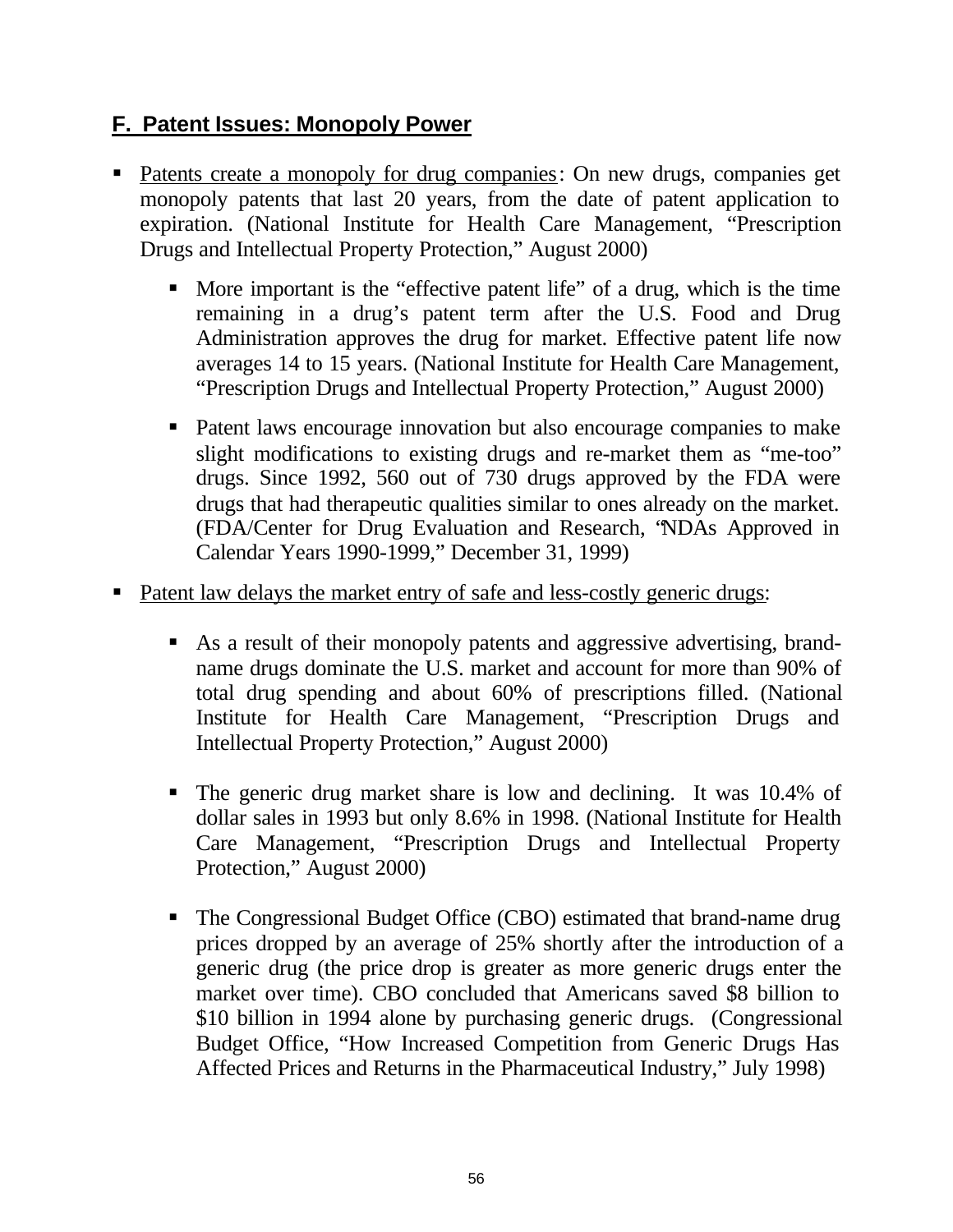- Generic drugs are the same as brand-name drugs. Every generic drug approved by the FDA has been found by the agency to be precisely the same chemical, with the same dosage and equivalent absorption rate, and with the same manufacturing consistency that brand manufacturers must have. (Tanouye, "Drug Dependency: U.S. Has Developed An Expensive Habit; Now, How to Pay for It?" *The Wall Street Journal*, November 16, 1998)
- ß Growth of patent life for drugs: Starting in the mid-1980s, the federal government adopted a number of laws that extended the effective lives of drug patents by about 50%. Combined, various laws of the 1980s and 1990s have added 4.4 to 5.9 years of effective patent life. A drug's effective patent life now averages 13.9 to 15.4 years. (National Institute for Health Care Management, "Prescription Drugs and Intellectual Property Protection," August 2000) *See Figure III.F.1: "Growth in Effective Patent Life or Market Exclusivity"*
	- The major laws and the years they've added to the patent life of drugs are:
		- 1) The Hatch-Waxman Act of 1984 added, on average, 2.3 years to the patent life.
		- 2) The Prescription Drug User Fee Act of 1992 increased the efficiency of FDA drug review and approval and knocked 1.2 years off the review and approval process.
		- 3) The Uruguay Round Agreements Act of 1994, an international trade agreement, added 1 year to the effective patent life.
		- 4) The Food and Drug Modernization Act of 1997 reduced the average number of years for clinical study by 1 year; FDAMA also gave six months of "market exclusivity" to a patented drug if a manufacturer tests the safety of the drug in children. (National Institute for Health Care Management, "Prescription Drugs and Intellectual Property Protection," August 2000)
- Longer patent lives costs consumers: One study showed that the additional patent protection provided by the Uruguay Round Agreements Act cost consumers more than \$6 billion due to delayed access to generic drugs. (Schondelmeyer, "Economic Impact of GATT Patent Extension on Currently Marketed Drugs," PRIME Institute, College of Pharmacy, University of Minnesota, March 1995)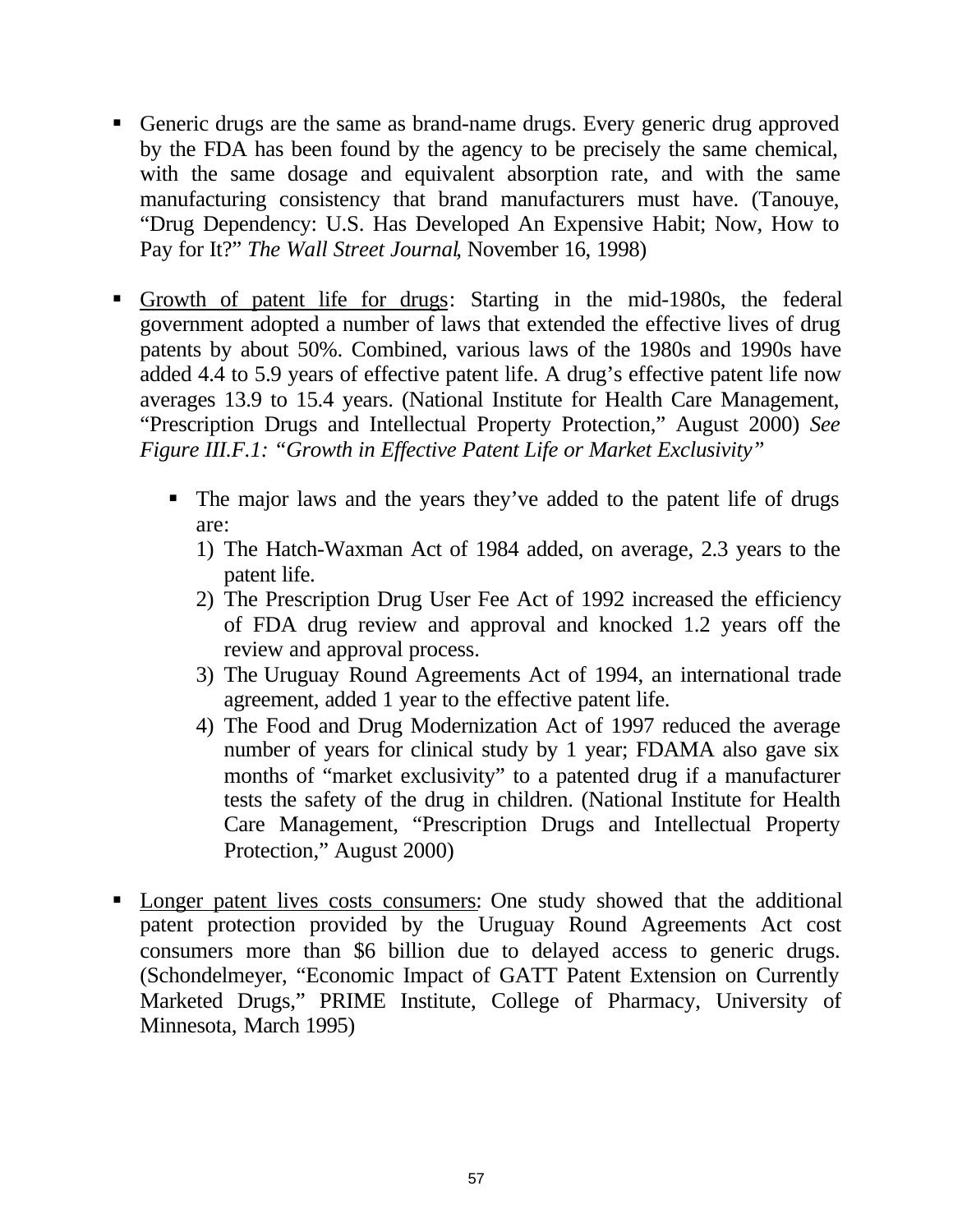#### **Figure III.F.1**



Source: National Institute for Health Care Management, "Prescription Drugs and Intellectual Property Protection," August 2000.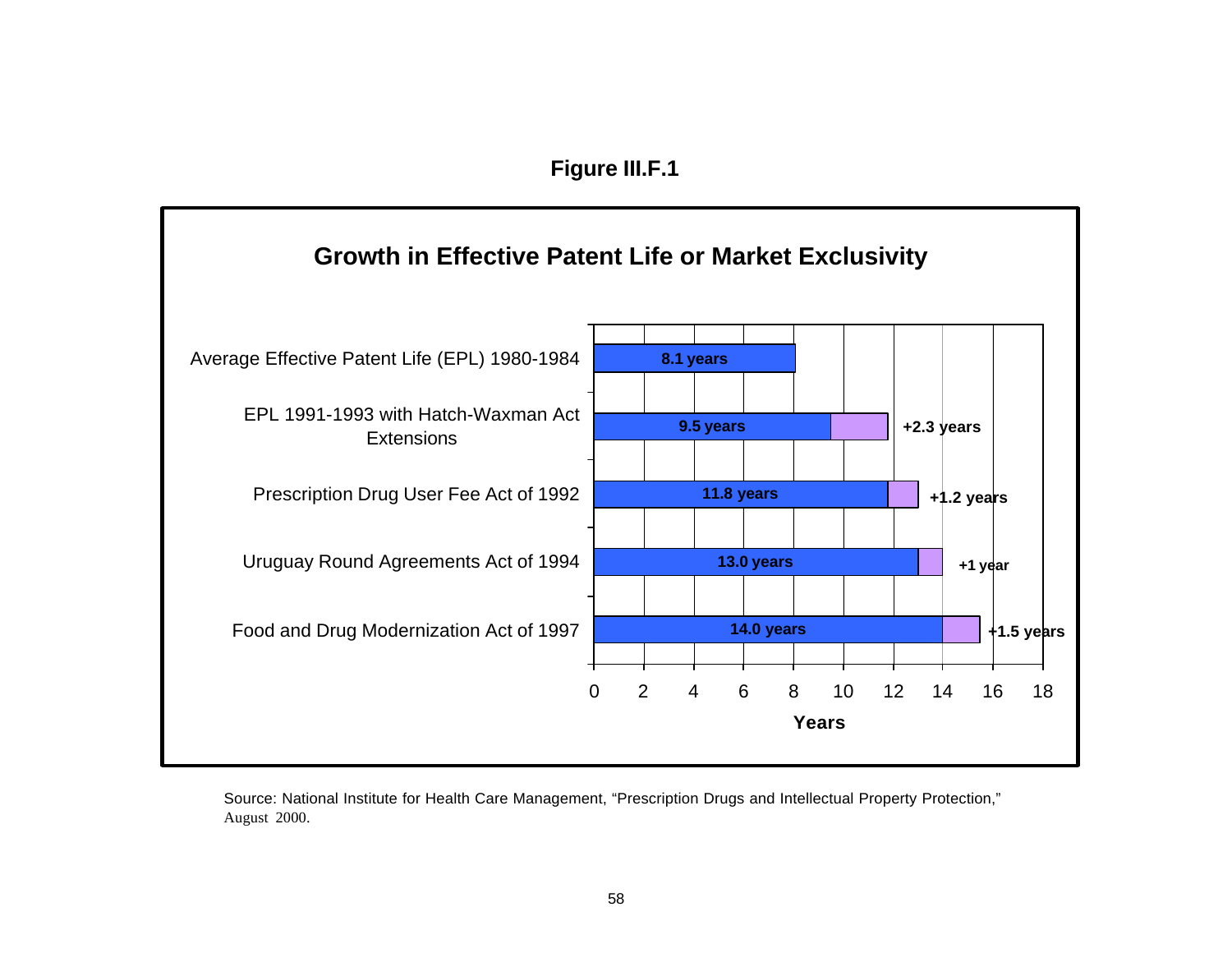- Longer patent lives make the drug industry more profitable: The profitability gap between drug companies and other Fortune 500 companies has grown dramatically since the mid-1980s when the first of new patent extension laws were passed. (Schondelmeyer, "Competition and Pricing Issues in the Pharmaceutical Market," PRIME Institute, University of Minnesota, August 1994, updated by Public Citizen; *Fortune* magazine, "Top Performing Industries," 2002) *See Figure III.F.2: "Profitability of Fortune 500 Drug Industry and All Fortune 500 Industries 1970-2001" (Repeated on page 42)*
	- ß Drug companies stand to lose billions from expiring patents. It is estimated that the projected sales of drugs coming off patent between 2000 and 2004 are \$25.5 billion. (Mullins, et al., "Projections of Drug Approvals, Patent Expirations," School of Pharmacy, University of Maryland, August 2000)
- ß Drug companies employ tricks to extend patents: With billions of dollars at stake, drug companies use several methods to extend patent protection.
	- ß Frivolous patent lawsuits: If a brand-name drug company files a lawsuit against a generic competitor, the FDA must automatically delay approving generic competition by 30 months. They are able to get the 30 month extension whether the lawsuit has merit or is frivolous and simply designed to block the generic drug from being produced. (Leary, "Antitrust Issues in Settlement of Pharmaceutical Patent Disputes," Federal Trade Commission, November 3, 2000)
	- Apply for a patent for minor variations of drugs: One way to protect the franchise on a lucrative brand-name drug is to seek a new patent on a slight variation of the drug. When this new patent goes into effect, a company can encourage doctors to switch their patients from the old to the new form, adding years to the company's monopoly. This is known as "Evergreening." (National Institute for Health Care Management, "Prescription Drugs and Intellectual Property Protection," August 2000)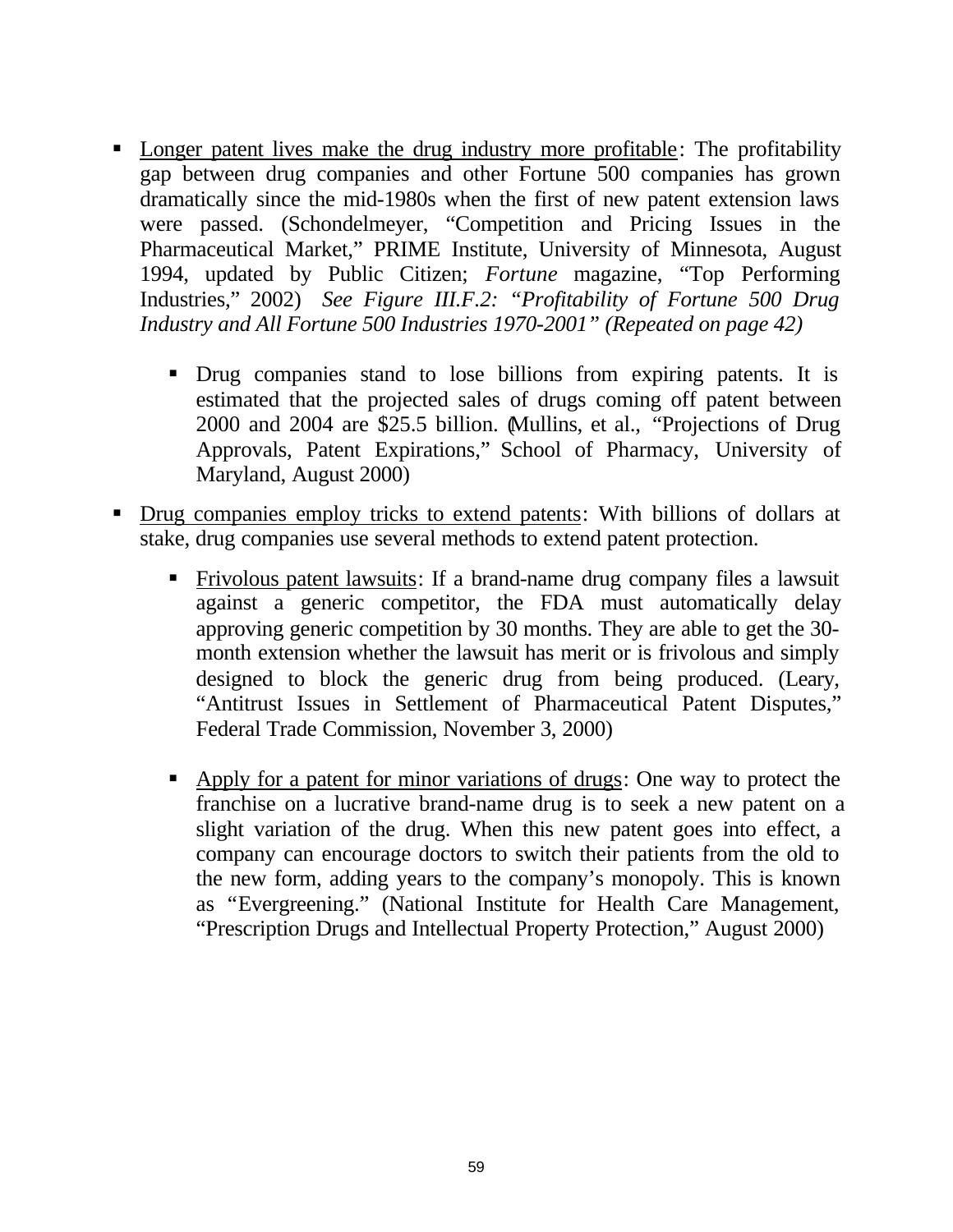- Payoff a generic company: Brand-name drug companies pay generic companies not to compete. In the spring of 2000, Abbott Laboratories paid Zenith Goldline Pharmaceuticals \$2 million a month, up to \$42 million, and Geneva Pharmaceuticals \$4.5 million a month, up to \$101 million, to stop production of a generic version of Hytrin, a blood pressure and prostate enlargement drug whose patent had expired in 1995. (Stolberg and Gerth, "Medicine Merchants: How Companies Stall Generics and Keep Themselves Healthy," *The New York Times*, July 23, 2000)
- Phony patents: Brand-name drug companies also delay generic entry by patenting the color of the pill or the shape of the drug bottle. (Stolberg and Gerth, "Medicine Merchants: How Companies Stall Generics and Keep Themselves Healthy," *The New York Times*, July 23, 2000)
	- ß For instance, Bristol-Myers Squibb kept a generic version of the anxiety drug Desyrel off the market by claiming that the generic pill infringes on the form of the pill. Like the brand-name medicine, the generic pill, trazadone, has two grooves on it to split the tablet into thirds. (Tanouye, "Drug Dependency: U.S. Has Developed An Expensive Habit; Now, How to Pay for It?" *The Wall Street Journal*, November 16, 1998)
- A case study in patent extensions: Claritin, manufactured by Schering-Plough Inc., generated U.S. sales of \$2.3 billion in 1999 and American consumers pay almost four times as much for a pill as Canadians (\$1.94 to \$.54). Claritin's patent was extended two years by the Hatch-Waxman Act – 22 months under Uruguay Round Agreements Act and six more months because the manufacturer tested the safety of the drug for children. (Adams, "Delays Disclosed in FDA Process to Approve Claritin, Other Drugs," *The Wall Street Journal*, August 14, 2000; National Institute for Health Care Management, "Prescription Drugs and Intellectual Property Protection," August 2000)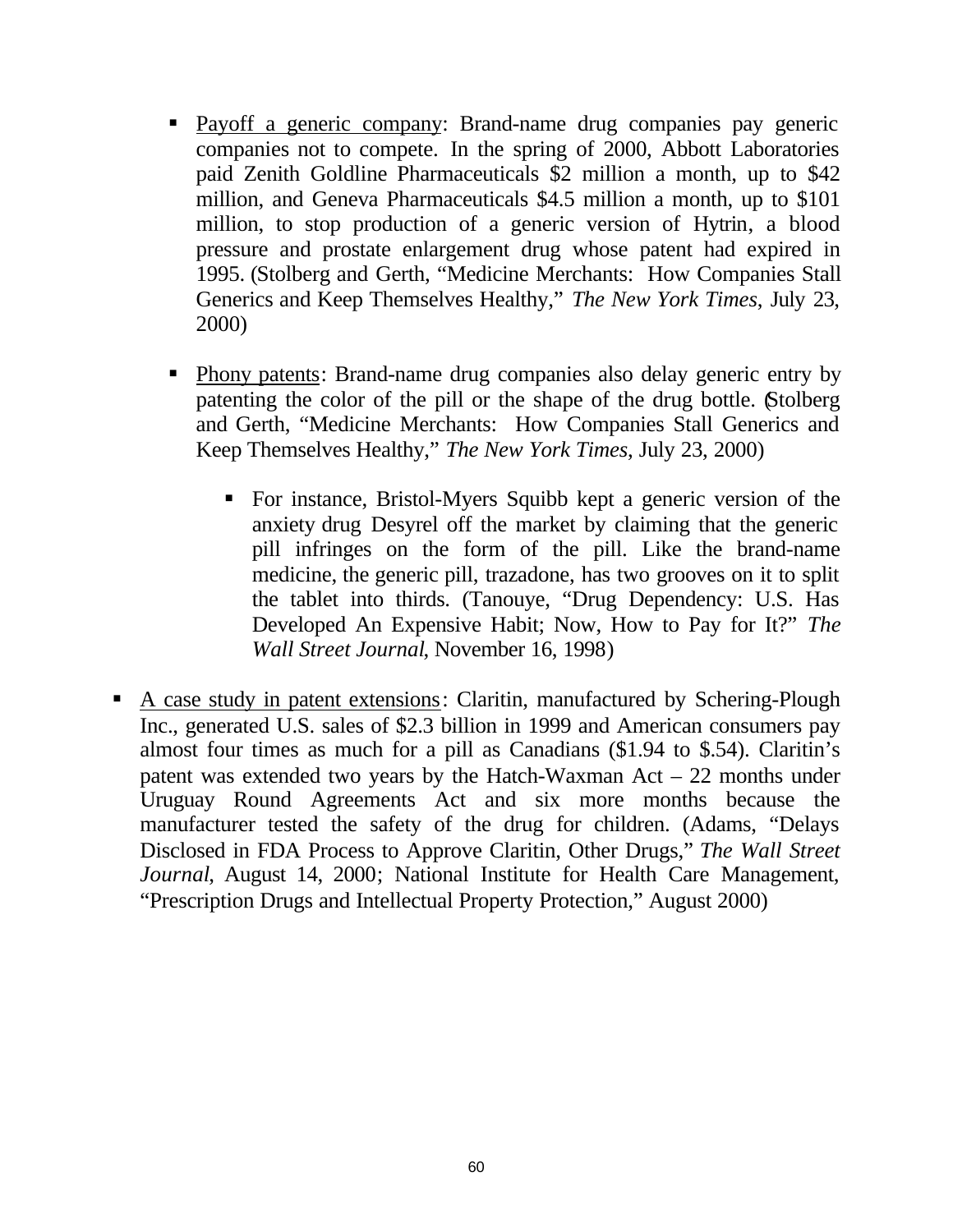**Figure III.F.2**



Source: Public Citizen update of Stephen W. Schondelmeyer calculation, *Competition and Pricing Issues in the Pharmaceutical Market*, PRIME Institute, University of Minnesota based on data found in *Fortune* magazine, 1958 to 1999; Public Citizen's analysis of *Fortune* magazine data, 2000-2002.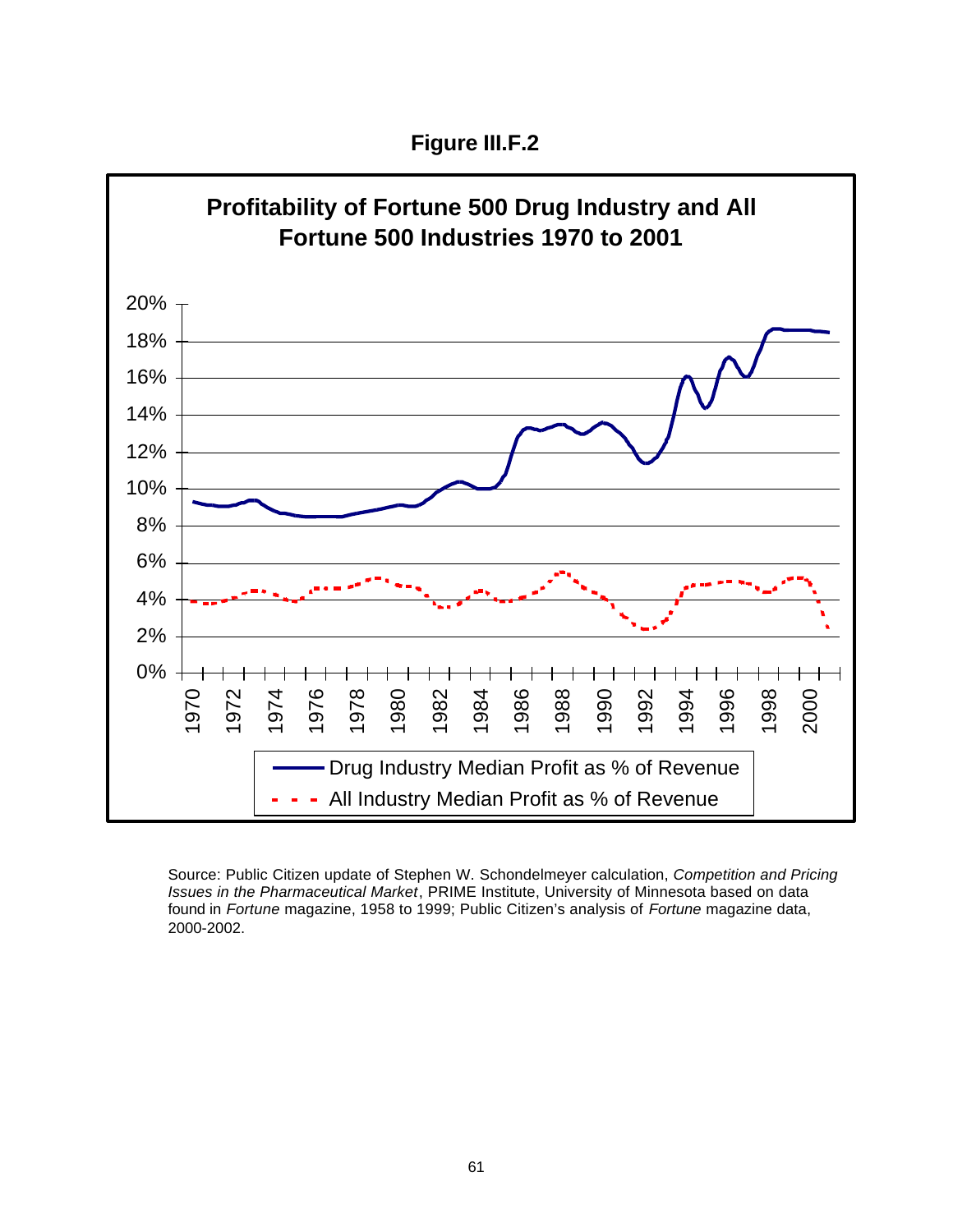#### **G. Pediatric Patent Extension: Taking Advantage of Children**

- Pediatric patent extension gives additional monopoly protection: Federal law gives six months of additional monopoly patent protection, or exclusivity, to a drug in return for the manufacturer conducting studies to determine the drug's safety in children. The law was first passed in 1997 and was reauthorized in 2002. (Food and Drug Administration, "The Pediatric Exclusivity Provision," Status Report to Congress, January 2001)
- Pediatric patent extension has increased health care spending:
	- The incentive delays the introduction of lower-priced generic drugs, which temporarily raises the average price of prescription drugs. Thus, consumers will pay an additional \$13.9 billion over a 20-year period due to delayed generic competition. (Food and Drug Administration, "The Pediatric Exclusivity Provision," Status Report to Congress, January 2001)
	- ß All taxpayers are charged for the incentive: The government will bear at least 21% of the additional costs (through Medicaid, Medicare, etc.) and private payers 79%. (Food and Drug Administration, "The Pediatric Exclusivity Provision," Status Report to Congress, January 2001)
- Drug company profits soar: The revenues gained by patent-holding firms are estimated at \$29.6 billion over 20 years. Profits for these companies would rise by about \$592 million a year thanks to the six months of additional patent protection given for testing the safety of drugs for children. (Food and Drug Administration, "The Pediatric Exclusivity Provision," Status Report to Congress, January 2001)
- Child studies are not that expensive: The studies required to gain the additional patent protection are relatively small and inexpensive, costing anywhere from \$200,000 to \$3 million. (Zimmerman, "Drug Makers Find a Windfall Testing Adult Drugs on Kids," *The Wall Street Journal*, Feb. 5, 2001)
- Pediatric patent extension given for adult drugs: Critics complain that drug companies are sometimes gaining the six-month bonus by testing drugs that treat conditions uncommon in children, such as arthritis, ulcers and hypertension. For instance, pediatricians wrote less than 1% of the prescriptions for Glucophage, an adult-onset diabetes drug, and Vasotec, a hypertension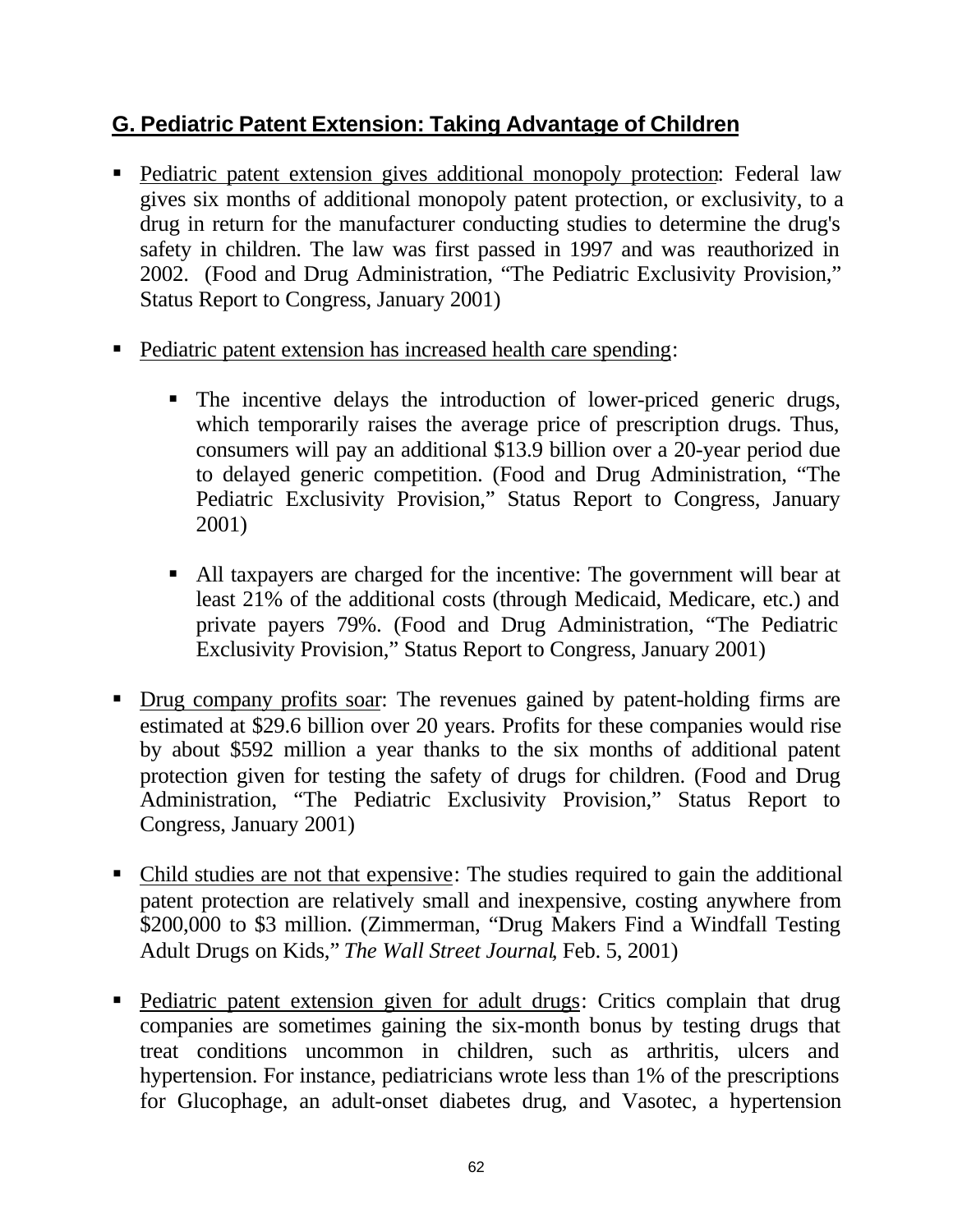medicine. The extra exclusivity won by the drugs is worth nearly \$1 billion in sales. (Zimmerman, "Drug Makers Find a Windfall Testing Adult Drugs on Kids," *The Wall Street Journal*, Feb. 5, 2001)

- **FDA** can require tests on children: Under a rule that became effective April 1, 1999, FDA can require pediatric studies of a new drug if the drug is likely to be used in a "substantial number of pediatric patients" (50,000 pediatric patients in the U.S.) or would provide "meaningful therapeutic benefit." But the drug companies have challenged this regulation in court. (Zimmerman, "Drug Makers Find a Windfall Testing Adult Drugs on Kids," *The Wall Street Journal*, Feb. 5, 2001)
- ß Stop the bribes: Public Citizen believes that no bribes should be given to the drug industry. Congress should pass legislation requiring drug companies to test the safety of their drugs in children in order to get their new products approved by the FDA.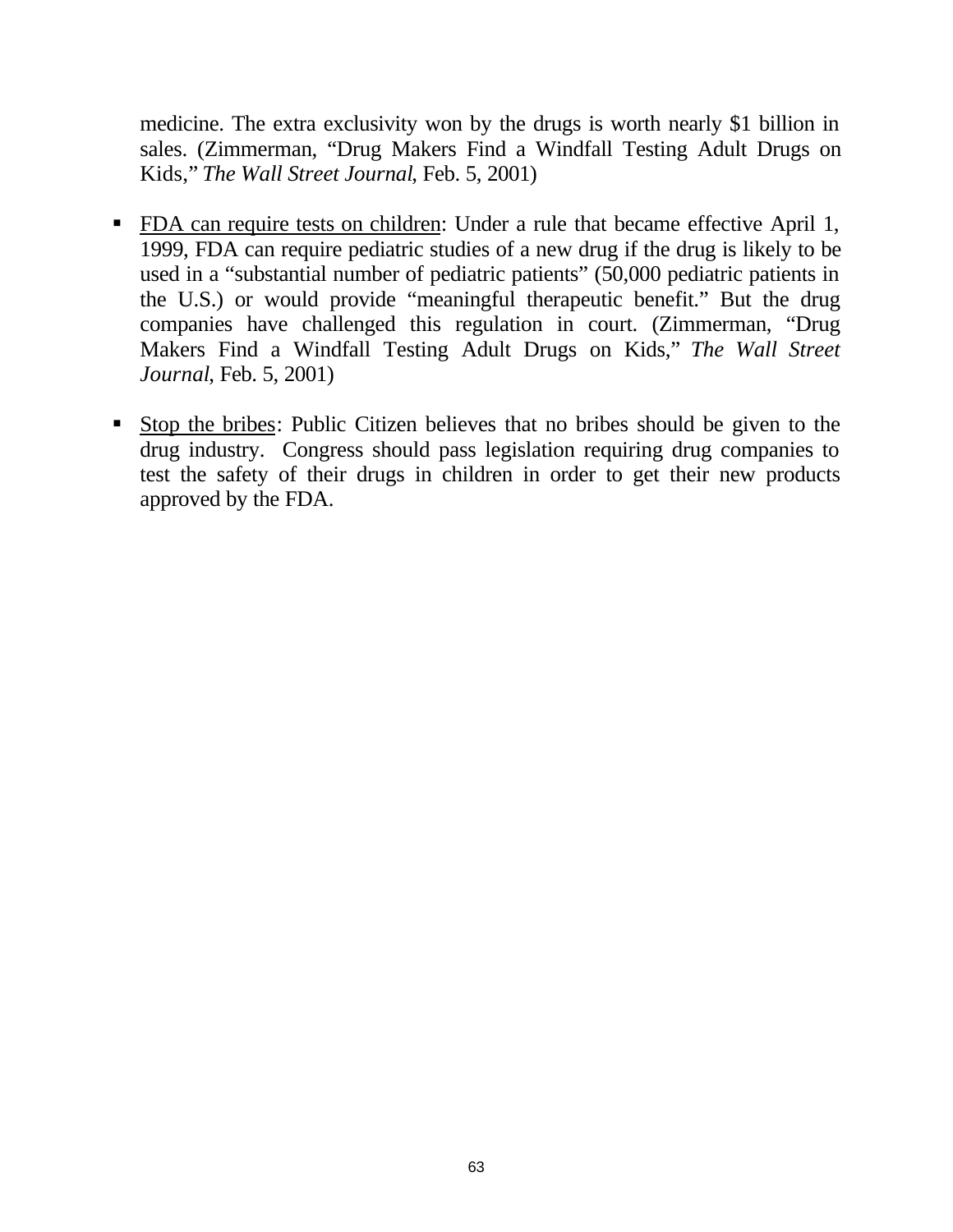### **IV. Political Persuasion**

**The drug industry is one of the most potent political forces when it comes to influencing legislation in Washington. Through inside-the-beltway lobbying, campaign contributions, issue ads, funding front groups, and conducting "astroturf" grassroots lobbying, the industry largely gets what it wants from politicians in Washington. At the top of the industry's agenda has been opposition to prescription drug coverage under Medicare and hostility to measures that would moderate rising drug prices. The industry's political investments have paid off as Congress has failed to provide Medicare prescription drug coverage. Instead, Republican leaders have promoted proposals that would encourage seniors to get drug coverage through private insurance companies and HMOs, preventing the Medicare program from negotiating substantial price cuts.**

#### **A. Campaign Contributions, Lobbying and Issue Ads:**

- Drug industry campaign contributions (2001-2002): The drug industry has given \$12 million in soft money and PAC contributions to federal candidates and parties during the 2002 election cycle (2001-2002). (Public Citizen, "Brand-Name Companies Versus Generics: Campaign Contributions and Lobbying," July 19, 2002)
	- During the 2002 election cycle, the prescription drug industry has given 74% of contributions to Republicans and 26% to Democrats. (Center for Responsive Politics, "Pharmaceutical Manufacturing: Long-Term Contribution Trends" June 2002)
	- About 65 percent of the drug industry contributions (\$7.8 million) during the 2002 cycle came in the form of soft money donations – unlimited contributions given to the political parties by corporations, unions and individuals. Top soft money contributors in the 2002 cycle include Bristol-Myers Squibb (\$1,090,397), Pfizer (\$839,264) and Pharmacia (\$758,947). (Public Citizen, "Brand-Name Companies Versus Generics: Campaign Contributions and Lobbying," July 19, 2002)
	- The brand-name drug industry has given ten times the amount of campaign contributions as the much smaller generic-drug industry during the 2002 cycle. Brand-name drug companies and their trade groups have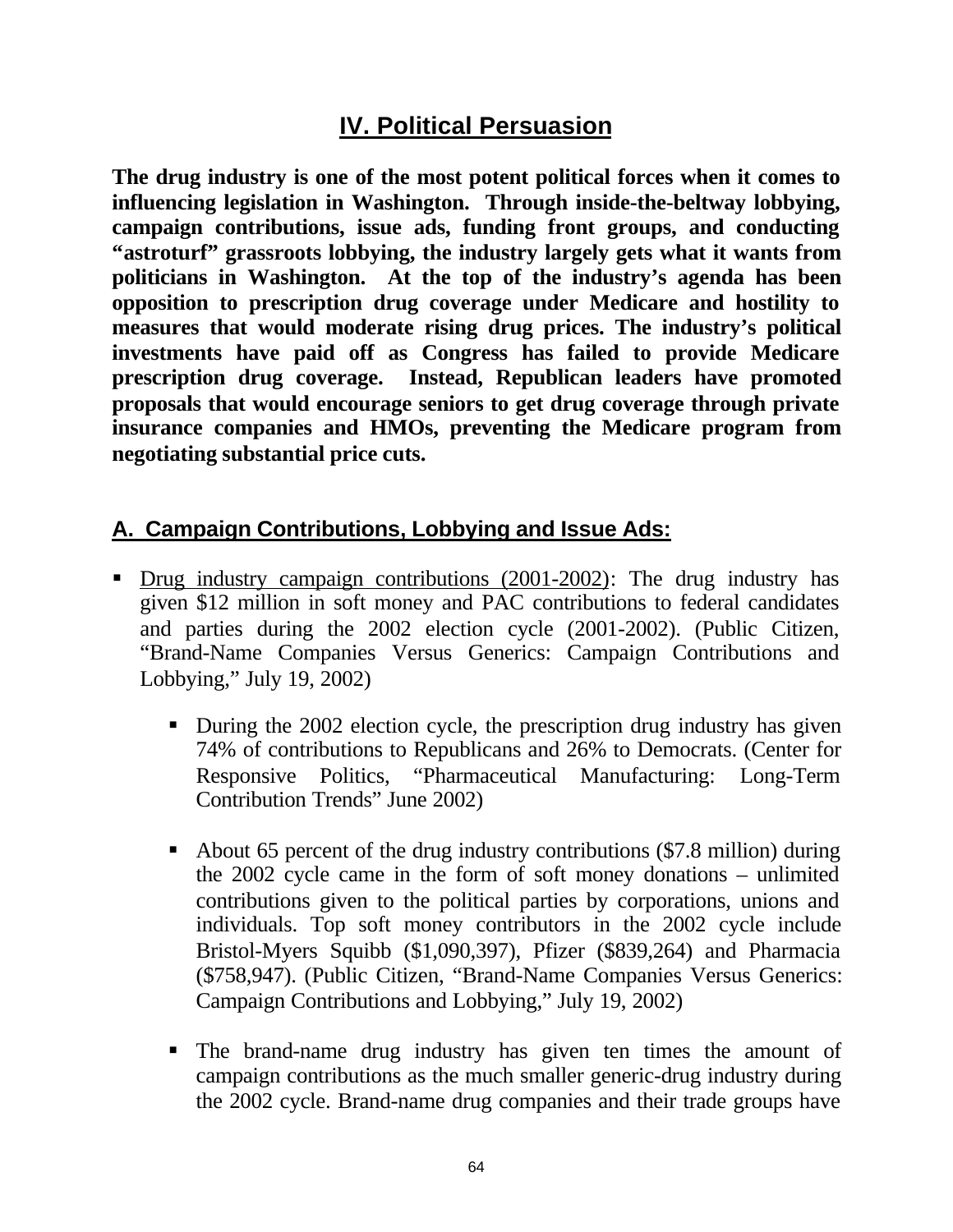given \$10.9 million while generic companies and their trade groups have given \$1.1 million. (Public Citizen, "Brand-Name Companies Versus Generics: Campaign Contributions and Lobbying," July 19, 2002)

- Total political spending by the drug industry (1999-2000): The drug industry spent at least \$262 million in the 1999-2000 election cycle on lobbying, campaign contributions and issue ads – an amount that shattered the industry's previous records. (Public Citizen, "The Other Drug War: Big Pharma's 625 Washington Lobbyists," July 2001)
- Drug industry lobbying: The total drug industry lobbying bill for 1997-2001 was \$403 million. This amount does not include the tens of millions of dollars the industry spent on advertisements or the many more millions the industry spent on "grassroots" lobbying efforts. (Public Citizen, "The Other Drug War II: Drug Companies Use an Army of 623 Lobbyists to Keep Profits Up," June 2002) *See Figure IV.A.1: "An Army of Lobbyists: The Drug Industry's Lobbying Operation"*
	- Drug companies spent \$78.1 million on federal lobbying activities in 2001. All drug companies and their trade association employed a total of 623 different individual lobbyists in 2001, more than six for every member of the Senate (100) and more than one for every member of the House (435). (Public Citizen, "The Other Drug War II: Drug Companies Use an Army of 623 Lobbyists to Keep Profits Up," June 2002)
	- The 10 most active drug companies and industry groups boosted lobbying expenditures 16% from last year – from \$43 million in 2000 to \$49.8 million in 2001. They also increased the number of lobbyists they employed by 30%, from 417 to 540. (Public Citizen, "The Other Drug War II: Drug Companies Use an Army of 623 Lobbyists to Keep Profits Up," June 2002)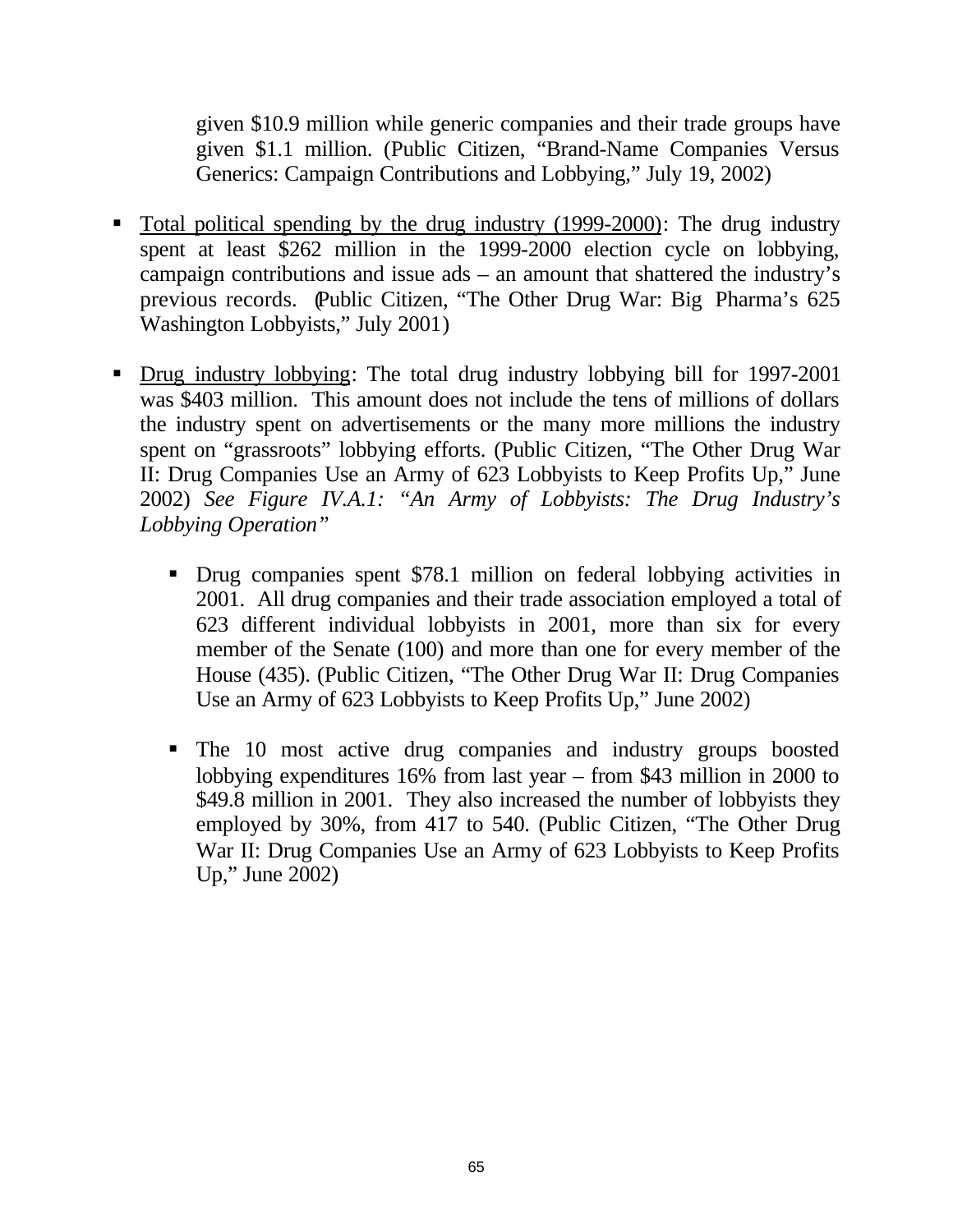**Figure IV.A.1**

# **An Army of Lobbyists**

# **The Drug Industry's Lobbying Operation**

**\$403 million**

**Spent on lobbying (1997-2001)**

**\$78 million Spent on lobbying (2001)**

# **623 Hired Guns**

**More than one for every Member of Congress (2001)**

# **340 Revolving Door Lobbyists**

**Who worked for Congress or another branch of the federal government (2001)**

## **23 Former Members of Congress With Special Access to Their Former Colleagues**

Source: Lobby Disclosure reports filed with the Secretary of the Senate and Clerk of the House pursuant to the Lobby Disclosure Act of 1995; Public Citizen, "The Other Drug War II: Drug Companies Use an Army of 623 Lobbyists to Keep Profits Up," June 2002.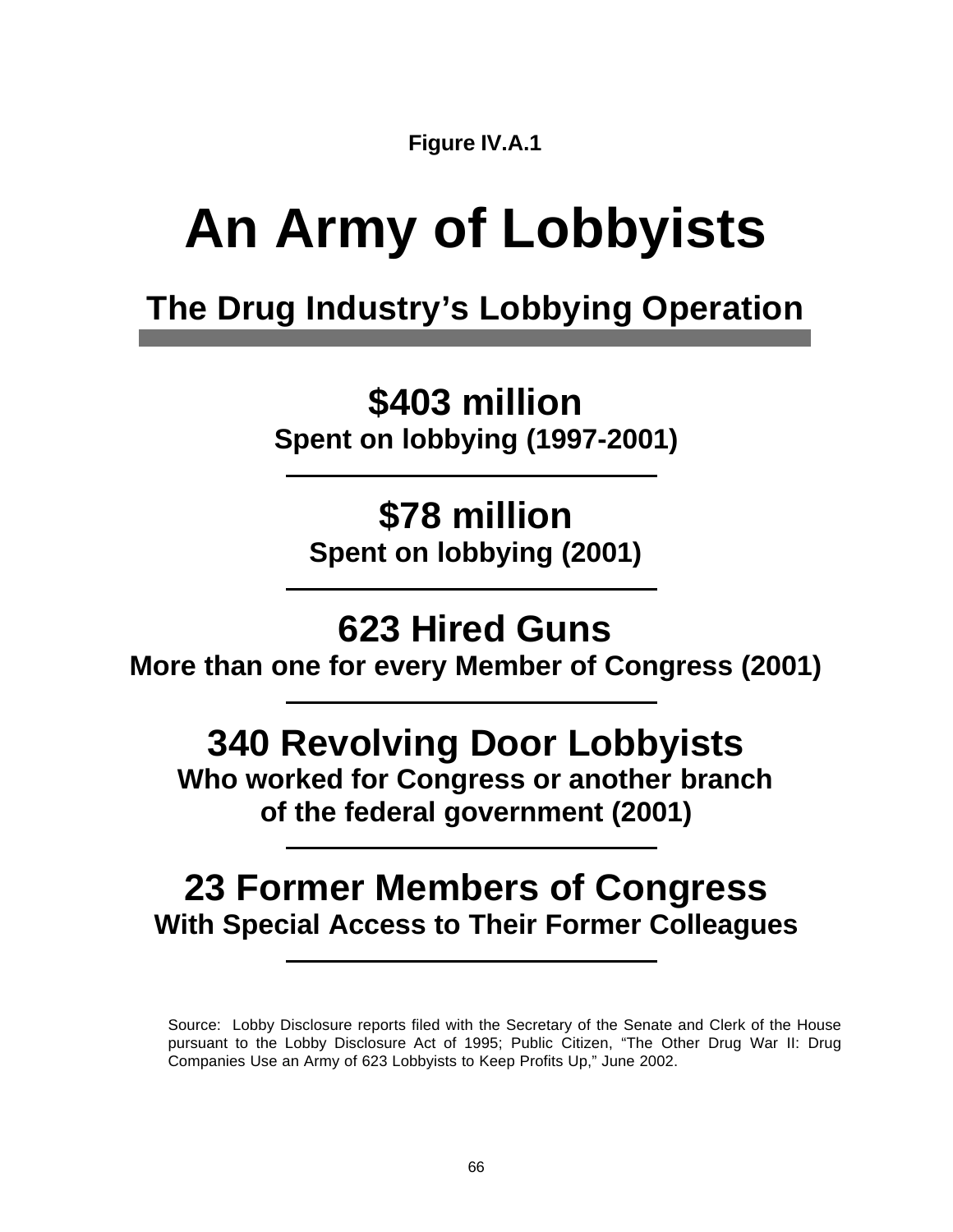- The drug industry-government revolving door: Many members of Congress, their staff and executive branch employees leave government service to lobby for the drug industry:
	- 23 of the drug industry's lobbyists are former members of Congress. (Public Citizen, "The Other Drug War II: Drug Companies Use an Army of 623 Lobbyists to Keep Profits Up," June 2002)
	- 340 of those lobbyists (54%) previously worked in Congress or another branch of the federal government. (Public Citizen, "The Other Drug War II: Drug Companies Use an Army of 623 Lobbyists to Keep Profits Up," June 2002)
- Drug industry lobbying vs. campaign contributions: The drug industry spends about 10 times as much on lobbying in Washington, D.C. as it spends on federal campaign contributions. (Public Citizen, "The Other Drug War II: Drug Companies Use an Army of 623 Lobbyists to Keep Profits Up," June 2002)
- **Brand-name vs. generic drug companies: In 2001, brand-name companies easily** outgunned the generic companies they often compete with when it came to lobbying. Brand-name companies accounted for 97% of all pharmaceutical lobbying spending (\$75.7 million out of a \$78.1 million total). Brand-name companies also employed nine lobbyists for every one employed by generic companies. (Public Citizen, "The Other Drug War II: Drug Companies Use an Army of 623 Lobbyists to Keep Profits Up," June 2002)
	- ß Generic drug companies and their trade groups have been overwhelmed on the lobbying front for the past five years and spent less than 2 percent of what the brand-name companies shelled out during that time. From 1997 to 2001, brand-name companies and their trade groups spent \$388.8 million on lobbying compared to generic companies' \$6.8 million (these totals do not add up to \$403 million figure because they exclude some trade associations that could not be identified as affiliated with generic or brand-name drug companies). (Public Citizen, "Brand-Name Drug Companies Versus Generics: Lobbying and Campaign Contributions," July 2002)
	- The brand-name companies' trade group, Pharmaceutical Research and Manufacturers of America (PhRMA), spent more than \$11.2 million on lobbying in 2001 while the Generic Pharmaceutical Association (GPhA)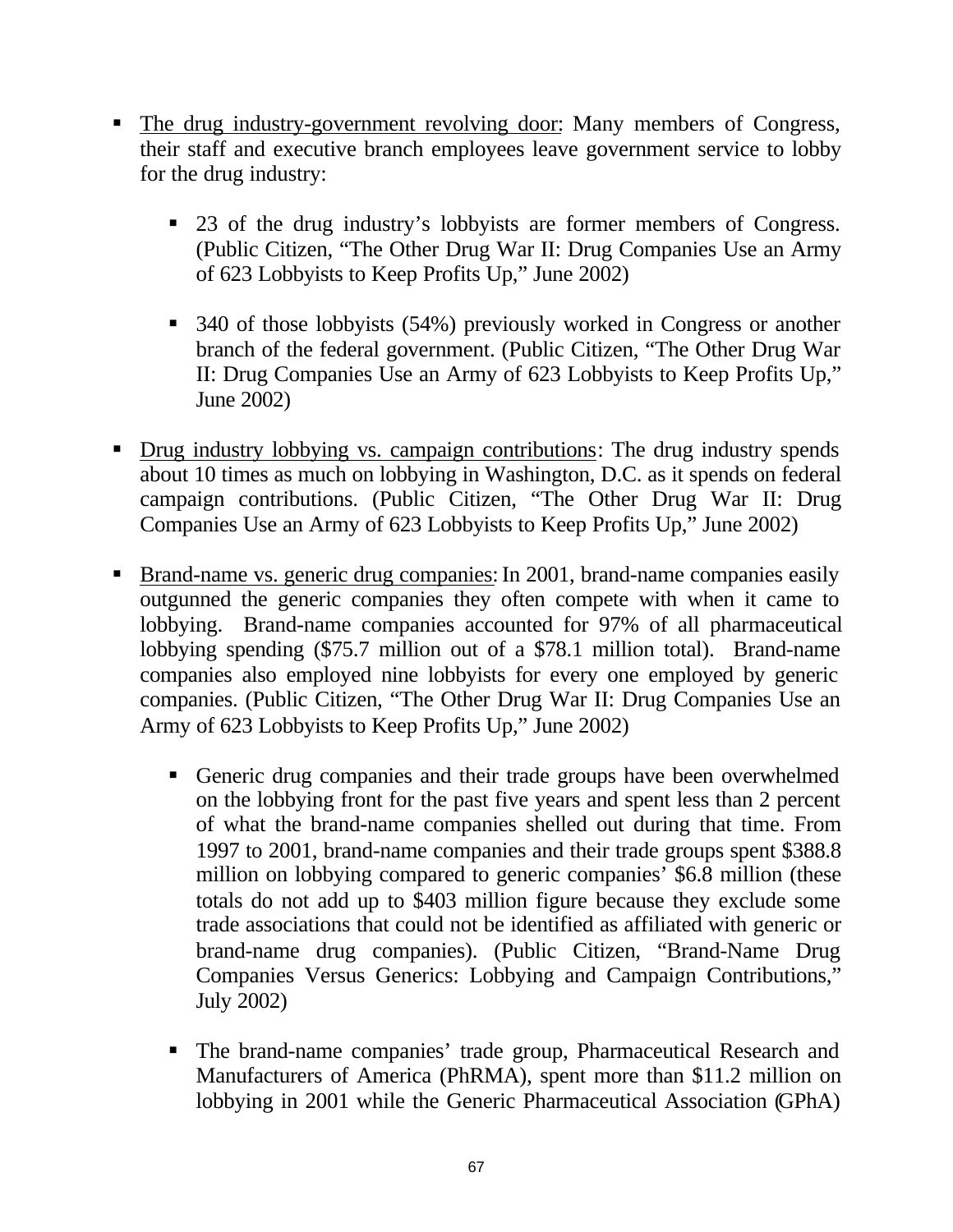spent less than half a million. In 2001, PhRMA spent more on lobbying and hired more lobbyists (82) than any drug company or pharmaceutical trade group. (Public Citizen, "Brand-Name Drug Companies Versus Generics: Lobbying and Campaign Contributions," July 2002)

- ß From 1997 to 2002, brand-name companies and their trade group contributed \$34.5 million to federal candidates and parties while generic companies contributed \$3.4 million. (Public Citizen, "Brand-Name Drug Companies Versus Generics: Lobbying and Campaign Contributions," July 2002)
- ß The drug industry's lobbying paid off: Although the industry faced mounting pressure in 2001 from employers, senior citizens and politicians to make prescription drugs more affordable, drug companies lost no battles last year. Instead, they actually gained ground – and additional profits – thanks to legislation that extends by six months lucrative monopoly patent protections for drugs if manufacturers test them for safety in children. (Public Citizen, "The Other Drug War: Big Pharma's 625 Washington Lobbyists," July 2001)
- **1999-2000 industry campaign contributions: In the 1999-2000 election cycle,** campaign contributions by drug manufacturers soared to \$20.1 million – and were more than double the industry's previous record of \$9.1 million in contributions to federal candidates and national party committees in the 1995- 1996 election cycle. (Public Citizen, "The Other Drug War: Big Pharma's 625 Washington Lobbyists," July 2001)
- Drug industry soft money contributions doubled: Drug industry soft money contributions – which are unlimited donations to party committees controlled by party leaders – exploded last election cycle. Drug companies contributed \$11.8 million in soft money in 1999-2000, which is 131% more than the amount they contributed in the 1995-1996 cycle (\$5.1 million). (Public Citizen, "The Other Drug War: Big Pharma's 625 Washington Lobbyists," July 2001) *See Figure IV.A.2: "Drug Industry Soft Money Contributions Republican vs. Democrats 1993-2000"*
	- ß Overall, 59% of the drug industry's campaign contributions in 1999-2000 were in soft money. (Public Citizen, "The Other Drug War: Big Pharma's 625 Washington Lobbyists," July 2001)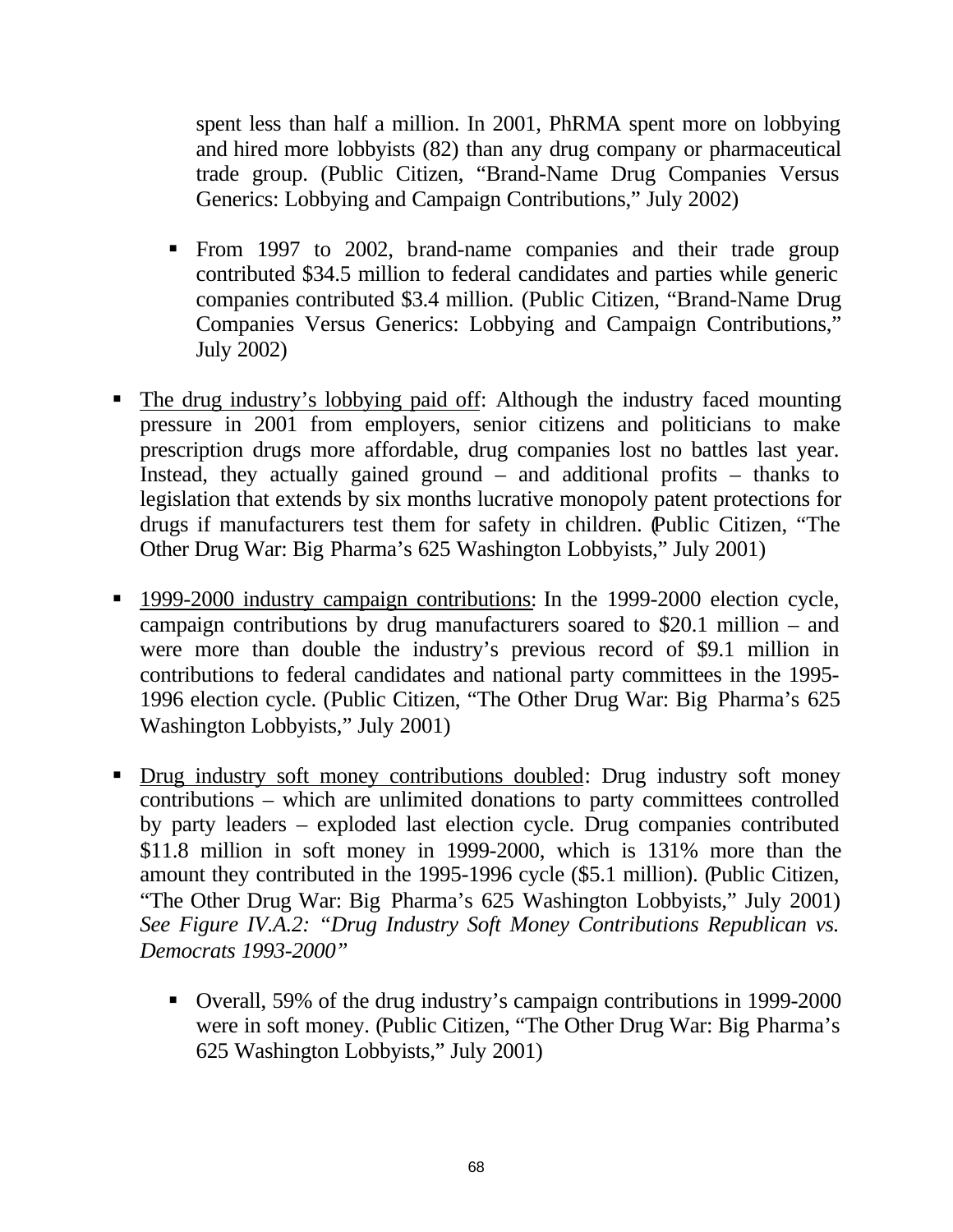- Republicans are the main recipients of drug money: Drug companies increasingly wrote checks to Republicans, which helped ensure that Congress (which was controlled by Republicans in 1999-2000) blocked legislation that would provide prescription drug coverage through Medicare. In 1994, 60% of the industry's contributions went to GOP candidates and committees. In the 2000 cycle, 76% of industry contributions went to Republicans. (Public Citizen, "The Other Drug War: Big Pharma's 625 Washington Lobbyists," July 2001) *See Figure IV.A.3: "Party Shares of Contributions from Drug Industry 1993- 2000"*
- The drug industry spent approximately \$65 million on issue ads in 1999-2000: All drug industry spending on issue ads is not a matter of public record, as the industry created two different tax exempt groups in the 1999-2000 election cycle to avoid disclosure. But media reports and academic analysis of TV ads in the nation's leading media markets have led to conclusions that the drug industry spent \$65 million on issue ads. (Jamieson, et al., "Issue Advertising in 1999-2000 Election Cycle," Annenberg Public Policy Center of the University of Pennsylvania, February 1, 2001)
	- Some of the ads were legitimate issue ads designed to oppose Medicare drug coverage. But many were phony issue ads designed to oppose or support candidates for Congress. One academic study said: "Although claiming not to engage in election-related activity, Citizens for Better Medicare ran a vast majority of ads (80%) that clearly opposed or supported a candidate…" (Magelby, "Election Advocacy: Soft Money and Issue Advocacy in the 2000 Congressional Elections," Center for the Study of Elections and Democracy, Brigham Young University, November 2000)
- In addition, drug companies contributed to the Bush inauguration: In all, drug companies gave \$625,000 to the inauguration committee of President George W. Bush, with \$100,000 checks from Abbott Laboratories, Bristol-Myers Squibb, Pfizer, and the Pharmaceutical Research and Manufacturers of America. (Public Citizen analysis of data from Center for Responsive Politics)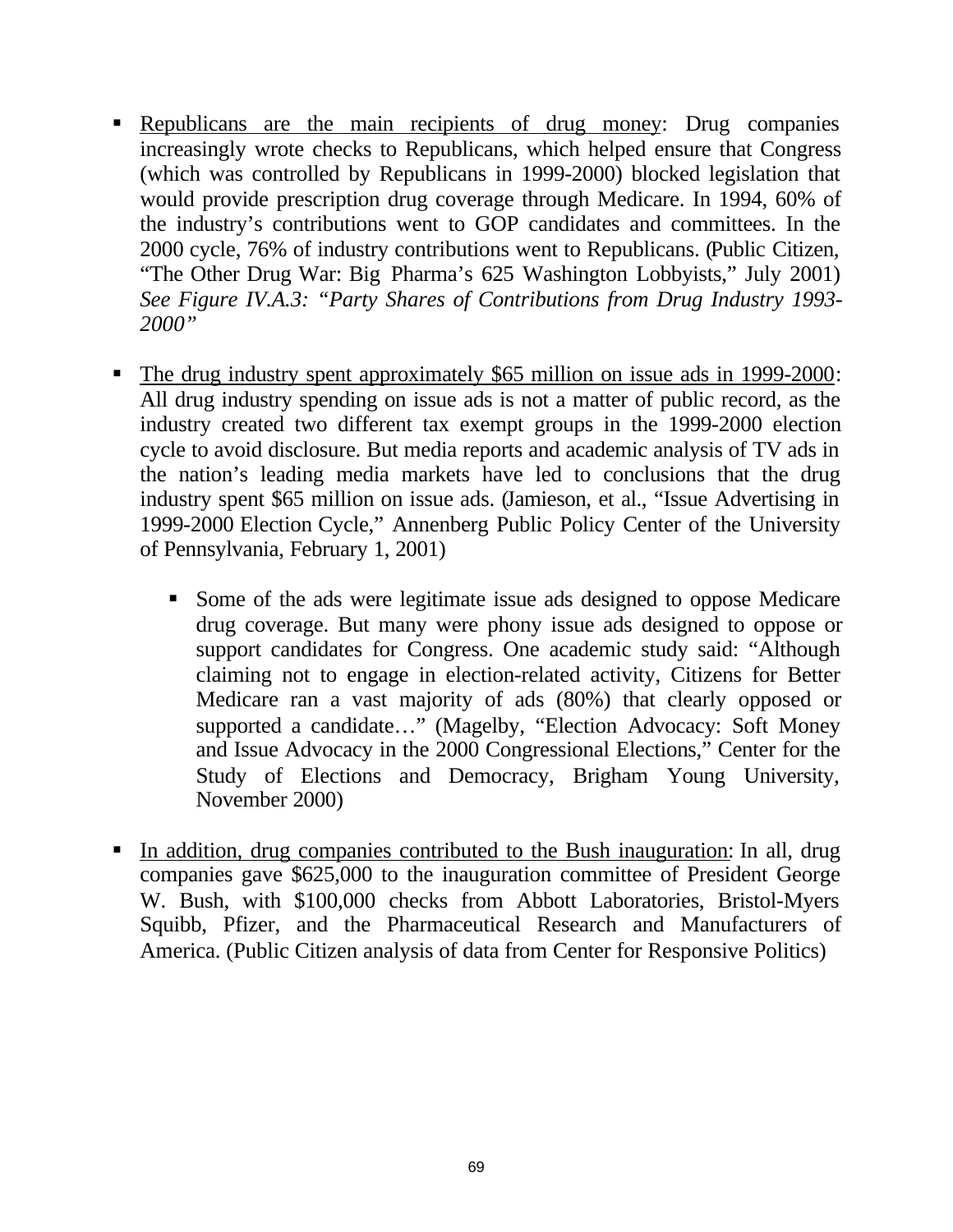**Figure IV.A.2**



Source: Public Citizen, "The Other Drug War: Big Pharma's 625 Washington Lobbyists," July 2001.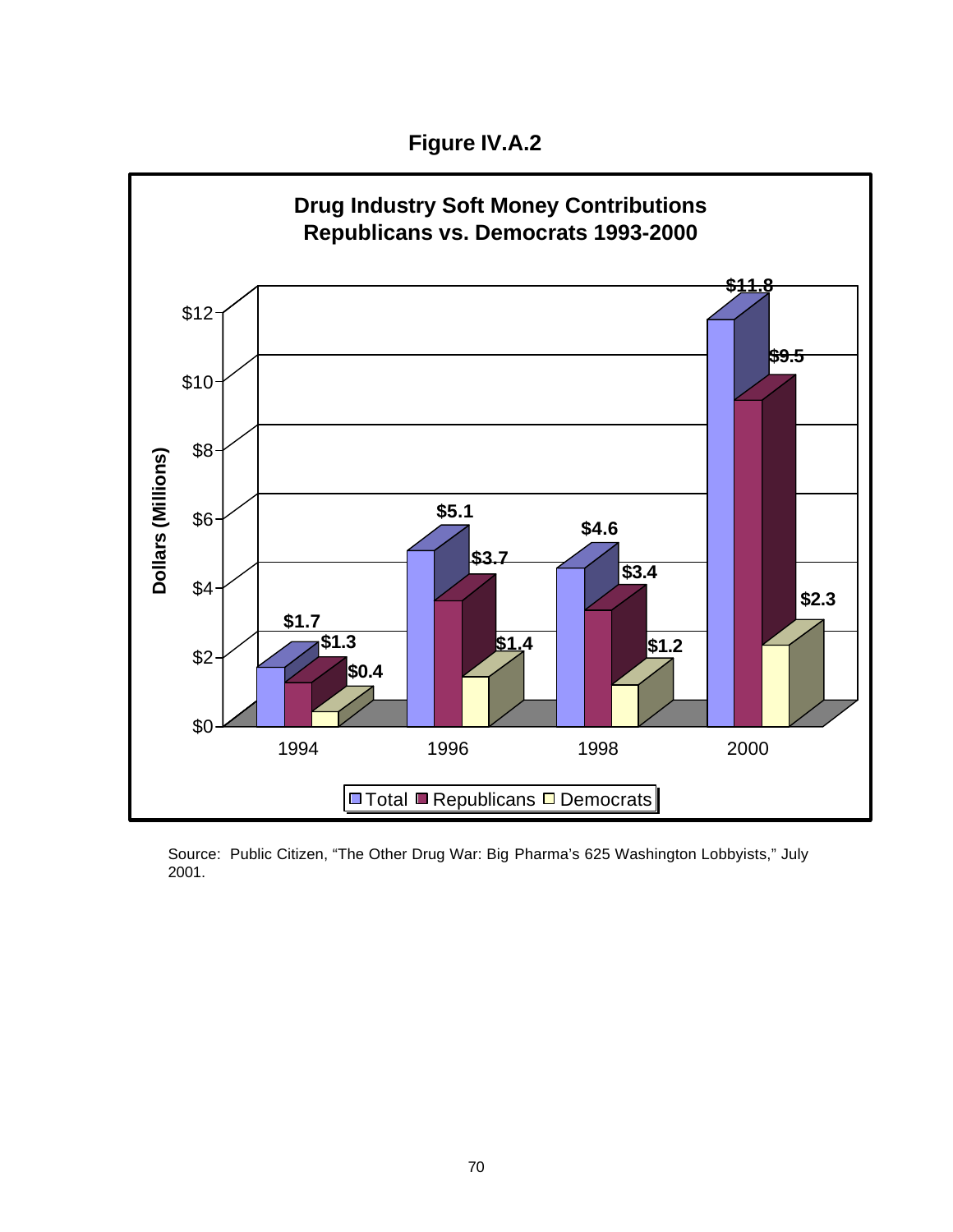**Figure IV.A.3**



Source: Public Citizen, "The Other Drug War: Big Pharma's 625 Washington Lobbyists," July 2001.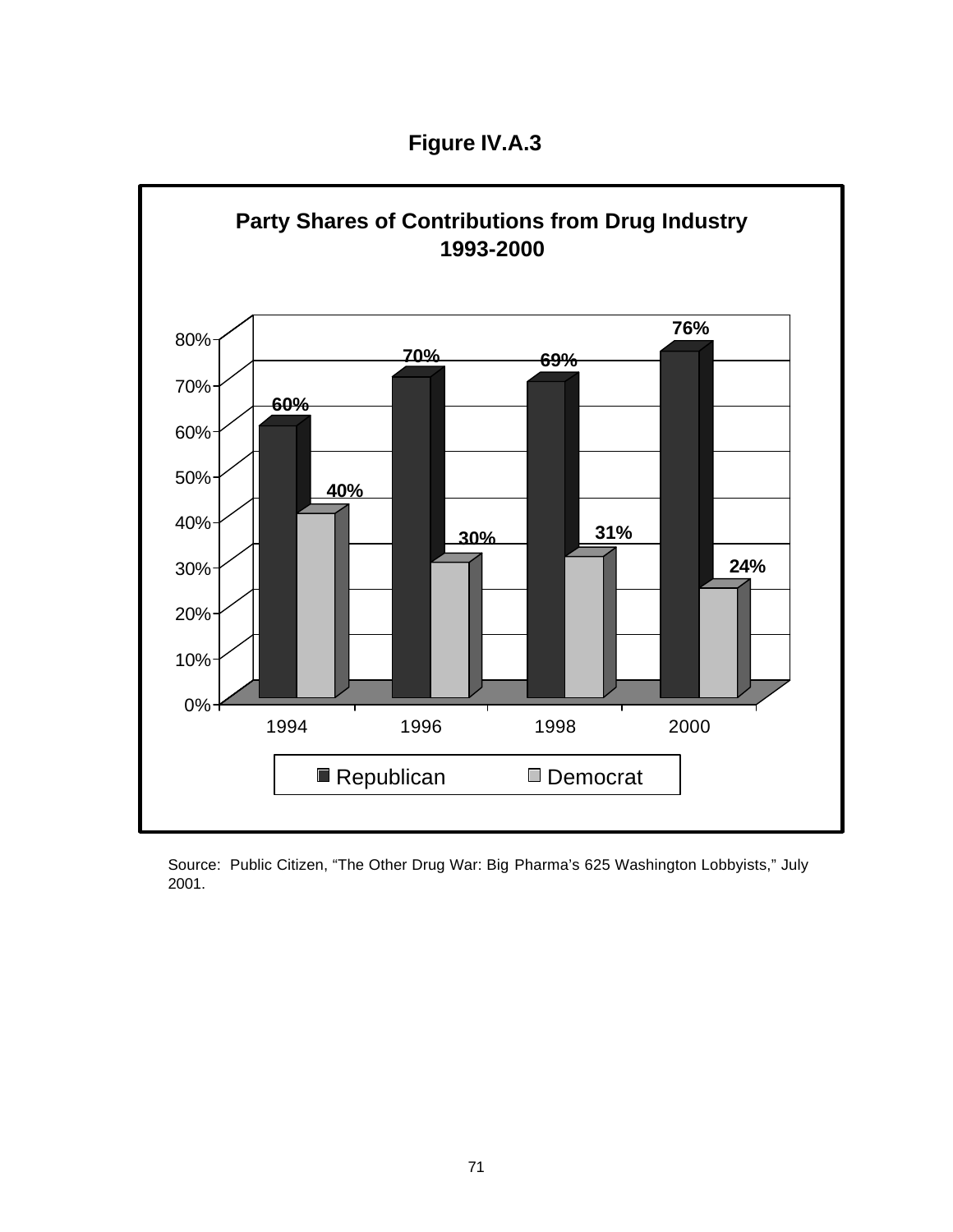## **B. Front Groups & Hired Guns: Hiding Behind Other Messengers**

- Citizens for Better Medicare: The prescription drug industry created a sham "citizens" group, Citizens for Better Medicare (CBM), in 1999 as a vehicle to argue against drug policies the industry opposed. Using CBM, the drug industry spent about \$50 million in 1999-2000 on sham "issue" ads, most of which were designed to elect or defeat candidates. (Public Citizen, "Citizens for Better Medicare: The Truth Behind the Drug Industry's Deception of America's Seniors," June 20, 2000)
	- CBM's first wave of ads featured an actress posing as a character named "Flo." The ads were modeled on the "Harry and Louise" ads that were effectively used to oppose the Clinton health care plan in 1993-1994. The ads were designed to help friends and punish enemies who supported prescription drug coverage under Medicare. (Public Citizen, "Citizens for Better Medicare: The Truth Behind the Drug Industry's Deception of America's Seniors," June 20, 2000)
	- ß CBM claims to be a "broad-based bipartisan group." In fact, since the beginning, it has been financially supported by the Pharmaceutical Research and Manufacturers of America (PhRMA). CBM's first director was Tim Ryan. He was PhRMA's former marketing director before joining CBM. (Public Citizen, "Citizens for Better Medicare: The Truth Behind the Drug Industry's Deception of America's Seniors," June 20, 2000)
	- CBM spending kept secret: CBM was initially a secretive political group organized under Section 527 of the federal tax code, which covers groups whose purpose is to influence or attempt to influence elections. Taking advantage of a notorious loophole, CBM did not have to report its existence, much less its activities, to the IRS or the public. Fortunately, Congress closed the 527-loophole in June 2000. (Public Citizen, "Citizens for Better Medicare: The Truth Behind the Drug Industry's Deception of America's Seniors," June 20, 2000)
	- Shortly after Congress closed the 527-loophole, CBM became a different kind of tax-exempt group – a  $501(c)(4)$  non-profit, which is defined by the IRS as a civic league, social welfare organization or local association of employees. Under its new status, CBM does not have to disclose its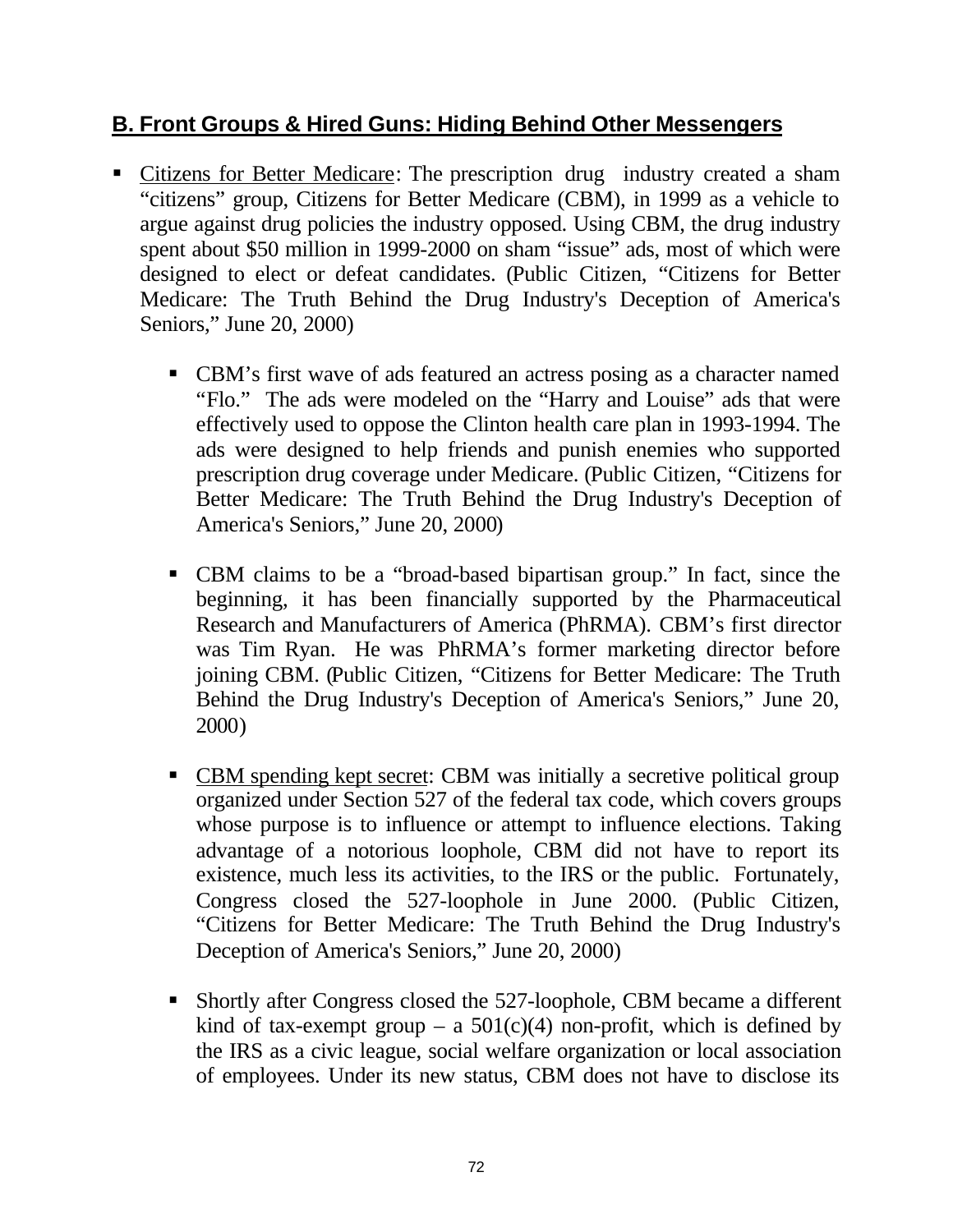contributors or spending details. (Citizens for Better Medicare, IRS Form 1024, December 6, 2000)

- In its  $501(c)(4)$  application, CBM said it planned to spend \$61 million between August 2000 and July 2003, with \$25 million of that spending occurring after July 2001 – in all likelihood trying to influence the 2002 congressional elections. (Citizens for Better Medicare, IRS Form 1024, December 6, 2000)
- ß The group's IRS application listed only two paid employees: then Executive Director Tim Ryan, who made an annual salary of \$150,000 and Secretary/Treasurer Laura Dove, who made an annual salary of \$85,000. (Citizens for Better Medicare, IRS Form 1024, December 6, 2000)
- ß U.S. Chamber of Commerce: Just before the November 2000 election, the drug industry also funneled another \$10 million to the U.S. Chamber of Commerce so it could run phony "issue" ads aimed to elect or defeat congressional candidates. (Harris, "Prescription for Gridlock: A look at the competing players in the Medicare drug debates shows why it will be hard to get legislation passed," *The Wall Street Journal*, February 21, 2001)
- United Seniors Association: In 2001 and 2002, the United Seniors Association (USA) began acting as a hired gun for major industries, especially pharmaceutical companies, seeking to influence federal policy and elections. This highly partisan organization was criticized for years for its overblown scare tactics in direct-mail fundraising letters. But during the past two years, USA has shifted its emphasis to TV and radio "issue" ads – underwritten by large corporate donations. (Public Citizen, "United Seniors Association: Hired Guns for PhRMA and Other Corporate Interests," July 16, 2002)
	- Public Citizen estimates that USA spent \$12 million on issue ads from March 2001 to July 2002. The lion's share of this spending – \$9.6 million – was used to promote President Bush's and House Republican leaders' prescription drug plan. (Public Citizen, "United Seniors Association: Hired Guns for PhRMA and Other Corporate Interests," July 16, 2002)
	- ß Funded by Pharmaceutical Industry: PhRMA has admitted to funding much, if not all, of the \$4.6 million ad-buy in May and June 2002 through an "unrestricted educational grant." PhRMA and USA would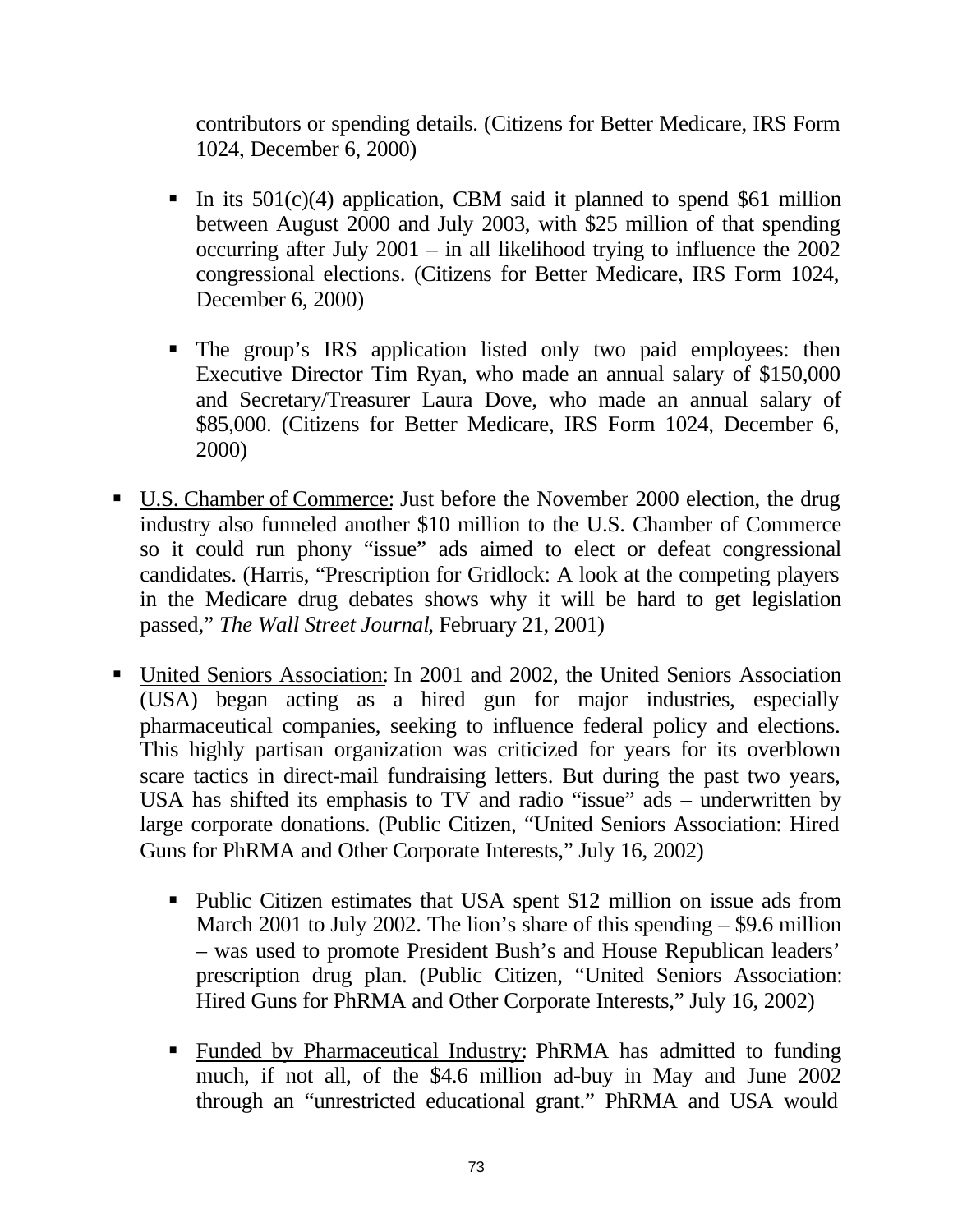neither confirm nor deny that the industry paid for the entire \$9.6 million. But the similar messages contained in the ads and significant overlap in the districts where they ran means it is quite likely that PhRMA's funding and strategy is behind them all. (Public Citizen, "United Seniors Association: Hired Guns for PhRMA and Other Corporate Interests," July 16, 2002)

ß USA's ad spending appears to highlight a major expansion in the size and scope of the group's activities. The \$9.6 million spent on ads over the last 12 months is more than the group's \$9 million total budget in 2000, the last year for which information is available. Searches of media reports and the group's financial disclosure reports show no signs of ad spending prior to 2001. (Public Citizen, "United Seniors Association: Hired Guns for PhRMA and Other Corporate Interests," July 16, 2002)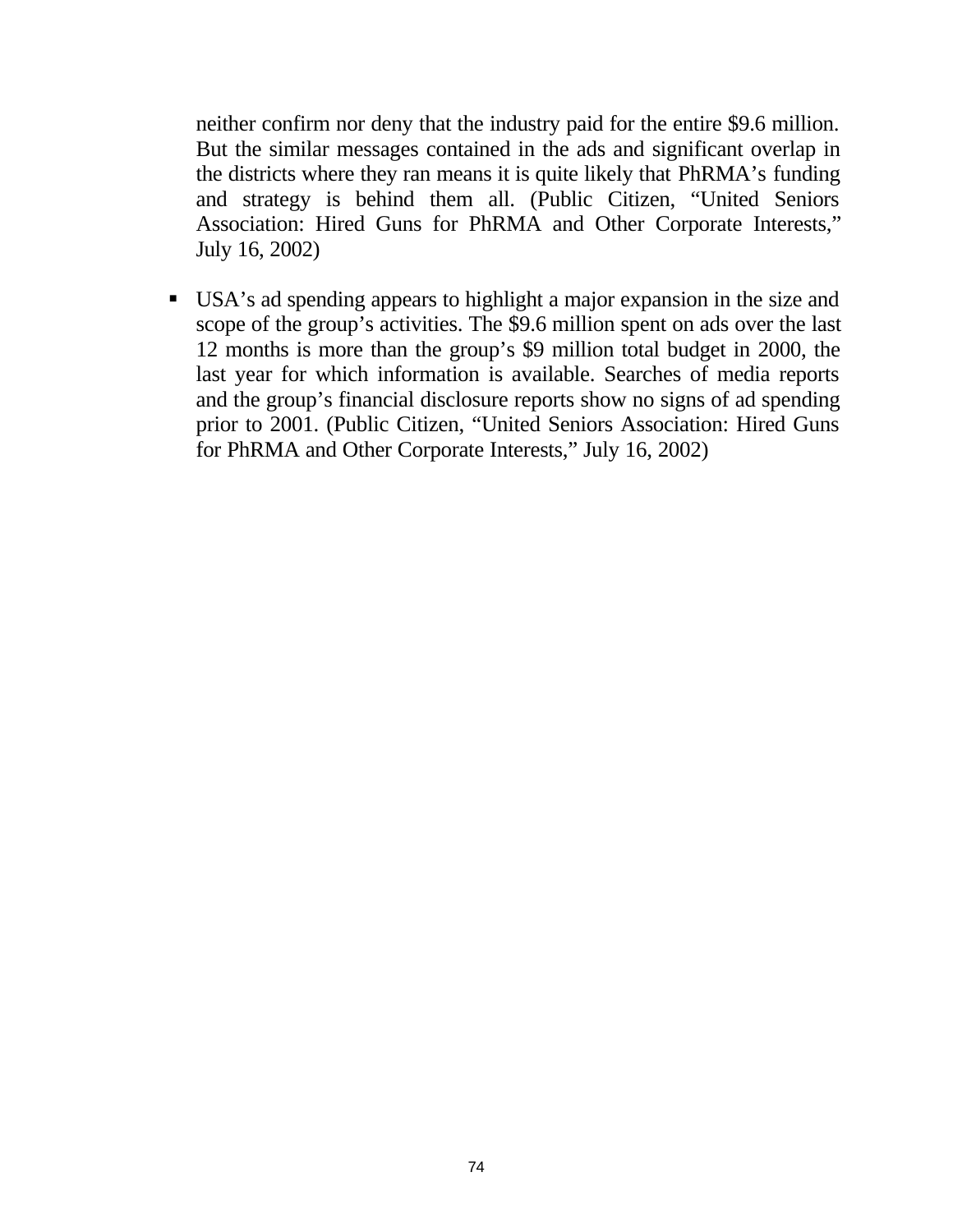## **Bibliography**

AARP, "The Cost of Prescription Drugs: Who Needs Help?" Public Policy Institute, 2000.

[http://research.aarp.org/health/fyi\\_cost.pdf](http://research.aarp.org/health/fyi_cost.pdf)

- Adams, Chris, "FDA Scrambles to Police Drug Ads' Truthfulness," *The Wall Street Journal*, January 2, 2001.
- Adams, Chris, "Delays Disclosed in FDA Process to Approve Claritin, Other Drugs," *The Wall Street Journal*, August 14, 2000.
- Barents Group LLC, "Factors Affecting the Growth of Prescription Drug Expenditures," National Institute for Health Care Management Research and Educational Foundation, 1999. <http://www.nihcm.org/FinalText3.PDF>
- Bowe, Christopher, Adrian Michaels, Nikki Tait, "Bankers See Quick Gains in Tough Times from Drug Disposals," *Financial Times*, May 8, 2001. <http://www.ft.com>
- *Business Week*, "Executive Compensation Scoreboard," April 16, 2001. <http://www.businessweek.com/>
- Carey, Mary Agnes, "Much Variety, Little Traction in Medicare Drug Plans," *Congressional Quarterly Weekly*, July 13, 2002. <http://www.cq.com>
- Center for Responsive Politics, "Industry Profiles," April 2001. <http://www.opensecrets.org/industries/index.asp>
- Center for Responsive Politics, "Pharmaceutical Manufacturing: Long-Term Contribution Trends" June 2002. <http://www.opensecrets.org/industries/indus.asp?ind=H4300>
- Cockburn, Iain M. & Henderson, Rebecca M., "Public-Private Interaction In Pharmaceutical Research," Program on the Pharmaceutical Industry, WP #31- 96, Massachusetts Institute of Technology, 1995.
- Congressional Budget Office, "Drug Spending for Medicare Population," February 22, 2001.
- Congressional Budget Office, "How Increased Competition from Generic Drugs Has Affected Prices and Returns in the Pharmaceutical Industry," July 1998.
- Congressional Research Service Memorandum, "Federal Taxation of the Drug Industry from 1990 to 1996," December 13, 1999.
- Congressional Research Service, "Pharmaceutical Research and Development: A Description and Analysis of the Process," April 2, 2001.
- Covington, Tim, "An Economic Prescription for America, Generic Drug Utilization: A Cornerstone of Health Care Value," The Managed Care Institute, Samford University, November 2000.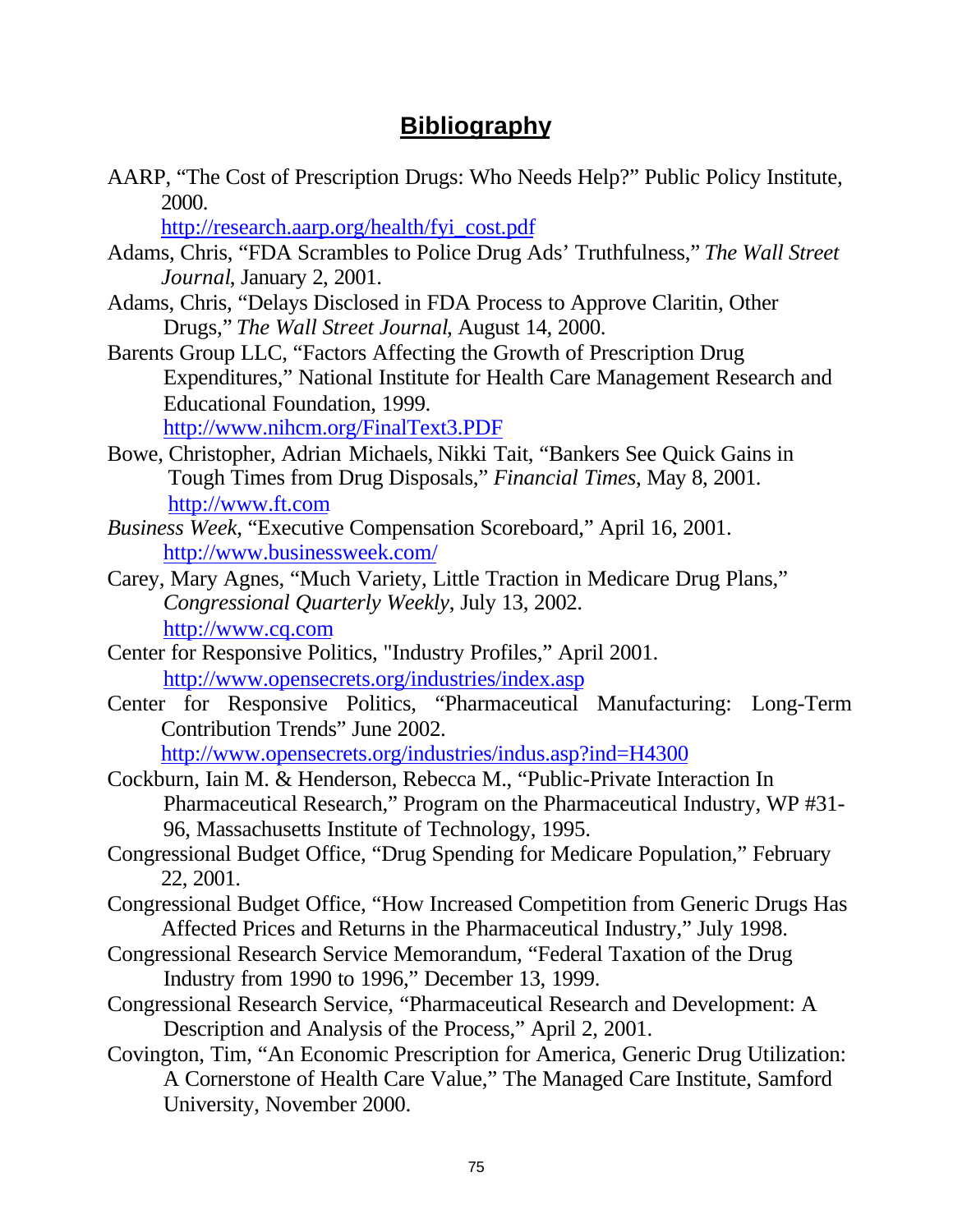Dembner, Alice, "Public Handouts Enrich Drug Makers, Scientists," *The Boston Globe*, April 5, 1998.

[http://www.boston.com/globe/metro/packages/spotlight\\_research/day1.htm](http://www.boston.com/globe/metro/packages/spotlight_research/day1.htm)

- Department of Health and Human Services, "Prescription Drug Coverage, Spending, Utilization, and Prices," Report to the President, April 2000. <http://aspe.hhs.gov/health/reports/drugstudy/index.htm>
- Donelan, Karen, et al., "The Cost of Health Care System Change: Public Discontent in Five Nations," *Health Affairs*, Vol. 18, No. 3, May/June 1999. [http://www.healthaffairs.org/archives\\_library.htm](http://www.healthaffairs.org/archives_library.htm)
- Drake, D., & Uhlman, M., "Making Medicine, Making Money," Andrews and McMeel, 1993.
- European Federation of Pharmaceutical Industries Association, "The Pharmaceutical Industry in Figures," 2002.

[http://www.efpia.org/6\\_publ/Infigures2002.pdf](http://www.efpia.org/6_publ/Infigures2002.pdf)

European Federation of Pharmaceutical Industries Association, "The Pharmaceutical Industry in Figures," 2000.

[http://www.efpia.org/6\\_publ/document/In](http://www.efpia.org/6_publ/document/In) percent20figures2000.new.pdf

Families USA, "Bitter Pill: The Rising Prices of Prescription Drugs for Older Americans," June 2002.

<http://www.familiesusa.org/BitterPillreport.pdf>

- Families USA/PRIME Institute, "Cost Overdose: Growth in Spending for the Elderly," 1992-2010, July 2000. <http://www.familiesusa.org/drugod.pdf>
- Families USA, "Enough to Make You Sick: Prescription Drug Prices for the Elderly," June 2001.

[http://www.familiesusa.org/media/pdf/drugs\\$\\$.pdf](http://www.familiesusa.org/media/pdf/drugs$$.pdf)

Families USA, "Go To Work, Do Not Collect Health Insurance: Low Income Parents Lose Medicaid," June 2000. <http://www.familiesusa.org/media/reports/gowrk.htm>

Food and Drug Administration/Center for Drug Evaluation and Research, "NDAs Approved in Calendar Years 1990-1999," December 31, 1999. <http://www.fda.gov/cder/rdmt/>

Food and Drug Administration, "The Pediatric Exclusivity Provision," Status Report to Congress, January 2001. www.fda.gov

Food and Drug Administration, "The Pink Sheet: The News This Week," February 19, 2001.

www.fda.gov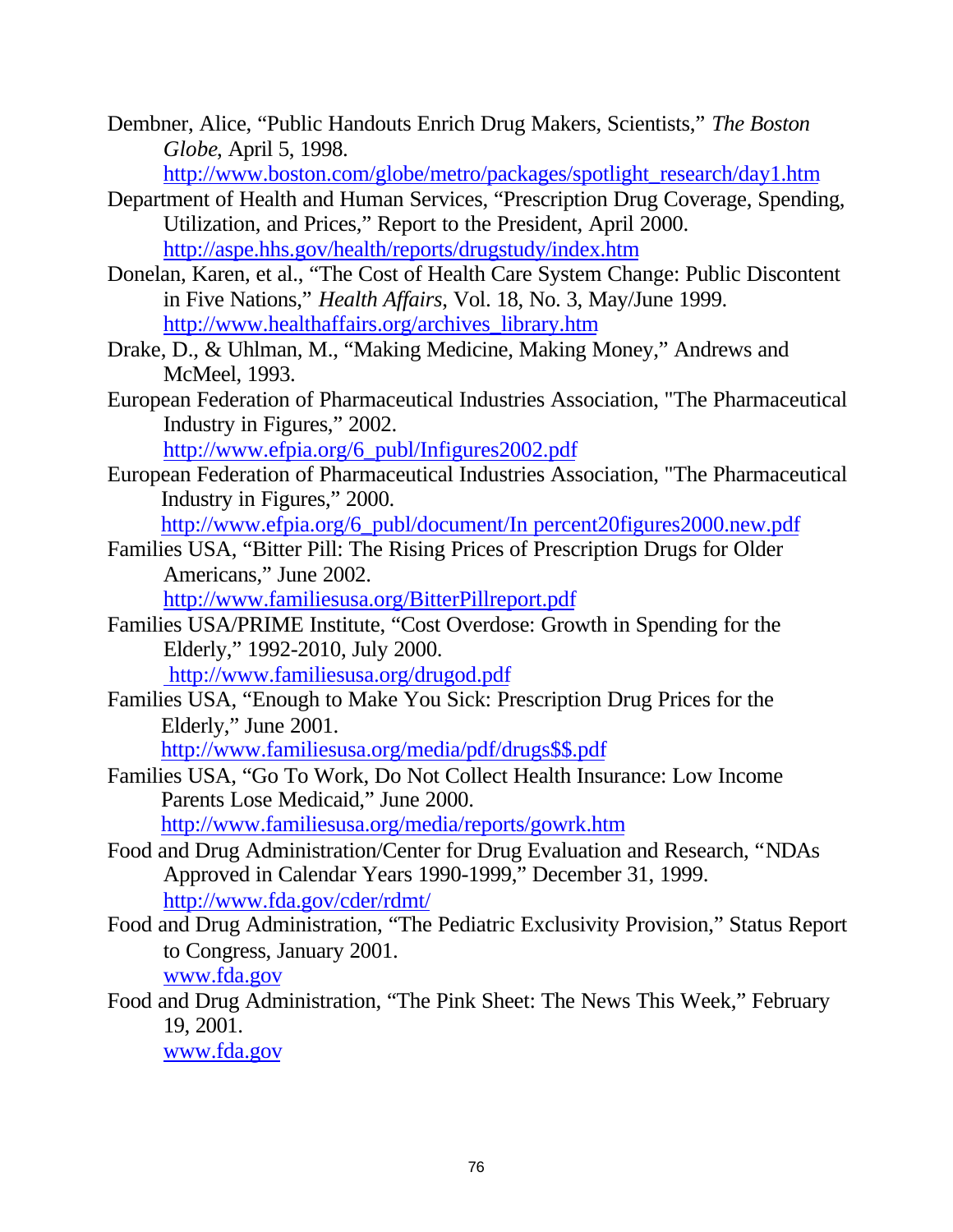- Food and Drug Administration, "Guidance for Industry, Consumer-Directed Broadcast Advertisements," August 1999. www.fda.gov
- *Fortune* magazine, "Top Performing Industries," 2001. <http://www.fortune.com>
- *Fortune* magazine, "Top Performing Industries," 2002. <http://www.fortune.com>
- General Accounting Office, "Retiree Health benefits: Employer-Sponsored Benefits May be Vulnerable to Further Erosion," May 2001. <http://www.gao.gov/>
- General Accounting Office, "Spending Controls in Four European Countries," May 1994.

<http://www.gao.gov/>

Gerth, Jeff & Stolberg, Sheryl Gay, "Medicine Merchants: Drug Companies Profit From Research Supported by Taxpayers," *The New York Times*, April 23, 2000.

[http://www.nytimes.com/library/national/science/health/pharmaceuticals](http://www.nytimes.com/library/national/science/health/pharmaceuticals-health.html)health.html

- Harris, Gardiner, "Drug Firms, Stymied in the Lab, Become Marketing Machines," *The Wall Street Journal*, July 6, 2000. <http://www.karlloren.com/biopsy/p18.htm>
- Harris, Gardiner, "Prescription for Gridlock: A look at the competing players in the Medicare drug debates shows why it will be hard to get legislation passed," *The Wall Street Journal*, February 21, 2001.
- Health Care Financing Administration, Office of the Actuary, "National Health Expenditure Projections: 2000-2010," Table 2, March 2001. <http://www.hcfa.gov/stats/>
- Huttin, Christine "Drug Price Divergence in Europe: Regulatory Aspects," *Health Affairs*, Vol. 19, No. 3, May/June 1999.
- IMS Health, "IMS Health Reports Direct-to-Consumer Advertising Investment in U.S. Reaches \$1.3 Billion in First-Half 2000," October 19, 2000. <http://www.imshealth.com/public/structure/dispcontent/1,2779,1009-1009-> 82228,00.html
- IMS Health, "IMS Health Reports U.S. Pharmaceutical Promotional Spending Topped \$8 Billion in First-Half 2000," October 19, 2000. <http://www.imshealth.com/public/structure/dispcontent/1,2779,1009-1009-> 82229,00.html
- Jamieson, et al., "Issue Advertising in 1999-2000 Election Cycle," Annenberg Public Policy Center of the University of Pennsylvania, February 1, 2001. <http://www.appcpenn.org/issueads/1999-2000issueadvocacy.pdf>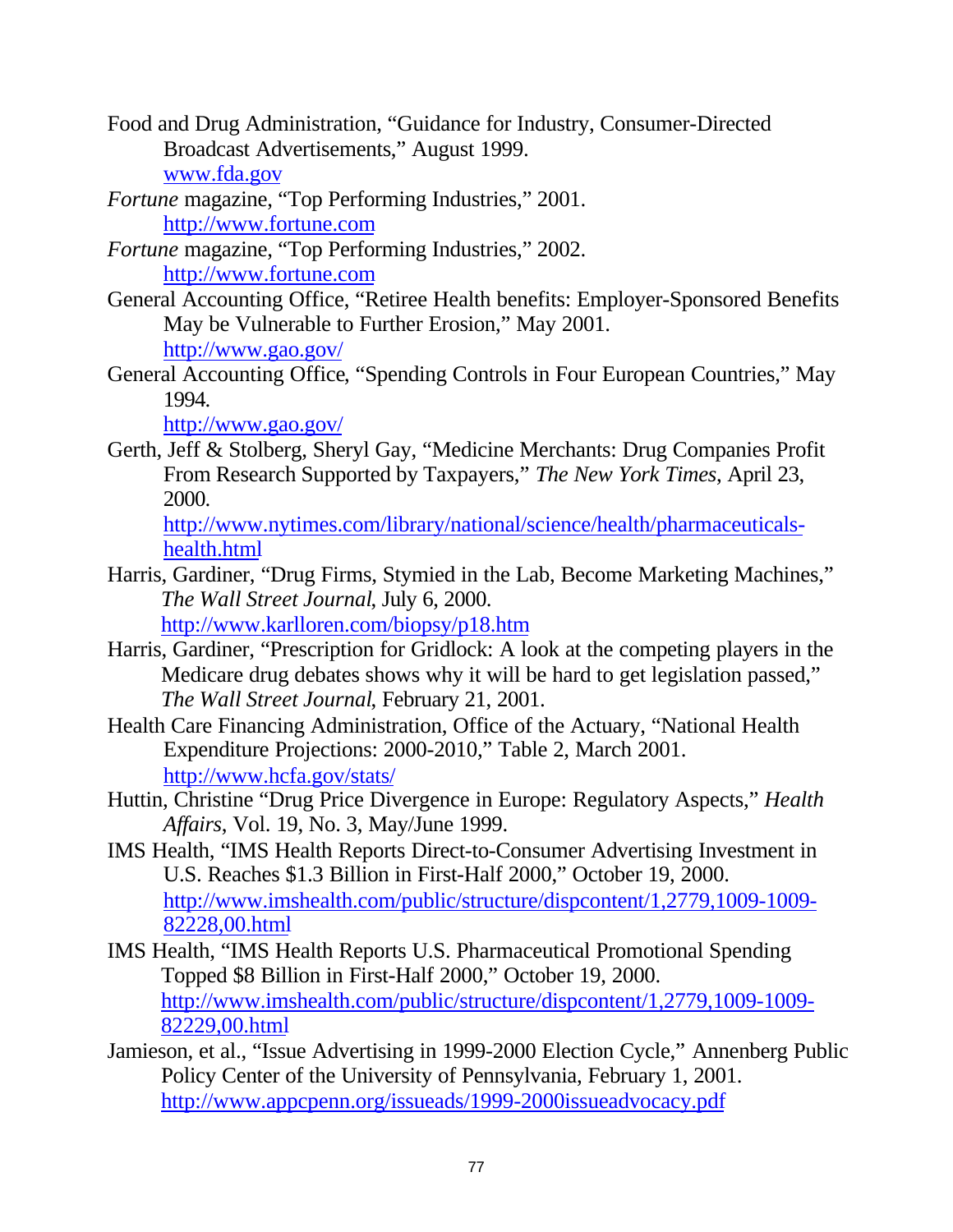- Joint Economic Committee, U.S. Congress, "The Benefits of Medical Research and the Role of the NIH," Office of the Chairman, Sen. Connie Mack, May 2000. <http://www.senate.gov/~jec/nih.pdf>
- Kaiser Family Foundation, "The Medicare Program," May 2001. [http://www.kff.org/content/2001/1634/1583\\_03rx.pdf](http://www.kff.org/content/2001/1634/1583_03rx.pdf)
- Kaiser Family Foundation, "Prescription Drug Trends: A Chartbook Update," November 2001.

<http://www.kff.org/content/2001/3112/RxChartbook.pdf>

- Kaiser Family Foundation, "Sourcebook for Journalists," March 2000.
- Kaiser Family Foundation, "Understanding the Effects of Direct-to-Consumer Prescription Drug Advertising," November 2001. <http://www.kff.org/content/2001/3197/DTC%20Ad%20Survey.pdf>
- Laschober, Mary, et al., "Trends in Medicare Supplemental Insurance and Prescription Drug Coverage, 1996-1999," *Health Affairs* Web Exclusive, February 27, 2002.
- Leary, Thomas B., "Antitrust Issues in Settlement of Pharmaceutical Patent Disputes," Federal Trade Commission, November 3, 2000. <http://www.ftc.gov/speeches/leary/learypharma.htm>
- Love, Jamie, "How Much Does it Cost to Develop a New Drug," Consumer Project on Technology, April 2, 2000. <http://www.cptech.org/ip/health/econ/howmuch.html>
- Magelby, David B., "Election Advocacy: Soft Money and Issue Advocacy in the 2000 Congressional Elections," Center for the Study of Elections and Democracy, Brigham Young University, November 2000. <http://www.byu.edu/outsidemoney/2000general/contents.htm>
- McIntyre, Robert S. & Nguyen, T.D. Coo, "Corporate Income Taxes In the 1990s," Institute on Taxation and Economic Policy, October 2000. <http://www.ctj.org/itep/corp00an.pdf>
- Mercer, William M., "Mercer/Forster Higgins National Survey of Employer-Sponsored Health Plans," Spring 2001.
- Moroni, Robert, "General Motors Coverage of Prescription Drugs for Employees and Retirees," Testimony Before the U.S. House of Representatives Committee on Energy and Commerce, February 15, 2001.
- Mullins, C. Daniel, et al., "Projections of Drug Approvals, Patent Expirations," University of Maryland, School of Pharmacy, August 2000.
- National Institutes of Health, "NIH Contributions to Pharmaceutical Development," Administrative Document, February 2000.
- National Institute for Health Care Management, "Prescription Drugs and Intellectual Property Protection," August 2000.

<http://www.nihcm.org/prescription.pdf>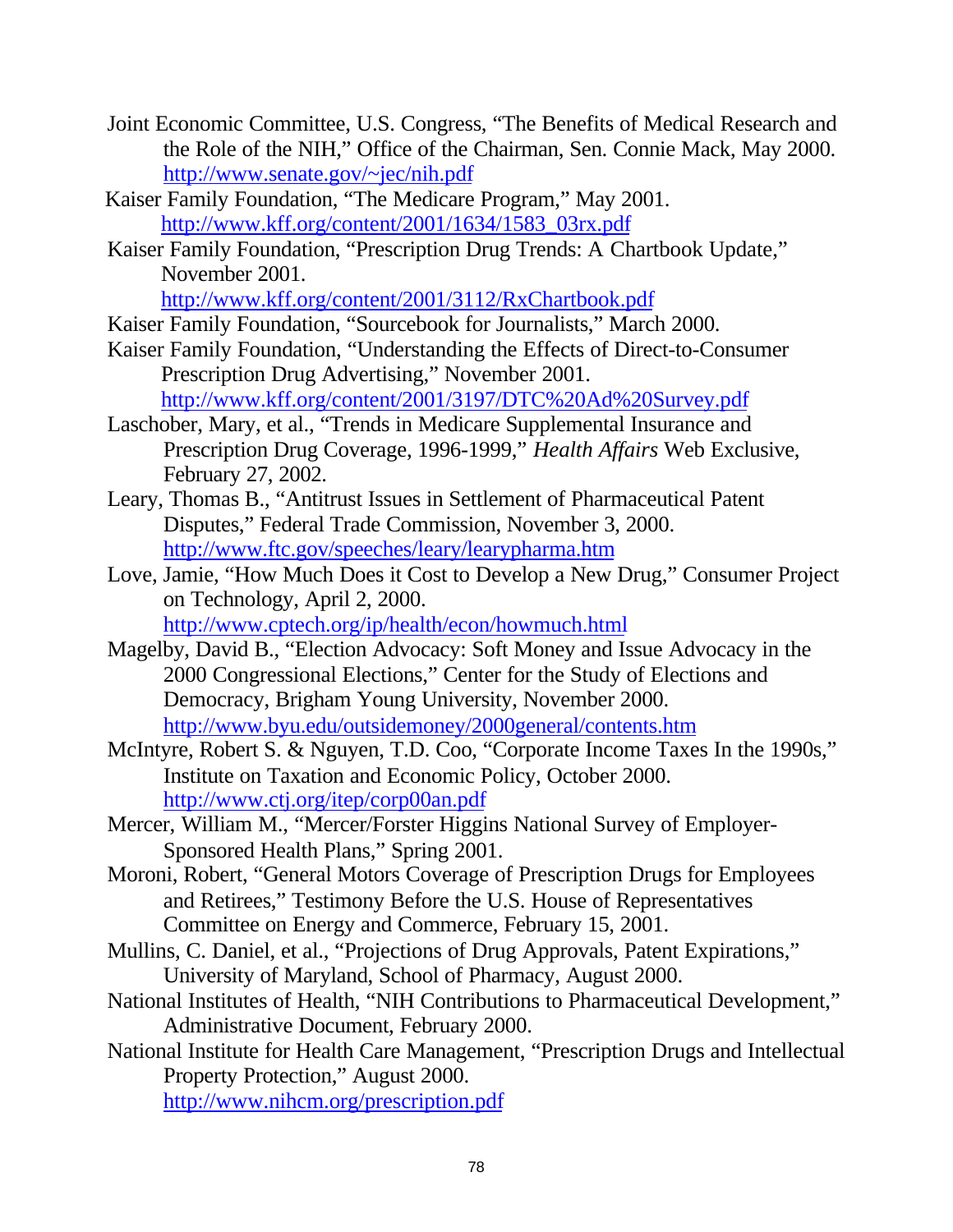- National Institute for Health Care Management, "Prescription Drugs and Mass Media Advertising: 1999-2000," November 2001.
- National Institute for Health Care Management, "Prescription Drugs and Mass Media Advertising," September 2000. <http://www.nihcm.org/DTCbrief.pdf>
- National Institute for Health Care Management, "Prescription Drug Expenditures in 2001: Another Year of Escalating Costs," April 2002. <http://www.nihcm.org/spending2001.pdf>
- National Institute for Health Care Management, "Prescription Drug Expenditures in 2000: The Upward Trend Continues," May 2001. <http://www.nihcm.org/spending2000.pdf>
- National Science Foundation, "U.S. Corporate R&D: Volume 1: Top 500 Firms in R&D by Industry Category" (NSF 00-301), 2000. <http://www.nsf.gov/sbe/srs/nsf00301/start.htm>
- Office of Technology Assessment, U.S. Congress, "Pharmaceutical R&D: Costs, Risks and Rewards," 1993. [http://www.wws.princeton.edu/~ota/disk1/1993/9336\\_n.html](http://www.wws.princeton.edu/~ota/disk1/1993/9336_n.html)
- Okie, Susan, "With TV Spots, Drug Firms Aim At Patients' Role," *The Washington Post*, May 22, 2000. <http://washingtonpost.com/wp-dyn/health/conditioncenter/allergies/A56322-> 2000May12.html
- Patented Medicines Prices Review Board, "1999 Annual Report," Province of Ontario, Canada, 2000. <http://www.pmprb.com/ar-99e.html>
- Pharmaceutical Research and Manufacturers Association of America, "Annual Report 2001-2002," 2002.
- Pharmaceutical Research and Manufacturers Association of America, "Pharmaceutical Industry Profile 2001," 2001. <http://www.phrma.org/publications/publications/profile01/>
- Pharmaceutical Research and Manufacturers Association of America, "2002 Industry Profile," 2002.

<http://www.phrma.org/publications/publications/profile02/industryprofile2002> .pdf

- Poisal, John & Murray, Lauren, "Growing Differences Between Medicare Beneficiaries With And Without Drug Coverage," *Health Affairs*, Vol. 20, No. 2, March/April 2001.
- Public Citizen, "Addicting Congress: Drug Companies Campaign Cash & Lobbying Expenses," July 2000.

<http://www.citizen.org/congress/reform/addicting.htm>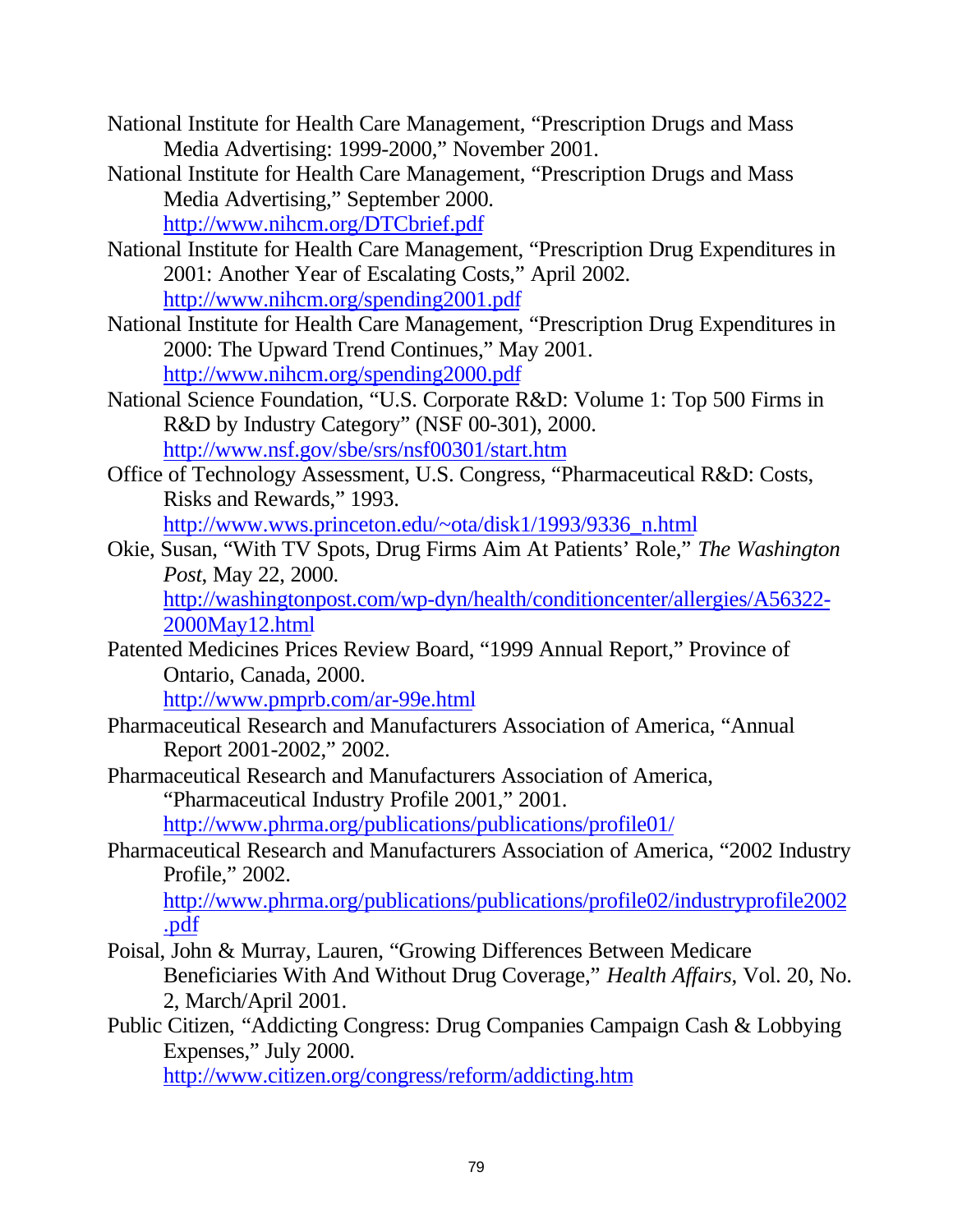- Public Citizen, "Brand-Name Drug Companies Versus Generics: Lobbying and Campaign Contributions," July 2002. [http://www.citizen.org/congress/reform/drug\\_industry/contribution/articles.cf](http://www.citizen.org/congress/reform/drug_industry/contribution/articles.cf) m?ID=8045
- Public Citizen, "Citizens for Better Medicare: The Truth Behind the Drug Industry's Deception of America's Seniors," June 20, 2000. <http://www.citizen.org/congress/drugs/factshts/cbmstudy.pdf>
- Public Citizen, "Critique of \$802 Million New Drug R&D Costs," December 3, 2001.

[http://www.citizen.org/congress/reform/drug\\_industry/articles.cfm?ID=6532](http://www.citizen.org/congress/reform/drug_industry/articles.cfm?ID=6532)

Public Citizen, "The Other Drug War: Big Pharma's 625 Washington Lobbyists," July 2001.

<http://www.citizen.org/congress/drugs/pharmadrugwar.html>

Public Citizen, "The Other Drug War II: Drug Companies Use an Army of 623 Lobbyists to Keep Profits Up," June 2002. [http://www.citizen.org/congress/reform/drug\\_industry/contribution/articles.cf](http://www.citizen.org/congress/reform/drug_industry/contribution/articles.cf) m?ID=7827

Public Citizen, "Pharmaceuticals Rank as Most Profitable Industry, Again," April 17, 2002.

[http://www.citizen.org/documents/fortune500\\_2002erport.PDF](http://www.citizen.org/documents/fortune500_2002erport.PDF)

- Public Citizen, "Rx Industry Goes for KO," November 2000, updated April 2001. [http://www.citizen.org/congress/drugs/factshts/campaign\\$.htm](http://www.citizen.org/congress/drugs/factshts/campaign$.htm)
- Public Citizen, "Rx R&D Myths: The Case Against The Drug Industry's R&D "Scare Card," July 2001.

<http://www.citizen.org/congress/drugs/R&Dscarecard.html>

Public Citizen, "State Prescription Drug Price Surveys." [http://www.citizen.org/congress/reform/state\\_rx\\_price/](http://www.citizen.org/congress/reform/state_rx_price/)

Public Citizen, "United Seniors Association: Hired Guns for PhRMA and Other Corporate Interests," July 2002. [http://www.citizen.org/congress/campaign/special\\_interest/articles.cfm?ID=79](http://www.citizen.org/congress/campaign/special_interest/articles.cfm?ID=79) 99

- Public Policy Institute, "Trends in the Costs Coverage and Use of Prescription Drugs by Medicare Beneficiaries," July 2001.
- Sager, Alan Ph.D. & Socolar, Deborah M.P.H., "A Prescription Drug Peace Treaty," October 5, 2000.
- Schondelmeyer, Stephen W., "Competition and Pricing Issues in the Pharmaceutical Market," PRIME Institute, University of Minnesota, August 1994.
- Schondelmeyer, Stephen W., "Economic Impact of GATT Patent Extension on Currently Marketed Drugs," PRIME Institute, College of Pharmacy, University of Minnesota, March 1995.